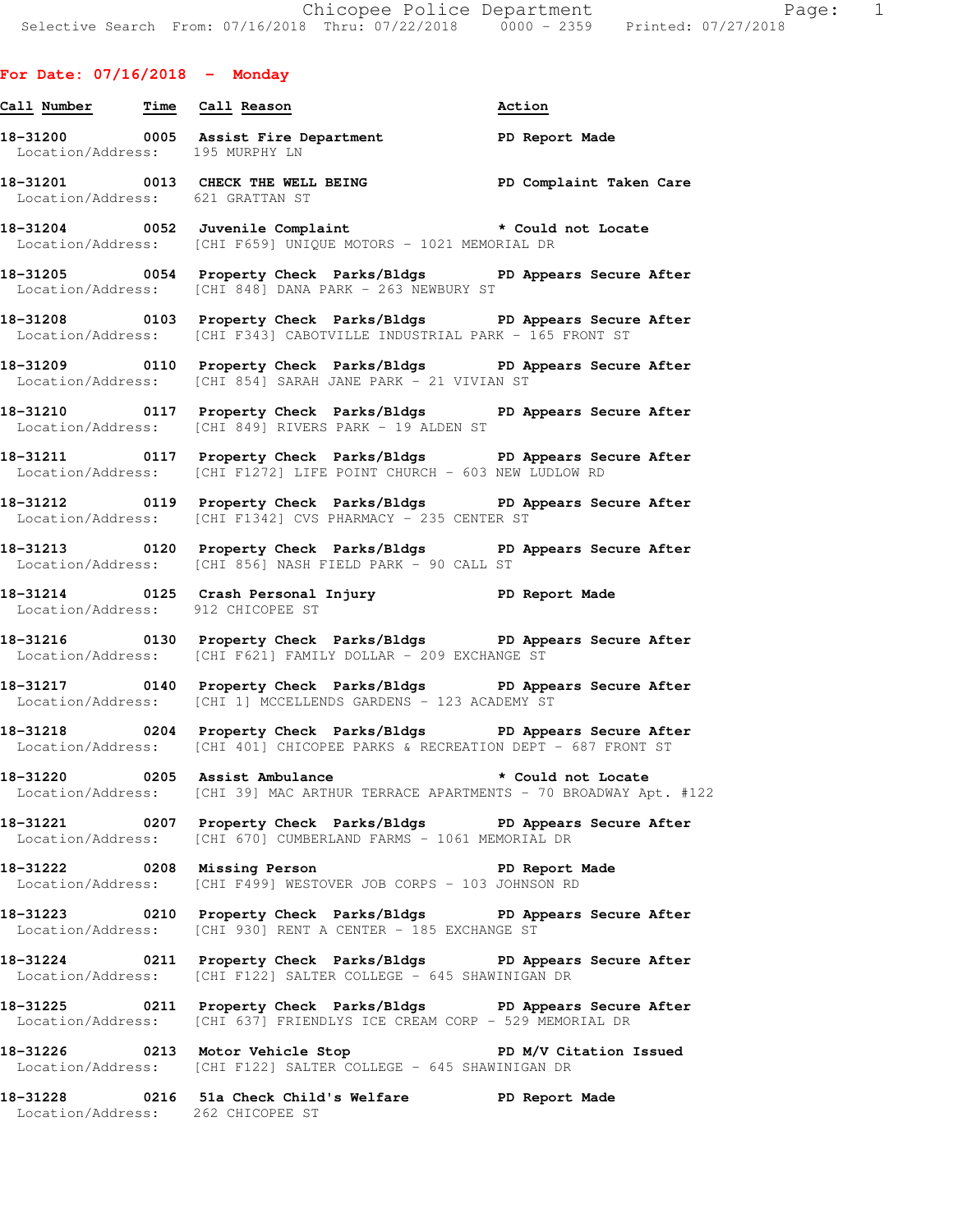|                                     |                                                                                                                                                          | Chicopee Police Department<br>Selective Search From: 07/16/2018 Thru: 07/22/2018 0000 - 2359 Printed: 07/27/2018 |  |
|-------------------------------------|----------------------------------------------------------------------------------------------------------------------------------------------------------|------------------------------------------------------------------------------------------------------------------|--|
|                                     | 18-31229 0237 Property Check Parks/Bldgs PD Appears Secure After<br>Location/Address: [CHI 1298] ONDRICK NATURAL EARTH - 729 FULLER RD                   |                                                                                                                  |  |
| Location/Address: 78 DEBRA DR       | 18-31230 0242 Disturbance                                                                                                                                | * Unfounded                                                                                                      |  |
| Location/Address: 344 SHAWINIGAN DR | 18-31232 0244 Motor Vehicle Stop PD M/V Citation Issued                                                                                                  |                                                                                                                  |  |
|                                     | 18-31233 0258 Property Check Parks/Bldgs PD Appears Secure After<br>Location/Address: [CHI 1122] LIGHTHOUSE LIQUORS - 856 MEMORIAL DR                    |                                                                                                                  |  |
|                                     | 18-31234 0259 Property Check Parks/Bldgs PD Appears Secure After<br>Location/Address: [CHI 105] LIQUORSHED - 1345 BURNETT RD                             |                                                                                                                  |  |
| Location/Address: ROBBINS RD        | 18-31235 0304 Property Check Parks/Bldgs PD Appears Secure After                                                                                         |                                                                                                                  |  |
|                                     | 18-31236 0307 Disturbance<br>Location/Address: 78 DEBRA DR Apt. #3F<br>19 DEBRA DR Apt. #3F                                                              |                                                                                                                  |  |
|                                     | 18-31237 0317 Property Check Parks/Bldgs PD Appears Secure After<br>Location/Address: [CHI 857] SZOT PARK - 97 SGT TRACY DR                              |                                                                                                                  |  |
|                                     | 18-31238 0317 Property Check Parks/Bldgs PD Appears Secure After<br>Location/Address: [CHI 292] AMERICAN LEGION POST 452 - 43 EXCHANGE ST                |                                                                                                                  |  |
|                                     | 18-31239 		 0332 Property Check Parks/Bldgs 		 PD Appears Secure After<br>Location/Address: [CHI F1440] BUFFALO WILD WINGS - 480 MEMORIAL DR             |                                                                                                                  |  |
|                                     | 18-31240 0333 Property Check Parks/Bldgs PD Appears Secure After<br>Location/Address: [CHI 334] CHICOPEE MOOSE FAMILY CENTER - 244 FULLER RD             |                                                                                                                  |  |
|                                     | 18-31241 0345 Motor Vehicle Stop 50 PD Advised<br>Location/Address: [CHI 842] DUPONT MEM MID SCHOOL, 1ST SGT. KEVIN A. - 650 FRONT ST                    |                                                                                                                  |  |
|                                     | 18-31242 0356 Property Check Parks/Bldgs PD Appears Secure After<br>Location/Address: [CHI F307] CHICOPEE CONVENIENCE MART - 201 EXCHANGE ST             |                                                                                                                  |  |
|                                     | 18-31243 0359 Property Check Parks/Bldgs PD Appears Secure After<br>Location/Address: [CHI 188] PRIDE SERVICE STATION - 167 CHICOPEE ST                  |                                                                                                                  |  |
|                                     | 18-31244 0404 Property Check Parks/Bldgs PD Appears Secure After<br>Location/Address: [CHI 857] SZOT PARK - 97 SGT TRACY DR                              |                                                                                                                  |  |
|                                     | 18-31245 0408 Property Check Parks/Bldgs PD Appears Secure After<br>Location/Address: [CHI 834] BOWE SCHOOL, PATRICK E. K-5 - 115 HAMPDEN ST             |                                                                                                                  |  |
|                                     | 18-31246 0413 Property Check Parks/Bldgs PD Appears Secure After<br>Location/Address: [CHI F1227] RED FEZ LOUNGE - 70 EXCHANGE ST                        |                                                                                                                  |  |
|                                     | 18-31247 0416 Property Check Parks/Bldgs PD Appears Secure After<br>Location/Address: [CHI 56] WALGREENS - 583 JAMES ST                                  |                                                                                                                  |  |
|                                     | 18-31248 0421 Motor Vehicle Stop PD M/V Citation Issued<br>Location/Address: [CHI 525] GRISE FUNERAL HOME - 280 SPRINGFIELD ST                           |                                                                                                                  |  |
|                                     | 18-31249 0425 Property Check Parks/Bldgs PD Appears Secure After<br>Location/Address: [CHI F1587] ENTERPRISE RENT-A-CAR & TRUCK - 70 FULLER RD           |                                                                                                                  |  |
|                                     | 18-31251 0446 CHECK THE WELL BEING PD Advised<br>Location/Address: [CHI 276] SUNOCO A PLUS MINI MART - 1031 CHICOPEE ST                                  |                                                                                                                  |  |
|                                     | 18-31253 0502 Property Check Parks/Bldgs PD Appears Secure After<br>Location/Address: [CHI 636] DENNYS - 467 MEMORIAL DR                                 |                                                                                                                  |  |
|                                     | 18-31254 0504 Property Check Parks/Bldgs PD Appears Secure After<br>Location/Address: [CHI F1150] CHICOPEE COMPREHENSIVE HIGH SCHOOL - 617 MONTGOMERY ST |                                                                                                                  |  |

**18-31255 0504 Property Check Parks/Bldgs PD Appears Secure After**  Location/Address: [CHI 1041] SENTRY UNIFORM - 803 JAMES ST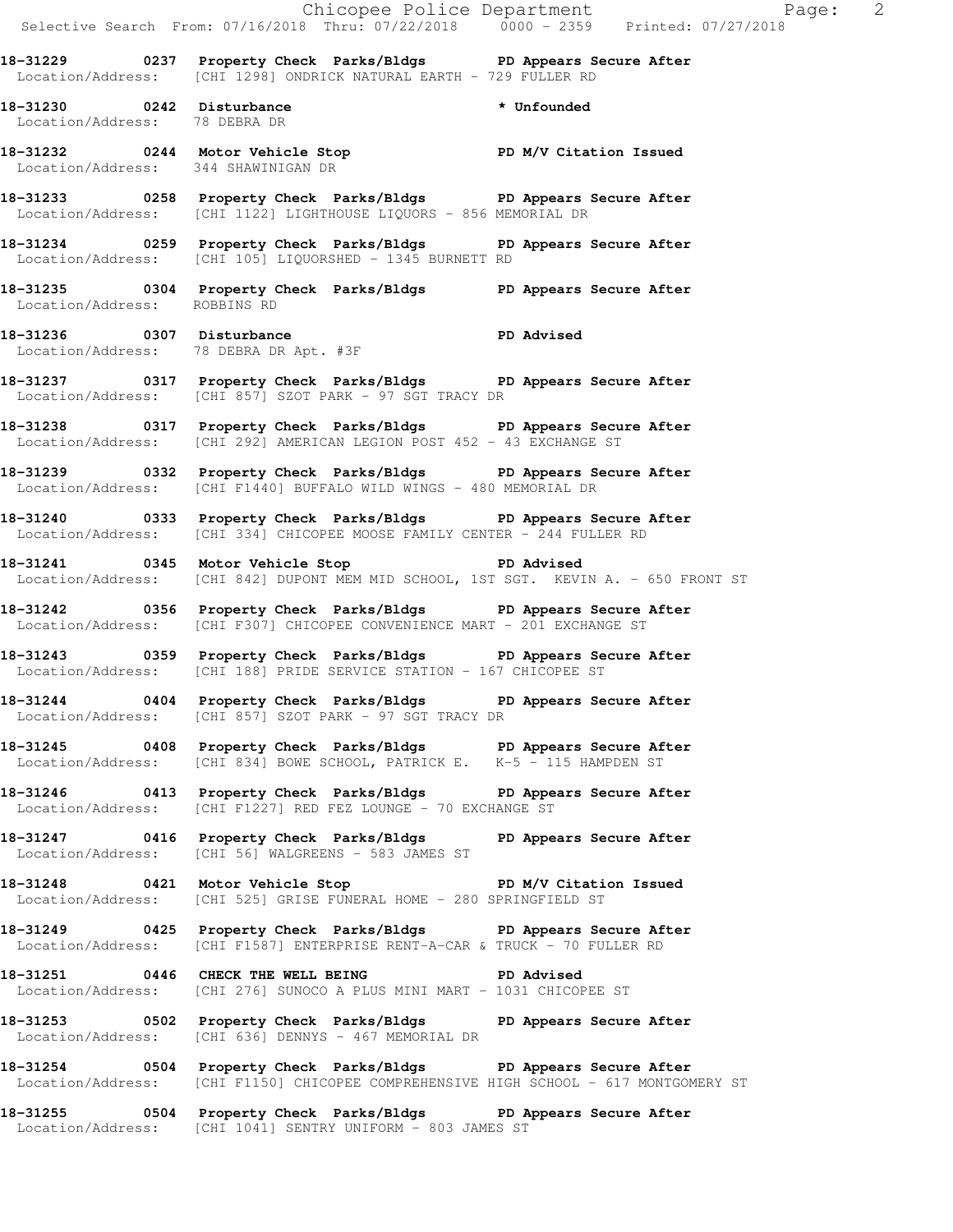| Location/Address: 40 GRANDVIEW ST | 18-31256 0523 Assist Ambulance National PD Assist Given                                                                                               |                                                                                                      |
|-----------------------------------|-------------------------------------------------------------------------------------------------------------------------------------------------------|------------------------------------------------------------------------------------------------------|
|                                   | Location/Address: [CHI 804] WESTFIELD BANK - 599 MEMORIAL DR                                                                                          |                                                                                                      |
|                                   | 18-31259 0547 Motor Vehicle Stop North PD Citation/Warning Issu<br>Location/Address: 0 FAIRVIEW AVE @ 0 SITNIK AVE                                    |                                                                                                      |
| Location/Address: 23 NASSAU ST    | 18-31260 0616 Traffic/Parking Complaint PD Complaint Taken Care                                                                                       |                                                                                                      |
| Location/Address: 44 BLANCHE ST   | 18-31263 0657 Disturbance * Could not Locate                                                                                                          |                                                                                                      |
|                                   | 18-31434 0700 Public Service * No Action Required<br>Location/Address: [CHI 560] CHICOPEE CENTRAL MAINTENANCE GARAGE - 677 MEADOW ST                  |                                                                                                      |
|                                   | 18-31265 0719 Public Service <b>18-31265</b> PD Complaint Taken Care<br>Location/Address: [CHI F825] MASS TRIAL COURT [CHICOPEE] - 30 CHURCH ST       |                                                                                                      |
|                                   | 18-31269 0807 Juvenile Complaint PD Advised<br>Location/Address: 90 GOODHUE AVE Apt. #2FL                                                             |                                                                                                      |
|                                   | 18-31270 0812 Property Check Parks/Bldgs PD Appears Secure After<br>Location/Address: [CHI XP2049] SUPER SAVER LAUNDROMAT - 199 EXCHANGE ST           |                                                                                                      |
|                                   | 18-31271 0833 Property Check Parks/Bldgs PD Appears Secure After<br>Location/Address: [CHI 166] GROSSMANS BARGAIN OUTLET - 1956 MEMORIAL DR           |                                                                                                      |
|                                   | 18-31272 0835 Property Check Parks/Bldgs PD Appears Secure After<br>Location/Address: [CHI F80] DR DEEGANS DELI - 510 BURNETT RD                      |                                                                                                      |
| Location/Address: BESTON ST       | 18-31273 0850 Traffic/Parking Complaint PD Assist Given                                                                                               |                                                                                                      |
|                                   | 18-31274 0852 CHECK THE WELL BEING DERIT PD Assist Given<br>Location/Address: [CHI 310] SUBWAY - 105 CENTER ST                                        |                                                                                                      |
|                                   | 18-31276 0904 Animal Complaint * Could not Locate<br>Location/Address: [CHI F1342] CVS PHARMACY - 227 CENTER ST @ 5 HAMPDEN ST                        |                                                                                                      |
|                                   | 18-31275 0905 Property Check Parks/Bldgs PD Appears Secure After<br>Location/Address: [CHI 839] STEFANIK SCHOOL, GENERAL. JOHN J. K-5 - 720 MEADOW ST |                                                                                                      |
|                                   | 18-31278 0951 Property Check Parks/Bldgs PD Appears Secure After<br>Location/Address: [CHI 854] SARAH JANE PARK - 21 VIVIAN ST                        |                                                                                                      |
|                                   | 18-31281 1019 Traffic/Parking Complaint PD Report Made<br>Location/Address: 11 STONINA DR                                                             |                                                                                                      |
| Location/Address: 56 ST JAMES AVE | 18-31284 1035 Breaking & Entering-Report PD Report Made                                                                                               |                                                                                                      |
|                                   | 18-31285 1042 Abandoned MV 10 to the could not Locate                                                                                                 | Location/Address: [CHI 242] BIRCH PARK PLACE APARTMENTS CHICOPEE HOUSING - 630 CHICOPEE ST Apt. #501 |
|                                   | 18-31287 1105 Property Check Parks/Bldgs PD Appears Secure After<br>Location/Address: [CHI 429] KNIGHTS OF COLUMBUS - 460 GRANBY RD                   |                                                                                                      |
| Location/Address: 99 CRESCENT DR  | 18-31290 1106 Breaking & Entering-Report 12D Report Made                                                                                              |                                                                                                      |
|                                   | 18-31288 1107 Property Check Parks/Bldgs PD Appears Secure After<br>Location/Address: [CHI 832] BELLAMY MIDDLE SCHOOL, EDWARD 6-8 - 314 PENDLETON AVE |                                                                                                      |
| Location/Address: 6 DALE CT       | 18-31291 1112 Warrant Service                                                                                                                         | PD Report Made                                                                                       |
|                                   | 18-31292 1118 Public Service                                                                                                                          | <b>PD Advised</b>                                                                                    |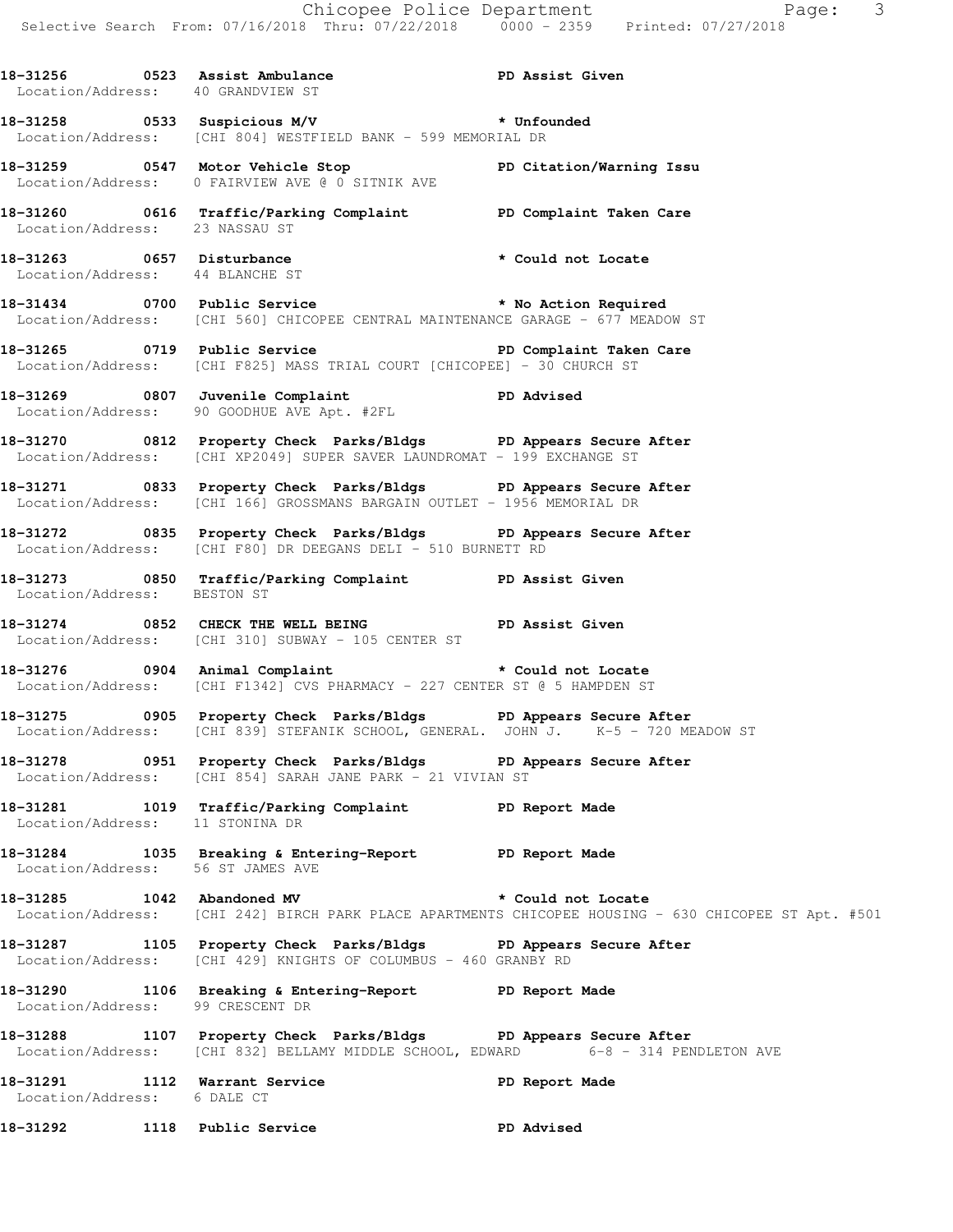|                                     |                                                                                                                                              | Chicopee Police Department<br>Selective Search From: 07/16/2018 Thru: 07/22/2018 0000 - 2359 Printed: 07/27/2018 |  |
|-------------------------------------|----------------------------------------------------------------------------------------------------------------------------------------------|------------------------------------------------------------------------------------------------------------------|--|
|                                     | Location/Address: [CHI F1568] FRANKLIN D. SURRETTE - 549 CHICOPEE ST                                                                         |                                                                                                                  |  |
| 18-31293 1127 Man Down              | 1127 Man Down<br>Location/Address: 310 NEW LUDLOW RD<br>PD Assist Given                                                                      |                                                                                                                  |  |
|                                     | 18-31298 1143 Property Check Parks/Bldgs PD Appears Secure After<br>Location/Address: [CHI XP2049] SUPER SAVER LAUNDROMAT - 199 EXCHANGE ST  |                                                                                                                  |  |
|                                     | 18-31299 1151 Missing Person Number 2016 PD Complaint Taken Care<br>Location/Address: [CHI F1278] HARMONY HOMES - 735 MEMORIAL DR Apt. #41   |                                                                                                                  |  |
|                                     | 18-31300 1152 Suspicious Person/Activity PD Advised<br>Location/Address: 0 FRONTENAC ST @ 0 SPENCE ST                                        |                                                                                                                  |  |
|                                     | 18-31301 1214 Motor Vehicle Stop N/V Citation Issued<br>Location/Address: [CHI 1298] ONDRICK NATURAL EARTH - 729 FULLER RD                   |                                                                                                                  |  |
|                                     | 18-31302 1221 Crash Property Damage PD Report Made Location/Address: [CHI 1191] WALMART - 591 MEMORIAL DR                                    |                                                                                                                  |  |
| Location/Address: 34 BOIVIN TER     | 18-31303 1227 Identity Fraud/Theft 5 PD Report Made                                                                                          |                                                                                                                  |  |
| Location/Address: 64 SIMARD DR      | 18-31306 1252 Suspicious M/V PD Advised<br>Location/Address: 64 SIMARD DR                                                                    |                                                                                                                  |  |
|                                     | 18-31307 1321 Traffic/Parking Complaint * Could not Locate<br>Location/Address: [CHI F556] ROY MOTORS INC - 490 MEADOW ST                    |                                                                                                                  |  |
|                                     | 18-31308 1343 Motor Vehicle Stop PD M/V Citation Issued<br>Location/Address: 39 PERKINS ST @ 166 FRONT ST                                    |                                                                                                                  |  |
|                                     | 18-31309 1345 MAIL RUN 2008 2010 PD Transport Complete<br>Location/Address: [CHI F368] CITY HALL ANNEX - 274 FRONT ST                        |                                                                                                                  |  |
| Location/Address: 162 CLARENDON AVE | 18-31310 1351 Abandoned/Found Property PD Complaint Taken Care                                                                               |                                                                                                                  |  |
|                                     | 18-31311 1352 Property Check Parks/Bldgs PD Appears Secure After<br>Location/Address: [CHI F307] CHICOPEE CONVENIENCE MART - 201 EXCHANGE ST |                                                                                                                  |  |
| 18-31312 1356 Suspicious M/V        | Location/Address: [CHI 1191] WALMART - 591 MEMORIAL DR                                                                                       | PD Complaint Taken Care                                                                                          |  |
|                                     | 18-31314 1408 Larceny Complaint Past PD Report Made<br>Location/Address: ALLIANCE - 375 CHICOPEE ST                                          |                                                                                                                  |  |
|                                     | 18-31316 1409 Loud Music<br>Location/Address: 636 CHICOPEE ST Apt. #2FL                                                                      | PD Advised                                                                                                       |  |
|                                     | 18-31315 1410 Property Check Parks/Bldgs PD Appears Secure After<br>Location/Address: [CHI 299] PRESTON PARK - 50 ACCESS RD                  |                                                                                                                  |  |
| Location/Address: 816 MCKINSTRY AVE | 18-31319 1416 Crash Personal Injury 18-31319 PD Report Made                                                                                  |                                                                                                                  |  |
| Location/Address: 27 BRISTOL ST     | 18-31321 1435 CHECK THE WELL BEING * Could not Locate                                                                                        |                                                                                                                  |  |
|                                     | 18-31323 1436 Trespasser/Trespassing PD Advised<br>Location/Address: [CHI F135] THE MUNICH HAUS - 13 CENTER ST                               |                                                                                                                  |  |
| Location/Address: ARTISAN ST        | 18-31324 1438 Property Check Parks/Bldgs PD Appears Secure After                                                                             |                                                                                                                  |  |
|                                     | 18-31325 1456 Property Check Parks/Bldgs PD Appears Secure After<br>Location/Address: [CHI F307] CHICOPEE CONVENIENCE MART - 201 EXCHANGE ST |                                                                                                                  |  |
|                                     | 18-31326 1504 Unwanted Party/Undesirable * Unfounded<br>Location/Address: [CHI 274] ROGERS PLACE - 1016 CHICOPEE ST                          |                                                                                                                  |  |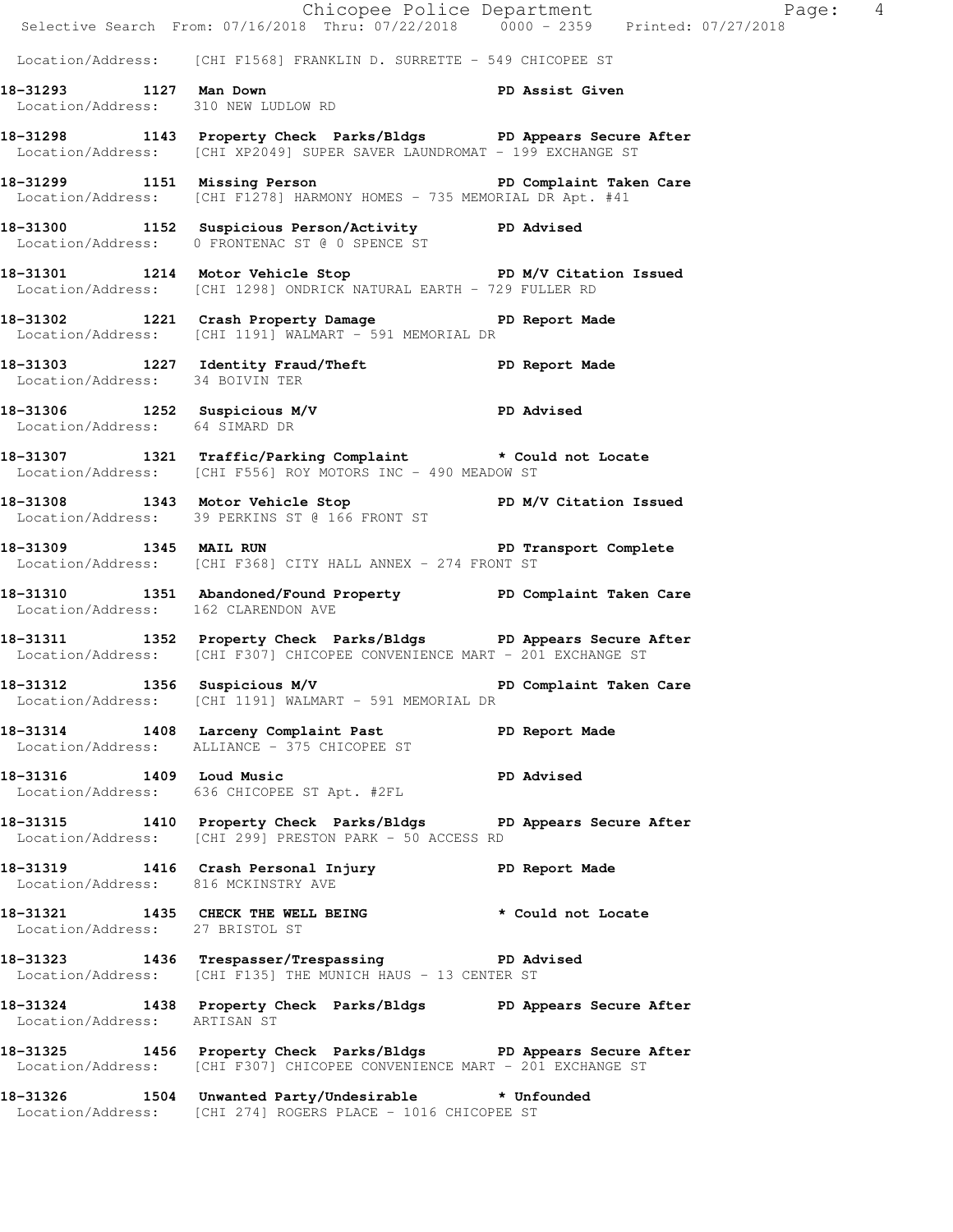Selective Search From: 07/16/2018 Thru: 07/22/2018 0000 - 2359 Printed: 07/27/2018 **18-31329 1514 Breaking & Entering-Report PD Report Made**  Location/Address: [CHI F1526] 18 BEMIS ST - 18 BEMIS ST Apt. #1FL **18-31334 1556 Motor Vehicle Stop PD M/V Citation Issued**  Location/Address: 805 MEMORIAL DR @ 1537 WESTOVER RD **18-31336 1556 Assist Fire Department PD Assist Given**  Location/Address: [CHI 938] HOME DEPOT - 655 MEMORIAL DR **18-31338 1557 Malicious Damage-Past PD No Report Necessary**  Location/Address: [CHI 548] NOWAKS FLOOR / J&P LAWNMOWER - 312 MEADOW ST **18-31339 1603 Motor Vehicle Stop PD Criminal Complaint Re**  Location/Address: 805 MEMORIAL DR @ 1537 WESTOVER RD 18-31343 1609 Motor Vehicle Stop **PD M/V Citation Issued**  Location/Address: 805 MEMORIAL DR @ 1537 WESTOVER RD **18-31347 1630 Traffic/Parking Complaint \* Could not Locate**  Location/Address: FOSS AVE **18-31348 1633 Property Check Parks/Bldgs PD Appears Secure After**  Location/Address: [CHI XF1651] SUPER SAVER LAUNDROMAT - 199 EXCHANGE ST **18-31349 1635 Juvenile Complaint PD Advised**  Location/Address: 180 BEAUCHAMP TER **18-31350 1643 Motor Vehicle Stop PD M/V Citation Issued**  Location/Address: 1041 MEMORIAL DR @ 591 PENDLETON AVE 18-31351 1649 Larceny Complaint Past PD Report Made Location/Address: 80 COLUMBA ST Apt. #7D **18-31352 1650 Motor Vehicle Stop PD M/V Citation Issued**  Location/Address: 805 MEMORIAL DR @ 1537 WESTOVER RD **18-31353 1650 Property Check Parks/Bldgs PD Appears Secure After**  Location/Address: [CHI 849] RIVERS PARK - 19 ALDEN ST **18-31355 1711 Motor Vehicle Stop PD M/V Citation Issued**  Location/Address: 1231 MEMORIAL DR @ 59 JAMROG DR **18-31356 1714 Property Check Parks/Bldgs PD Appears Secure After**  Location/Address: 40 FRONT ST **18-31357 1720 Motor Vehicle Stop PD M/V Citation Issued**  Location/Address: 1041 MEMORIAL DR @ 591 PENDLETON AVE **18-31359 1723 Assist Ambulance PD Assist Given**  Location/Address: 37 CAPT MAC ST Apt. #2FL 18-31362 1730 Motor Vehicle Stop **PD M/V Citation Issued**  Location/Address: 805 MEMORIAL DR @ 1537 WESTOVER RD **18-31363 1731 Missing Person PD Advised**  Location/Address: 34 NASSAU ST Apt. #1FL **18-31364 1743 Service of a Summons PD Served in Hand**  Location/Address: 210 JOHNSON RD Apt. #34 **18-31365 1747 Property Check Parks/Bldgs PD Appears Secure After**  Location/Address: 40 FRONT ST 18-31366 1751 Motor Vehicle Stop **PD M/V Citation Issued**  Location/Address: 840 MEMORIAL DR @ 1483 GRANBY RD **18-31367 1754 Service of a Summons PD Served in Hand**  Location/Address: 32 LAVALLE AVE **18-31368 1803 Motor Vehicle Stop PD M/V Citation Issued**  Location/Address: [CHI 1096] ARBOR KIDS, THE - 999 MEMORIAL DR

Chicopee Police Department Fage: 5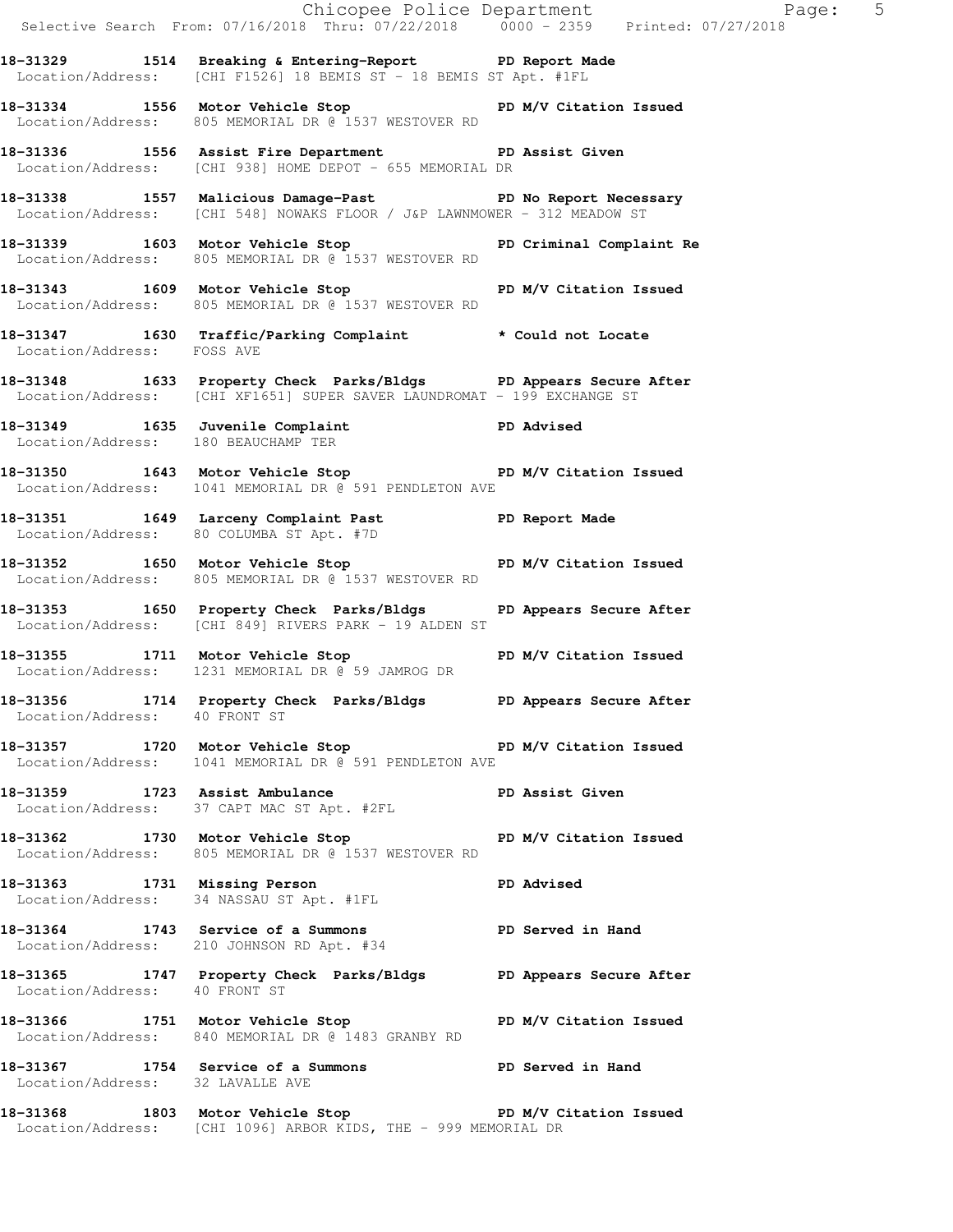**18-31369 1809 Motor Vehicle Stop PD M/V Citation Issued**  Location/Address: 1230 MEMORIAL DR @ 161 IRENE ST **18-31373 1811 Service of a Summons PD Served in Hand**  Location/Address: 32 JACOB ST 18-31370 1812 Missing Person **PD Report Made**  Location/Address: 305 BROADWAY **18-31371 1812 Service of a Summons PD Not Served**  Location/Address: 12 TENNEY ST **18-31372 1812 Missing Person PD Report Made**  Location/Address: 34 NASSAU ST Apt. #1FL **18-31374 1819 Motor Vehicle Stop PD M/V Citation Issued**  Location/Address: 2021 MEMORIAL DR @ 53 NEW LUDLOW RD 18-31375 1824 Motor Vehicle Stop **PD M/V Citation Issued**  Location/Address: [CHI 1155] AUTO TEST WORLD - 1973 MEMORIAL DR **18-31377 1827 Larceny Complaint Past PD Report Made**  Location/Address: [CHI 1839] MCDONALDS - 639 MEMORIAL DR **18-31380 1834 Motor Vehicle Stop PD M/V Citation Issued**  Location/Address: 2021 MEMORIAL DR @ 53 NEW LUDLOW RD **18-31381 1834 Service of a Summons PD Served in Hand**  Location/Address: 92.5 MEETINGHOUSE RD **18-31382 1835 Loud Music \* Unfounded**  Location/Address: [CHI 1658] THE APARTMENTS AT AMES PRIVILEGE - 1 SPRINGFIELD ST **18-31385 1843 Service of a Summons PD Served in Hand**  Location/Address: [CHI XP2055] DAISY VELEZ - 46 MEETINGHOUSE RD **18-31386 1855 Motor Vehicle Stop PD M/V Citation Issued**  Location/Address: 1041 MEMORIAL DR @ 591 PENDLETON AVE **18-31387 1902 Juvenile Complaint PD Advised**  Location/Address: [CHI 841] SZETELA EARLY CHILDHOOD SCHOOL - 66 MACEK DR **18-31388 1906 Motor Vehicle Stop PD M/V Citation Issued**  Location/Address: [CHI 1096] ARBOR KIDS, THE - 999 MEMORIAL DR **18-31389 1907 Motor Vehicle Stop PD M/V Citation Issued**  Location/Address: 805 MEMORIAL DR @ 1537 WESTOVER RD **18-31391 1912 Breaking & Entering-Report PD Report Made**  Location/Address: 34 LYMAN RD **18-31392 1918 Motor Vehicle Stop PD M/V Citation Issued**  Location/Address: 805 MEMORIAL DR @ 1537 WESTOVER RD 18-31393 1919 Motor Vehicle Stop **PD M/V Citation Issued**  Location/Address: [CHI 1096] ARBOR KIDS, THE - 999 MEMORIAL DR **18-31395 1925 Motor Vehicle Stop PD M/V Citation Issued**  Location/Address: 805 MEMORIAL DR @ 1537 WESTOVER RD **18-31396 1925 CHECK THE WELL BEING PD Advised**  Location/Address: [CHI 856] NASH FIELD PARK - 90 CALL ST **18-31398 1939 Property Check Parks/Bldgs PD Appears Secure After**  Location/Address: [CHI F621] FAMILY DOLLAR - 209 EXCHANGE ST **18-31399 1945 Service of a Summons PD Not Served**  Location/Address: [CHI F1293] CHICOPEE LODGING HOUSE (VOC HOUSING) - 288 FRONT ST Apt. #302 **18-31401 2007 Service of a Summons PD Not Served**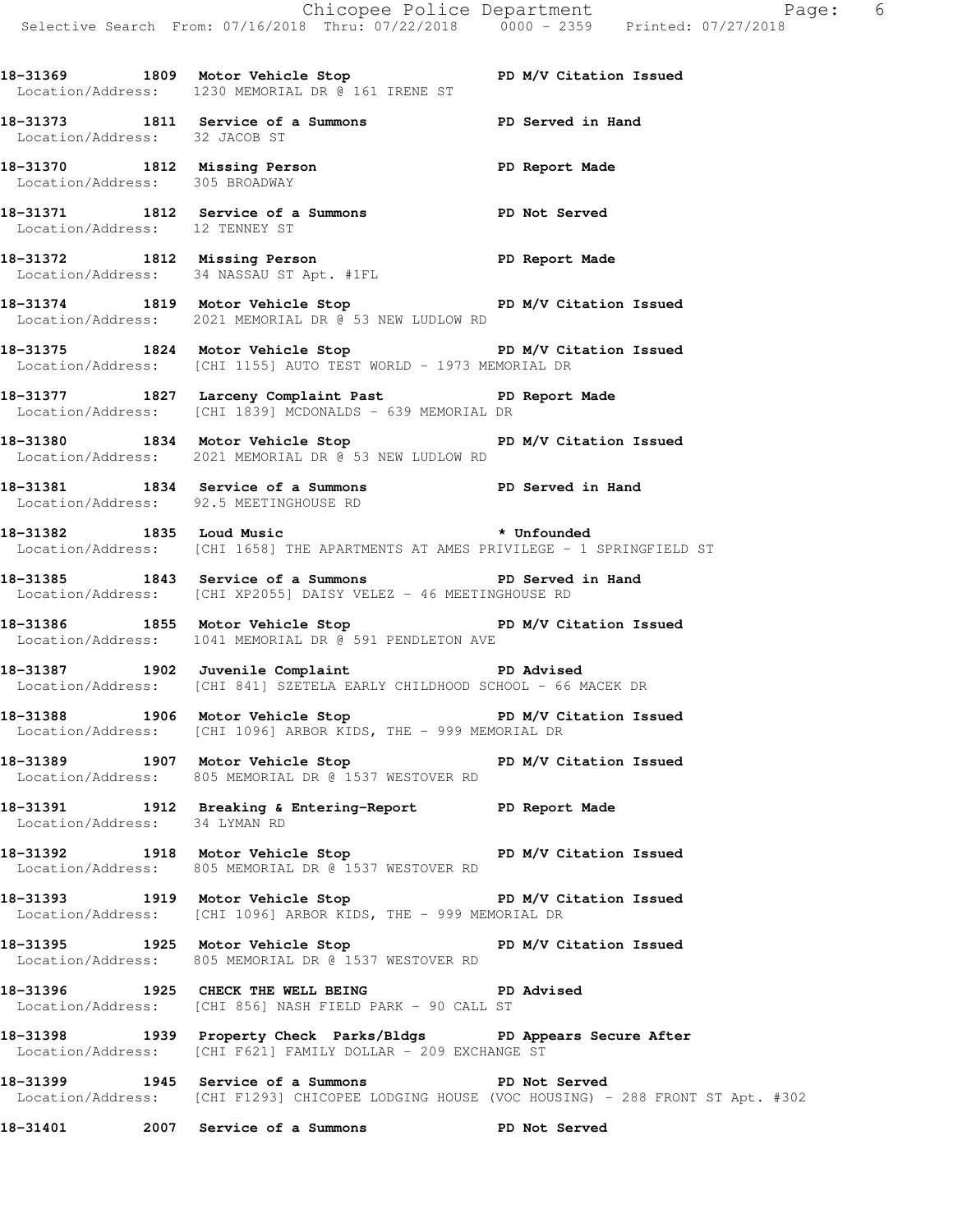Chicopee Police Department Page: 7 Selective Search From: 07/16/2018 Thru: 07/22/2018 0000 - 2359 Printed: 07/27/2018 Location/Address: 42 STEWART ST 18-31402 2011 Disturbance **PD** Report Made Location/Address: 187 SPRINGFIELD ST @ 146 GRAPE ST **18-31403 2032 Public Service PD Complaint Taken Care**  Location/Address: 69 CYMAN DR **18-31406 2059 Property Check Parks/Bldgs PD Appears Secure After**  Location/Address: [CHI 849] RIVERS PARK - 19 ALDEN ST **18-31409 2126 Assist Fire Department PD Assist Given**  Location/Address: TRU HOTEL - 440 MEMORIAL DR Apt. #223 **18-31410 2129 Unwanted Party/Undesirable PD Complaint Taken Care**  Location/Address: [CHI 1191] WALMART - 591 MEMORIAL DR **18-31411 2135 Missing Person PD Complaint Taken Care**  Location/Address: 34 NASSAU ST Apt. #1FL **18-31413 2152 Assist Ambulance PD Assist Given**  Location/Address: [CHI F3001] KIRBY SCHOOL APARTMENTS - 90 MCKINSTRY AVE Apt. #206 18-31414 2205 Assist Ambulance **PD Assist Given** Location/Address: [CHI 39] MAC ARTHUR TERRACE APARTMENTS - 70 BROADWAY Apt. #206 **18-31417 2211 Assist Ambulance PD Assist Given**  Location/Address: 94 ROYAL ST **18-31418 2240 Property Check Parks/Bldgs PD Appears Secure After**  Location/Address: [CHI F307] CHICOPEE CONVENIENCE MART - 201 EXCHANGE ST **18-31419 2305 Disturbance PD Advised**  Location/Address: 59 WEST ST Apt. #2R **18-31420 2317 Assist Other Police Department PD Transport Complete**  Location/Address: 111 TAYLOR ST **18-31423 2335 Motor Vehicle Stop PD Advised**  Location/Address: 299 EXCHANGE ST @ 16 CENTER ST **For Date: 07/17/2018 - Tuesday** 18-31424 0025 Motor Vehicle Stop **PD M/V Citation Issued**  Location/Address: 365 MEMORIAL DR @ 30 FULLER RD **18-31425 0026 Crash Property Damage PD Arrest Made**  Location/Address: [CHI 1065] CHICOPEE HIGH SCHOOL - 820 FRONT ST **18-31426 0029 Drug/Narcotic Activity \* Could not Locate**  Location/Address: [CHI 276] SUNOCO A PLUS MINI MART - 1031 CHICOPEE ST

**18-31428 0038 Property Check Parks/Bldgs PD Appears Secure After**  Location/Address: [CHI 670] CUMBERLAND FARMS - 1061 MEMORIAL DR

**18-31429 0052 Property Check Parks/Bldgs PD Appears Secure After**  Location/Address: [CHI 425] ELKS, FRATERNAL ORDERS OF - 431 GRANBY RD

**18-31430 0053 Property Check Parks/Bldgs PD Appears Secure After**  Location/Address: [CHI 73] PRIDE CONVENIENCE - 363 BURNETT RD

**18-31431 0055 Assist Fire Department PD Assist Given**  Location/Address: 32 CARTER DR

**18-31433 0059 Property Check Parks/Bldgs PD Appears Secure After**  Location/Address: [CHI 592] SUNOCO - F.L. ROBERTS - 500 MONTGOMERY ST

**18-31435 0116 Property Check Parks/Bldgs PD Appears Secure After**  Location/Address: [CHI 854] SARAH JANE PARK - 21 VIVIAN ST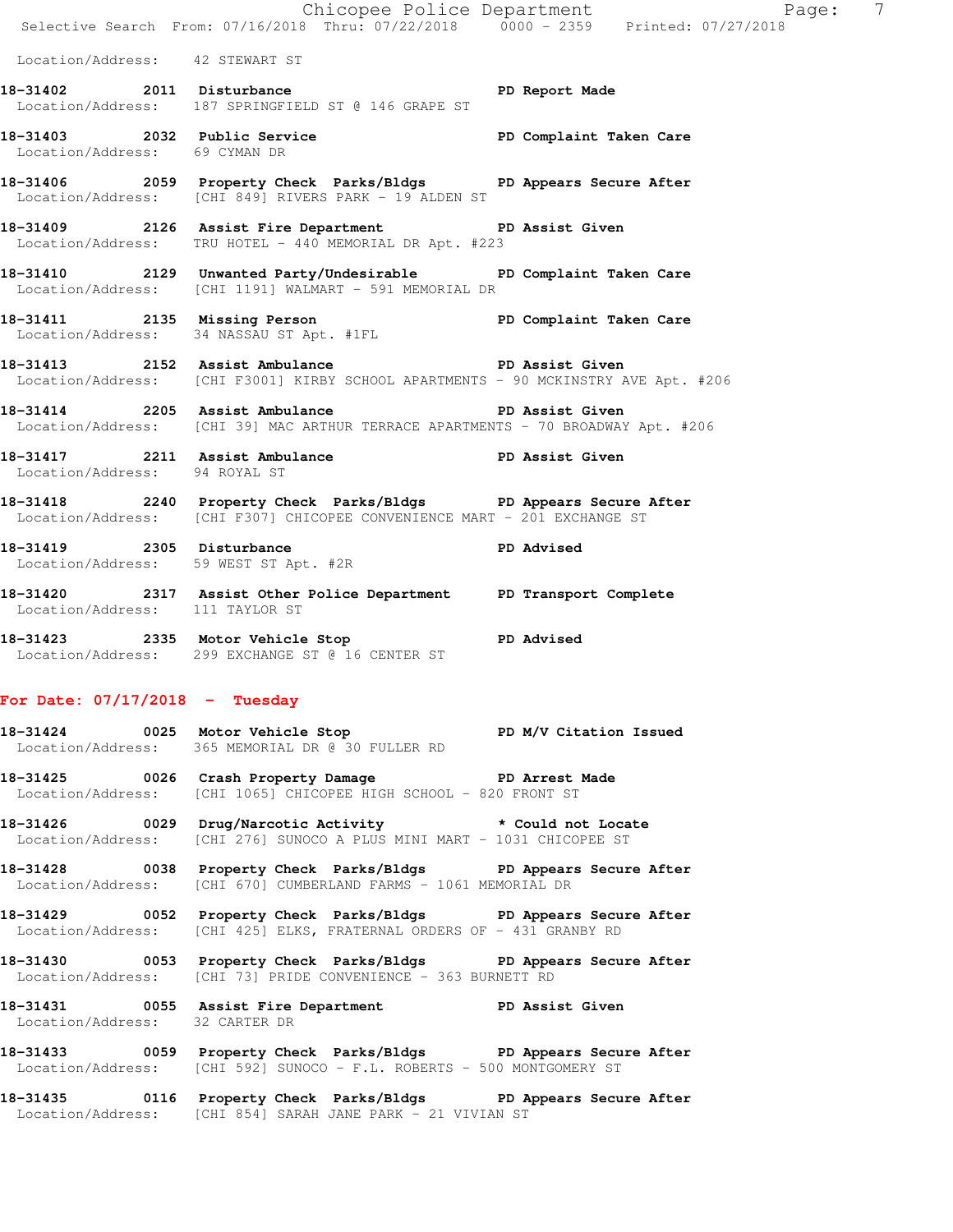Chicopee Police Department Fage: 8 Selective Search From: 07/16/2018 Thru: 07/22/2018 0000 - 2359 Printed: 07/27/2018 **18-31436 0121 Property Check Parks/Bldgs PD Appears Secure After**  Location/Address: [CHI 721] BOAT RAMP, JAMES STREET - 140 SYREK ST **18-31437 0126 Breaking & Entering in progres \* Could not Locate**  Location/Address: 222 WHEATLAND AVE **18-31438 0128 Property Check Parks/Bldgs PD Appears Secure After**  Location/Address: [CHI 856] NASH FIELD PARK - 90 CALL ST **18-31439 0128 Property Check Parks/Bldgs PD Appears Secure After**  Location/Address: [CHI 1893] WILLIAMS PARK - 880 BURNETT RD **18-31440 0133 Property Check Parks/Bldgs PD Appears Secure After**  Location/Address: [CHI 849] RIVERS PARK - 19 ALDEN ST **18-31441 0142 Property Check Parks/Bldgs PD Appears Secure After**  Location/Address: [CHI 1122] LIGHTHOUSE LIQUORS - 856 MEMORIAL DR **18-31442 0155 Motor Vehicle Stop PD M/V Citation Issued**  Location/Address: [CHI 1243] ST. PAT'S CEMETERY - 155 FULLER RD **18-31443 0204 Property Check Parks/Bldgs PD Appears Secure After**  Location/Address: [CHI F1442] GOOD DOG SPOT - 35 N CHICOPEE ST **18-31444 0206 Property Check Parks/Bldgs PD Appears Secure After**  Location/Address: GALLAGHERS AUTO - 1095 CHICOPEE ST **18-31445 0211 Property Check Parks/Bldgs PD Appears Secure After**  Location/Address: [CHI F122] SALTER COLLEGE - 645 SHAWINIGAN DR **18-31446 0219 Property Check Parks/Bldgs PD Transport Complete**  Location/Address: [CHI 1238] BRAKES PLUS - 519 FRONT ST **18-31447 0219 Property Check Parks/Bldgs PD Transport Complete**  Location/Address: [CHI 842] DUPONT MEM MID SCHOOL, 1ST SGT. KEVIN A. - 650 FRONT ST **18-31448 0220 Property Check Parks/Bldgs PD Appears Secure After**  Location/Address: [CHI F684] CASTLE OF KNIGHTS - 1599 MEMORIAL DR **18-31449 0220 Property Check Parks/Bldgs PD Transport Complete**  Location/Address: [CHI F1212] CHICOPEE HEALTH CENTER - 505 FRONT ST **18-31450 0221 Property Check Parks/Bldgs PD Appears Secure After**  Location/Address: [CHI 1243] ST. PAT'S CEMETERY - 155 FULLER RD **18-31451 0221 Property Check Parks/Bldgs PD Transport Complete**  Location/Address: [CHI 7] ST STANISLAUS PARISH OFFICE - 40 CYMAN DR **18-31452 0222 Property Check Parks/Bldgs PD Transport Complete**  Location/Address: [CHI F392] ST STANISLAUS SCHOOL - 534 FRONT ST **18-31454 0227 Property Check Parks/Bldgs PD Appears Secure After**  Location/Address: [CHI 566] SAM'S FOOD STORES (SUNOCO) - 810 MEADOW ST **18-31455 0230 Property Check Parks/Bldgs PD Appears Secure After**  Location/Address: [CHI F641] WENDYS OLD FASHIONED HAMBURGERS AREA OFFICE - 786 MEMORIAL DR 18-31456 **0235** Assist Ambulance **PD Assist Given**  Location/Address: 805 CHICOPEE ST Apt. #4B **18-31458 0253 Property Check Parks/Bldgs PD Appears Secure After**  Location/Address: [CHI 449] CVS 2339 - 1176 GRANBY RD **18-31459 0302 Property Check Parks/Bldgs PD Appears Secure After**  Location/Address: [CHI F1276] MASSES SEAFOOD - 1329 MEMORIAL DR **18-31460 0307 Property Check Parks/Bldgs PD Appears Secure After**  Location/Address: [CHI F1150] CHICOPEE COMPREHENSIVE HIGH SCHOOL - 617 MONTGOMERY ST

**18-31461 0316 Property Check Parks/Bldgs PD Appears Secure After**  Location/Address: [CHI 1714] UNION MART-2 - 457 GRANBY RD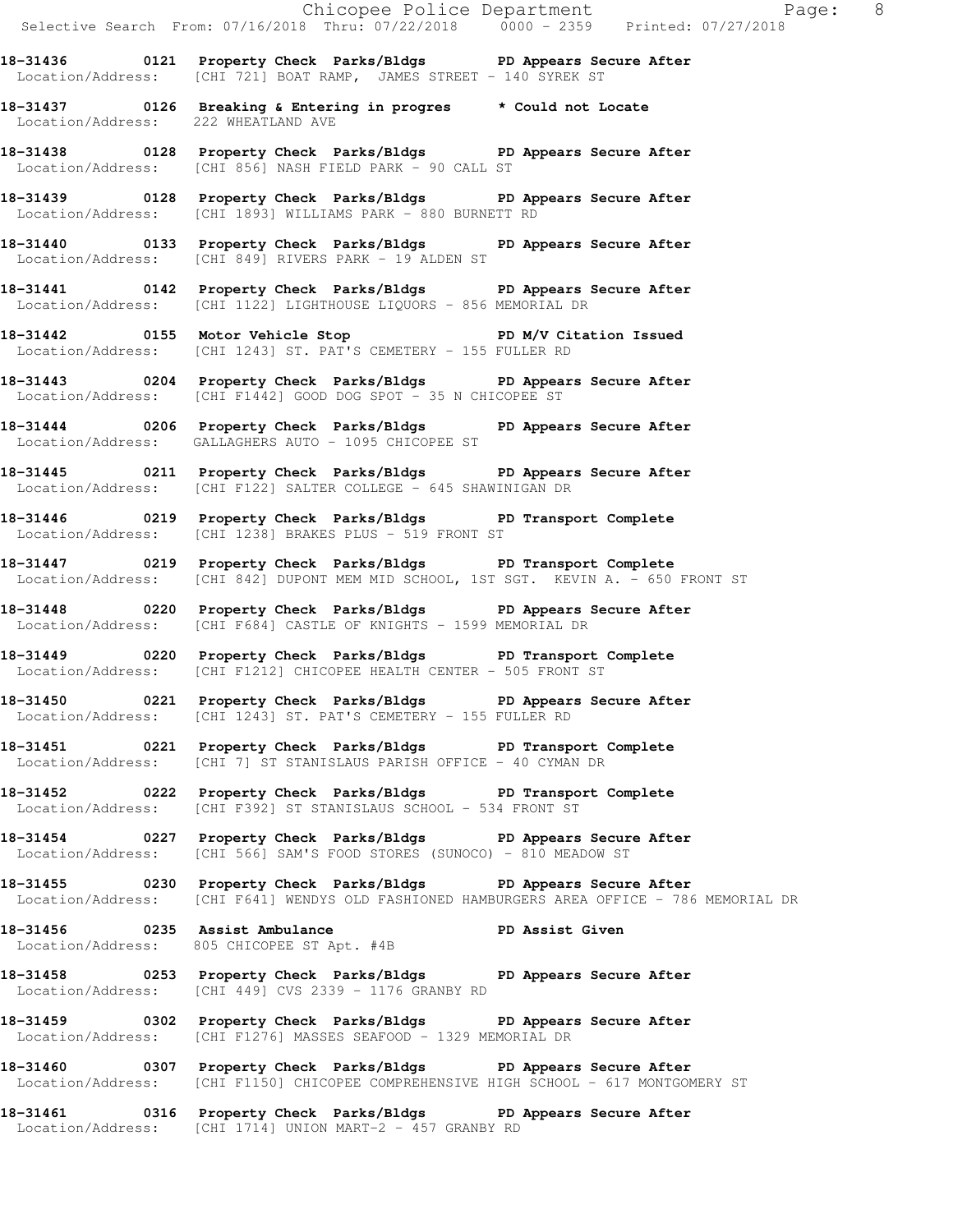**18-31462 0319 Property Check Parks/Bldgs PD Appears Secure After**  Location/Address: [CHI 652] SCRAPPYS LIQUOR LOCKER INC. - 577 EAST ST

**18-31463 0346 Motor Vehicle Stop PD Complaint Taken Care**  Location/Address: [CHI 1197] BRIDAL CORNER - 720 MEMORIAL DR

**18-31464 0356 Property Check Parks/Bldgs PD Appears Secure After**  Location/Address: [CHI 992] CHICOPEE DEPT. OF PUBLIC WORKS - 115 BASKIN DR

**18-31465 0400 Property Check Parks/Bldgs PD Transport Complete**  Location/Address: [CHI 834] BOWE SCHOOL, PATRICK E. K-5 - 115 HAMPDEN ST

**18-31466 0401 Property Check Parks/Bldgs PD Transport Complete**  Location/Address: [CHI 853] WISNIOWSKI PARK - 14 SPRUCE ST

**18-31467 0401 Property Check Parks/Bldgs PD Transport Complete**  Location/Address: [CHI F464] COLLEGIAN COURT - 89 PARK ST

**18-31468 0402 Property Check Parks/Bldgs PD Transport Complete**  Location/Address: [CHI 927] CHUCKS AUTO SERVICE - 78 WEST ST

**18-31469 0403 Property Check Parks/Bldgs PD Appears Secure After**  Location/Address: [CHI 660] OCEAN STATE JOB LOT - 1451 MEMORIAL DR

**18-31470 0403 Property Check Parks/Bldgs PD Transport Complete**  Location/Address: [CHI F1227] RED FEZ LOUNGE - 70 EXCHANGE ST

**18-31471 0406 Property Check Parks/Bldgs PD Transport Complete**  Location/Address: [CHI F1021] KIWK FOOD MART SHELL GAS - 447 SPRINGFIELD ST

**18-31472 0407 Property Check Parks/Bldgs PD Transport Complete**  Location/Address: [CHI 848] DANA PARK - 263 NEWBURY ST

**18-31474 0412 Property Check Parks/Bldgs PD Transport Complete**  Location/Address: [CHI 1530] VALLEY WEST SCHOOL - 269 MOORE ST

**18-31475 0419 Property Check Parks/Bldgs PD Transport Complete**  Location/Address: [CHI F1264] ARMORY NATIONAL GUARD - ARMORY DR

**18-31476 0427 Property Check Parks/Bldgs PD Appears Secure After**  Location/Address: [CHI 565] MCDONALDS - 777 MEADOW ST

**18-31477 0430 Property Check Parks/Bldgs PD Transport Complete**  Location/Address: [CHI F368] CITY HALL ANNEX - 274 FRONT ST

**18-31479 0434 Property Check Parks/Bldgs PD Transport Complete**  Location/Address: [CHI F343] CABOTVILLE INDUSTRIAL PARK - 165 FRONT ST

**18-31480 0445 Property Check Parks/Bldgs PD Transport Complete**  Location/Address: [CHI F696] POPE FRANCIS HIGH SCHOOL - 134 SPRINGFIELD ST

**18-31481 0502 Crash Personal Injury PD Report Made**  Location/Address: 17 NEWBURY ST @ 439 SPRINGFIELD ST

**18-31483 0510 Property Check Parks/Bldgs PD Appears Secure After**  Location/Address: [CHI 334] CHICOPEE MOOSE FAMILY CENTER - 244 FULLER RD

**18-31484 0517 Property Check Parks/Bldgs PD Appears Secure After**  Location/Address: [CHI 188] PRIDE SERVICE STATION - 167 CHICOPEE ST

**18-31486 0618 Crash Property Damage PD Report Made**  Location/Address: [CHI F1508] 597 CHICOPEE ST - 597 CHICOPEE ST Apt. #3R

**18-31485 0621 Motor Vehicle Stop PD Advised**  Location/Address: 35 BUCKLEY BLVD

**18-31488 0624 Motor Vehicle Stop PD Advised**  Location/Address: 998 CHICOPEE ST

**18-31489 0629 Public Service \* No Action Required**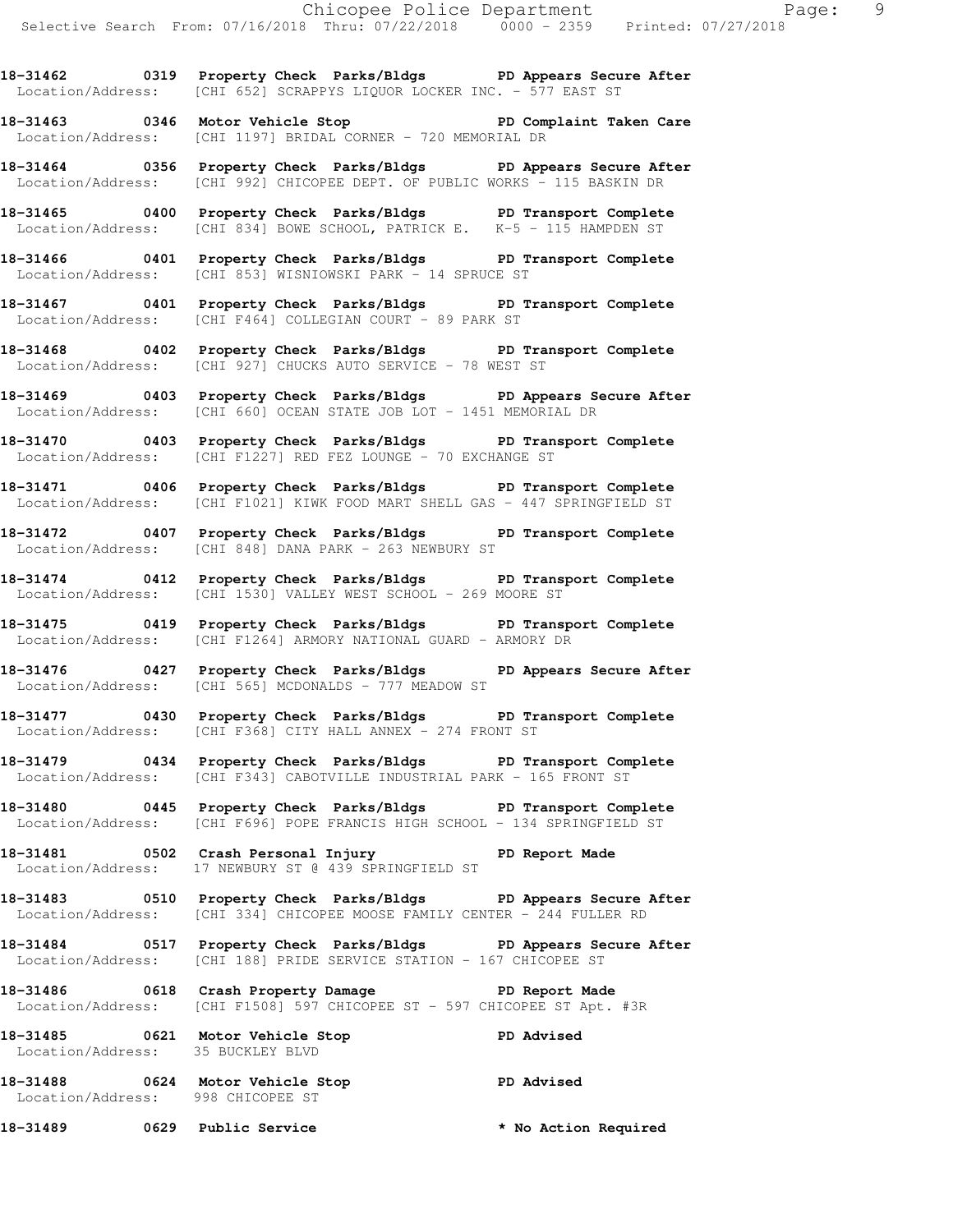|                                      | E<br>Chicopee Police Department<br>Selective Search From: 07/16/2018 Thru: 07/22/2018 0000 - 2359 Printed: 07/27/2018                                        | Page: 10                |  |
|--------------------------------------|--------------------------------------------------------------------------------------------------------------------------------------------------------------|-------------------------|--|
|                                      | Location/Address: [CHI 560] CHICOPEE CENTRAL MAINTENANCE GARAGE - 677 MEADOW ST                                                                              |                         |  |
| Location/Address: 139 MARION ST      | 18-31494 0650 Assist Ambulance New PD Assist Given                                                                                                           |                         |  |
|                                      | 18-31495 0659 Motor Vehicle Stop Noter PD Advised<br>Location/Address: [CHI F968] PINES MOTEL, CREATIVE - 1508 MEMORIAL DR                                   |                         |  |
|                                      | 18-31496 0707 Motor Vehicle Stop 50 PD M/V Citation Issued<br>Location/Address: [CHI 250] WILLIAMS DISTRIBUTING CO. - 880 BURNETT RD                         |                         |  |
|                                      | 18-31497 0710 Motor Vehicle Stop N/V Citation Issued<br>Location/Address: [CHI 269] JENROSE WINES & LIQUORS - 945 CHICOPEE ST                                |                         |  |
|                                      | 18-31498 0714 Public Service New PD Complaint Taken Care<br>Location/Address: [CHI F825] MASS TRIAL COURT [CHICOPEE] - 30 CHURCH ST                          |                         |  |
|                                      | 18-31499 0725 Suspicious M/V PD Report Made<br>Location/Address: DEPOT ST                                                                                    |                         |  |
| Location/Address: 78 CLAIRE ST       | 18-31500 0741 Breaking & Entering-Report TPD Report Made                                                                                                     |                         |  |
|                                      | 18-31503 0834 Shoplifter 2008 PD Report Made<br>Location/Address: [CHI 563] RITE AID PHARMACY - 577 MEADOW ST                                                |                         |  |
| Location/Address: 113 HENDRICK ST    | 18-31504 0839 Breaking & Entering-Report TPD Report Made                                                                                                     |                         |  |
|                                      | 18-31506 0905 Property Check Parks/Bldgs PD Appears Secure After<br>Location/Address: [CHI 299] PRESTON PARK - 50 ACCESS RD                                  |                         |  |
| Location/Address: [LOW] 28 VARNEY ST | 18-31508 0916 Firearms Investigation PD Report Made                                                                                                          |                         |  |
|                                      | 18-31509 0926 Property Check Parks/Bldgs PD Appears Secure After<br>Location/Address: [CHI 837] LITWIN SCHOOL, SGT. ROBERT R. K-5 - 135 LITWIN LN            |                         |  |
|                                      | 18-31512 0933 Traffic/Parking Complaint PD Advised<br>Location/Address: [CHI F811] NINETY NINE RESTAURANT - 555 MEMORIAL DR                                  |                         |  |
|                                      | 18-31513 1004 Property Check Parks/Bldgs PD Appears Secure After<br>Location/Address: [CHI 651] ST STANISLAUS CEMETERY - 800 MONTGOMERY ST                   |                         |  |
|                                      | 18-31514 1013 Property Check Parks/Bldgs PD Appears Secure After<br>Location/Address: [CHI 1893] WILLIAMS PARK - 880 BURNETT RD                              |                         |  |
| Location/Address: ABBEY MEMORIAL DR  | 18-31515 1014 Traffic/Parking Complaint PD Complaint Taken Care                                                                                              |                         |  |
|                                      | 18-31517 1018 CHECK THE WELL BEING * No Action Required<br>Location/Address: [CHI 842] DUPONT MEM MID SCHOOL, 1ST SGT. KEVIN A. - 650 FRONT ST               |                         |  |
| Location/Address: 97 JAMES ST        | 18-31516 1021 Breaking & Entering-Report PD Report Made                                                                                                      |                         |  |
|                                      | 18-31518 1026 Property Check Parks/Bldgs PD Appears Secure After<br>Location/Address: [CHI 844] FAIRVIEW MEMORIAL ELEMENTARY SCHOOL K-5 - 26 MEMORIAL AVE    |                         |  |
|                                      | 18-31519 1041 Property Check Parks/Bldgs PD Appears Secure After<br>Location/Address: [CHI F307] CHICOPEE CONVENIENCE MART - 201 EXCHANGE ST                 |                         |  |
|                                      | 18-31520 1042 Property Check Parks/Bldgs PD Appears Secure After<br>Location/Address: $[CHI 832]$ BELLAMY MIDDLE SCHOOL, EDWARD $-6 - 8 - 314$ PENDLETON AVE |                         |  |
| 18-31521 1052 Public Service         | Location/Address: 22 OLD PENDLETON AVE                                                                                                                       | PD Complaint Taken Care |  |
| Location/Address: 23 MOORE ST        | 18-31523 1135 Unwanted Party/Undesirable PD Assist Given                                                                                                     |                         |  |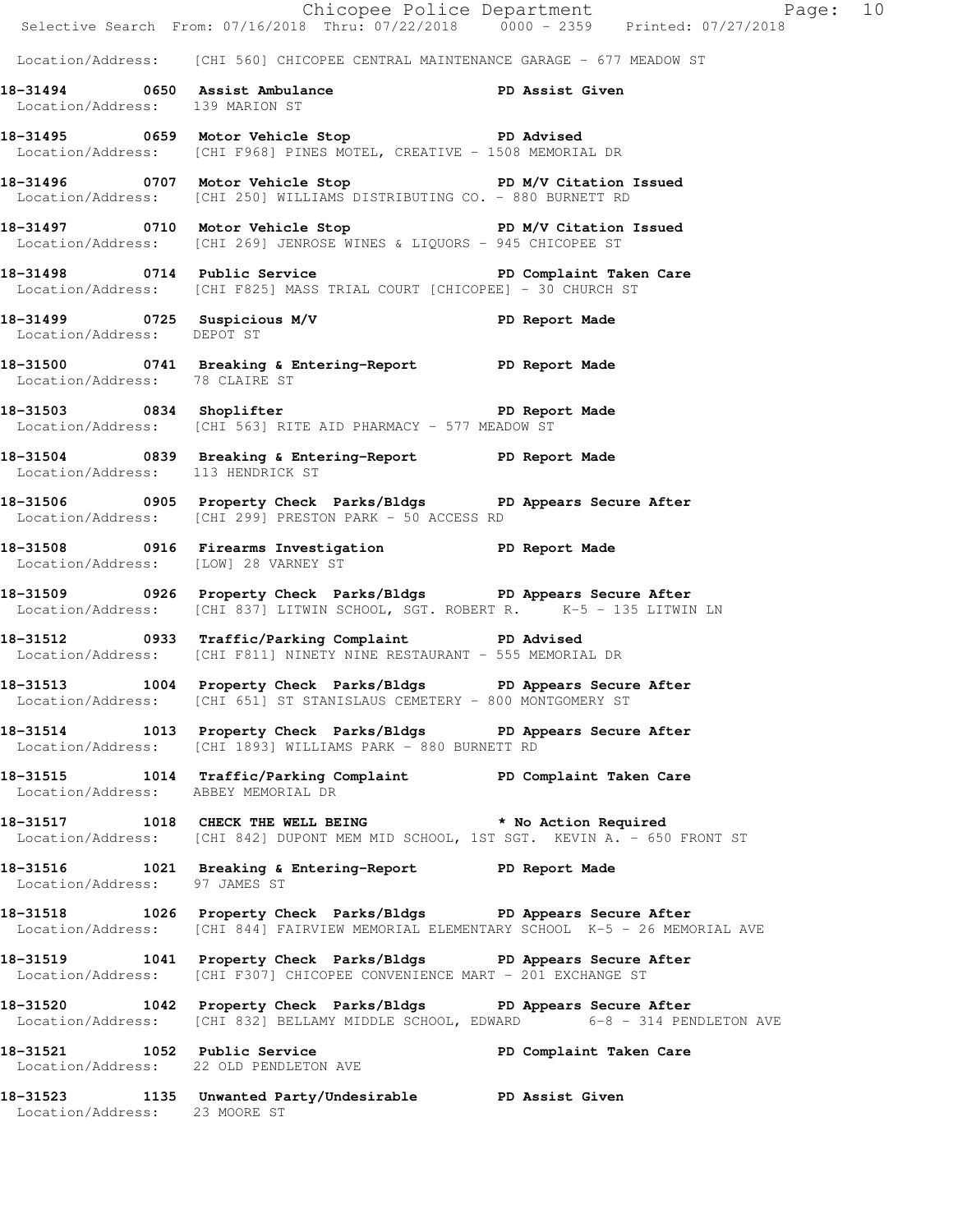|                                       |                                                                                                                                                                                                            | Chicopee Police Department<br>Selective Search From: 07/16/2018 Thru: 07/22/2018 0000 - 2359 Printed: 07/27/2018 |
|---------------------------------------|------------------------------------------------------------------------------------------------------------------------------------------------------------------------------------------------------------|------------------------------------------------------------------------------------------------------------------|
|                                       | 18-31525 1148 Motor Vehicle Stop N/V Citation Issued<br>Location/Address: [CHI F335] PAUL BUNYANS FARM & NURSERY - 500 FULLER RD                                                                           |                                                                                                                  |
|                                       | 18-31527 1202 Property Check Parks/Bldgs PD Appears Secure After<br>Location/Address: [CHI F307] CHICOPEE CONVENIENCE MART - 201 EXCHANGE ST                                                               |                                                                                                                  |
|                                       | 18-31529 1204 Crash Property Damage PD Report Made Location/Address: 583 CHICOPEE ST @ 30 GRATTAN ST                                                                                                       |                                                                                                                  |
|                                       | 18-31532 1211 CHECK THE WELL BEING PD Assist Given<br>Location/Address: [CHI 782] ELMS, COLLEGE OF OUR LADY OF THE - 291 SPRINGFIELD ST                                                                    |                                                                                                                  |
|                                       | 18-31533 1228 Loud Music<br>Location/Address: 3 LEARY AVE Apt. #1FL<br>The Music Space of Advised<br>2 Leary AVE Apt. #1FL<br>2 20 Music Space of Advised<br>2 DD Advised<br>2 20 Music Space of Apt. #1FL |                                                                                                                  |
|                                       | 18-31537 1255 Property Check Parks/Bldgs PD Appears Secure After<br>Location/Address: [CHI F621] FAMILY DOLLAR - 209 EXCHANGE ST                                                                           |                                                                                                                  |
|                                       | 18-31540 1331 CHECK THE WELL BEING PD Assist Given<br>Location/Address: [CHI F186] 21 CYMAN DR - 21 CYMAN DR Apt. #1B                                                                                      |                                                                                                                  |
|                                       | 18-31541 1356 Property Check Parks/Bldgs PD Appears Secure After<br>Location/Address: [CHI 850] LINCOLN GROVE - PARK - 224 BROADWAY                                                                        |                                                                                                                  |
|                                       | 18-31542 1356 Crash Property Damage PD Report Made<br>Location/Address: [CHI 718] CVS 693 - 1616 MEMORIAL DR                                                                                               |                                                                                                                  |
|                                       | 18-31543 1419 Firearms Investigation PD Report Made<br>Location/Address: 78 MUZZY ST Apt. #2FL                                                                                                             |                                                                                                                  |
|                                       | 18-31545 1427 Traffic/Parking Complaint PD Complaint Taken Care<br>Location/Address: LOWER HALF - CAREW ST                                                                                                 |                                                                                                                  |
|                                       | 18-31547 1430 Public Service New PD Complaint Taken Care<br>Location/Address: [CHI 1893] WILLIAMS PARK - 880 BURNETT RD                                                                                    |                                                                                                                  |
| Location/Address: MEDINA ST           | 18-31548 1430 Abandoned/Found Property PD Report Made                                                                                                                                                      |                                                                                                                  |
|                                       | 18-31549 1443 Breaking & Entering-Report PD Report Made<br>Location/Address: [CHI 614] GENOS AUTO SERVICE - 121 MEMORIAL DR                                                                                |                                                                                                                  |
| Location/Address: BLANAN DR           | 18-31552 1454 Disabled Motor Vehicle PD Complaint Taken Care                                                                                                                                               |                                                                                                                  |
| Location/Address: LANGEVIN ST         | 18-31554 1502 Traffic/Parking Complaint PD Complaint Taken Care                                                                                                                                            |                                                                                                                  |
|                                       | 18-31555 1508 Stolen M/V L/P Report 120 PD Report Made                                                                                                                                                     | Location/Address: [CHI F729] U-HAUL MOVING AND STORAGE OF MEMORIAL DRIVE - 878 MEMORIAL DR                       |
| Location/Address: 166 MEETINGHOUSE RD | 18-31557 1526 Disabled Motor Vehicle PD Advised                                                                                                                                                            |                                                                                                                  |
|                                       | 18-31558 1534 Investigation/Traffic ND PD Complaint Taken Care<br>Location/Address: 207 GRANBY RD Apt. #23                                                                                                 |                                                                                                                  |
| Location/Address: WARREGAN ST         | 18-31561 1551 Disabled Motor Vehicle PD Complaint Taken Care                                                                                                                                               |                                                                                                                  |
|                                       | 18-31563 1552 Crash Personal Injury 18-31563<br>Location/Address: [CHI 636] DENNYS - 467 MEMORIAL DR                                                                                                       |                                                                                                                  |
| Location/Address: 106 MEETINGHOUSE RD | 18-31568 1629 Malicious Damage-Past 18-31568 PD Report Made                                                                                                                                                |                                                                                                                  |
|                                       | 18-31569 1632 Disturbance PD Arrest Made<br>Location/Address: [CHI F1238] NATIONAL VINYL PRODUCTS - 7 COBURN ST                                                                                            |                                                                                                                  |
|                                       | 18-31576 1720 Property Check Parks/Bldgs PD Appears Secure After<br>Location/Address: [CHI F307] CHICOPEE CONVENIENCE MART - 201 EXCHANGE ST                                                               |                                                                                                                  |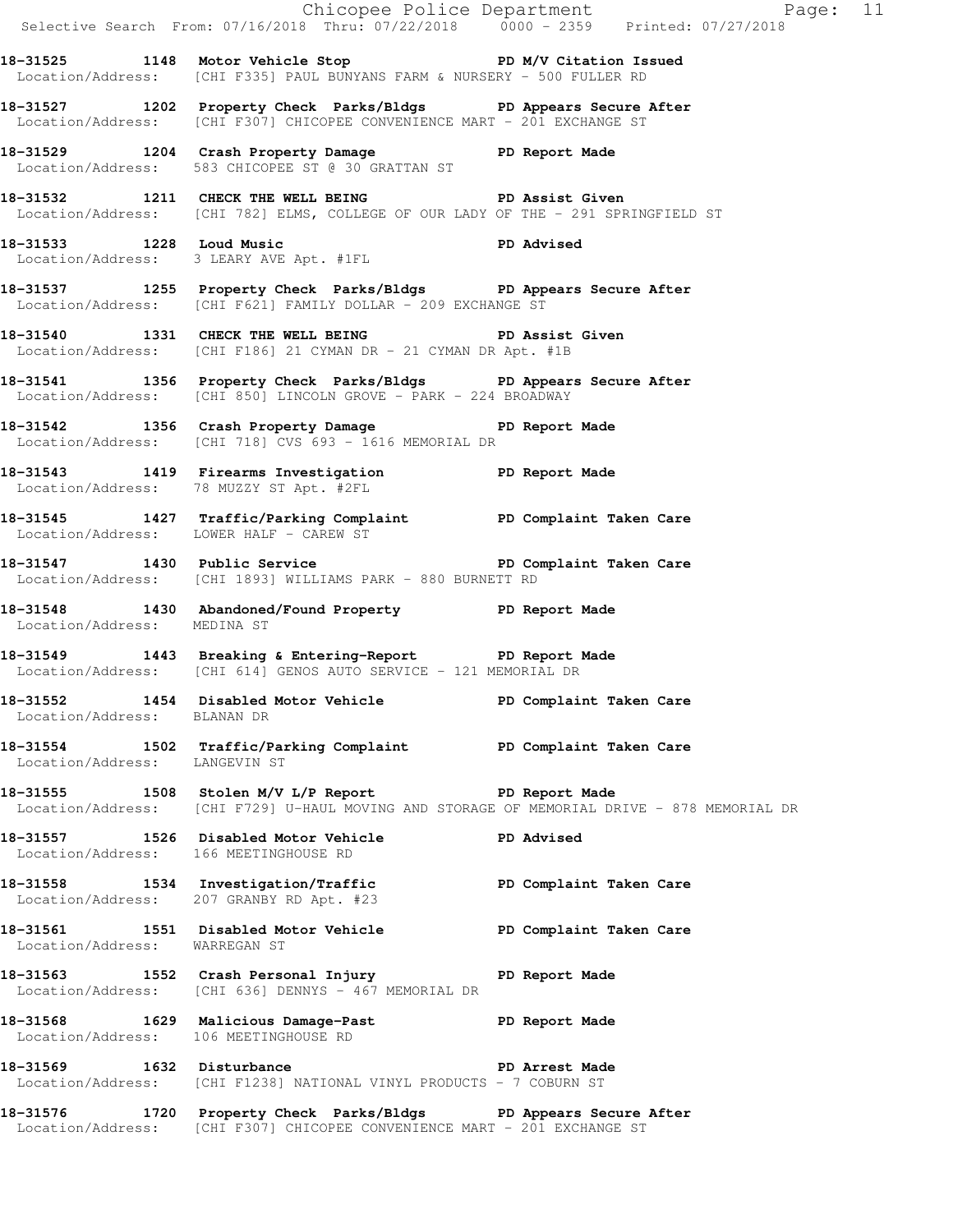| 18–31577 | 1722 Assist Ambulance                | PD Assist Given |
|----------|--------------------------------------|-----------------|
|          | Location/Address: 96 MEETINGHOUSE RD |                 |

**18-31581 1735 Disturbance PD No Report Necessary**  Location/Address: 39 LINCOLN ST **18-31582 1817 Abandoned/Found Property PD Report Made**  Location/Address: [CHI 379] PEOPLES BANK - 610 MEMORIAL DR

**18-31584 1829 Service of a Summons PD Not Served**  Location/Address: 53 WEST ST

18-31585 1853 Transport Service **1853 PD** Transport Complete Location/Address: 45 FRONTENAC ST

**18-31589 1902 Service of a Summons PD Served in Hand**  Location/Address: 201 NARRAGANSETT BLVD

18-31595 **1929** Traffic Assignment **PD Complaint Taken Care** Location/Address: 549 JAMES ST @ 1621 MEMORIAL DR

**18-31596 1930 Crash Property Damage PD Report Made**  Location/Address: 265 WOODCREST DR @ 1361 GRANBY RD

**18-31597 1932 Motor Vehicle Stop PD Advised**  Location/Address: 549 JAMES ST @ 1621 MEMORIAL DR

**18-31603 2020 Disturbance PD Report Made**  Location/Address: 79 MAPLE ST

**18-31605 2026 Crash Property Damage PD Report Made**  Location/Address: 934 CHICOPEE ST @ 7 CHARBONNEAU TER

**18-31606 2041 Property Check Parks/Bldgs PD Appears Secure After**  Location/Address: [CHI F621] FAMILY DOLLAR - 209 EXCHANGE ST

**18-31607 2047 Property Check Parks/Bldgs PD Appears Secure After**  Location/Address: [CHI 832] BELLAMY MIDDLE SCHOOL, EDWARD 6-8 - 314 PENDLETON AVE

**18-31613 2154 Assist Ambulance PD Assist Given**  Location/Address: 61 KON TIKI CIR

**18-31615 2201 Motor Vehicle Stop PD Criminal Complaint Re**  Location/Address: [CHI 879] FAIRVIEW PEDIATRICS - 1176 MEMORIAL DR

**18-31617 2225 Unwanted Party/Undesirable \* Could not Locate**  Location/Address: [CHI 188] PRIDE SERVICE STATION - 167 CHICOPEE ST

**18-31620 2249 Drug/Narcotic Activity \* Could not Locate**  Location/Address: [CHI 276] SUNOCO A PLUS MINI MART - 1031 CHICOPEE ST

**18-31622 2252 Disturbance PD Complaint Taken Care**  Location/Address: 80 DEBRA DR Apt. #3D

**18-31621 2253 Motor Vehicle Stop PD Advised**  Location/Address: [CHI 426] ARBORS (THE) AT CHICOPEE - 929 MEMORIAL DR

**18-31623 2314 Loud Music PD Advised**  Location/Address: 80 DEBRA DR Apt. #3D

**18-31624 2315 Suspicious M/V PD Advised**  Location/Address: [CHI 854] SARAH JANE PARK - 21 VIVIAN ST

## **For Date: 07/18/2018 - Wednesday**

18-31628 **0019 CHECK THE WELL BEING PD Advised**  Location/Address: SPRINGFIELD ST @ FRONT ST **18-31629 0021 Property Check Parks/Bldgs PD Appears Secure After**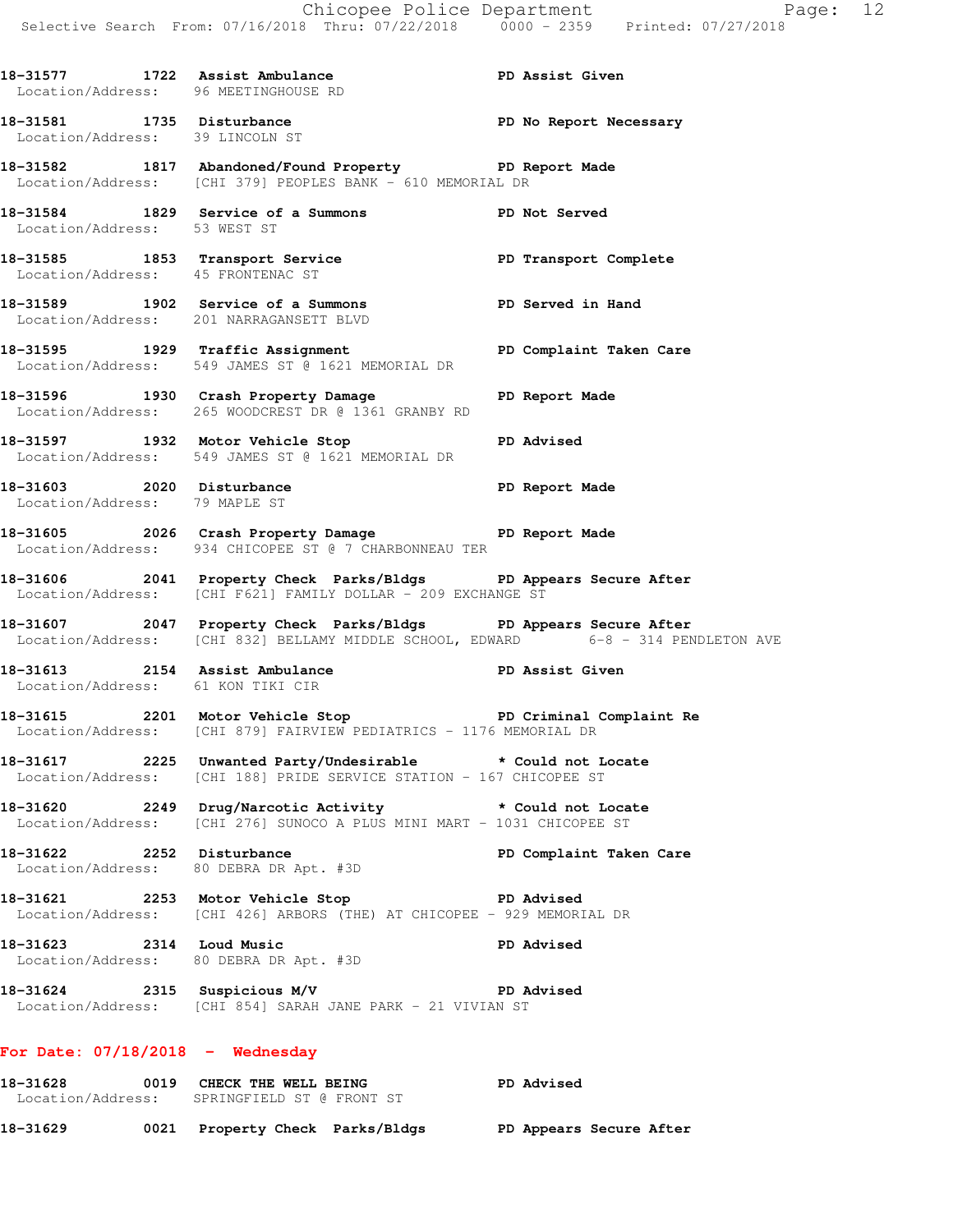|                                 |                                                                                                                                                       | Chicopee Police Department<br>Selective Search From: 07/16/2018 Thru: 07/22/2018 0000 - 2359 Printed: 07/27/2018 |
|---------------------------------|-------------------------------------------------------------------------------------------------------------------------------------------------------|------------------------------------------------------------------------------------------------------------------|
|                                 | Location/Address: [CHI 958] PION PONTIAC (BOB) - 333 MEMORIAL DR                                                                                      |                                                                                                                  |
|                                 | 18-31630 0023 Property Check Parks/Bldgs PD Appears Secure After<br>Location/Address: [CHI 594] WESTOVER METROPOLITAN AIRPORT - 255 PADGETTE ST       |                                                                                                                  |
|                                 | 18-31631 0023 Property Check Parks/Bldgs PD Appears Secure After<br>Location/Address: [CHI F684] CASTLE OF KNIGHTS - 1599 MEMORIAL DR                 |                                                                                                                  |
|                                 | 18-31632 0032 Property Check Parks/Bldgs PD Appears Secure After<br>Location/Address: [CHI 847] RAY ASH PARK - 52 ARCADE ST                           |                                                                                                                  |
|                                 | 18-31633 0035 Property Check Parks/Bldgs PD Appears Secure After<br>Location/Address: [CHI F122] SALTER COLLEGE - 645 SHAWINIGAN DR                   |                                                                                                                  |
| Location/Address: CLAIRE ST     | 18-31635 0043 Property Check Parks/Bldgs PD Appears Secure After                                                                                      |                                                                                                                  |
| Location/Address: HENDRICK ST   | 18-31637 0047 Property Check Parks/Bldgs PD Appears Secure After                                                                                      |                                                                                                                  |
|                                 | 18-31638 0051 Property Check Parks/Bldgs PD Appears Secure After<br>Location/Address: [CHI 670] CUMBERLAND FARMS - 1061 MEMORIAL DR                   |                                                                                                                  |
|                                 | 18-31639 0052 Property Check Parks/Bldgs PD Appears Secure After<br>Location/Address: [CHI 857] SZOT PARK - 97 SGT TRACY DR                           |                                                                                                                  |
|                                 | 18-31640 0100 Property Check Parks/Bldgs PD Appears Secure After<br>Location/Address: [CHI 82] COUNTRY TRADING POST - 771 BURNETT RD                  |                                                                                                                  |
|                                 | 18-31641 0101 Property Check Parks/Bldgs PD Appears Secure After<br>Location/Address: [CHI 398] AMERICAN LEGION POST 275 - 41 ROBBINS RD              |                                                                                                                  |
|                                 | 18-31642 0103 Motor Vehicle Stop PD M/V Citation Issued<br>Location/Address: [CHI 638] BJS WHOLESALE FOOD WAREHOUSE - 650 MEMORIAL DR                 |                                                                                                                  |
| Location/Address: 525 GRANBY RD | 18-31643 0112 Motor Vehicle Stop PD M/V Citation Issued                                                                                               |                                                                                                                  |
|                                 | 18-31644 0115 Property Check Parks/Bldgs PD Appears Secure After<br>Location/Address: [CHI 832] BELLAMY MIDDLE SCHOOL, EDWARD 6-8 - 314 PENDLETON AVE |                                                                                                                  |
| Location/Address: LABRIE AVE    | 18-31647 0126 Motor Vehicle Stop N/V Citation Issued                                                                                                  |                                                                                                                  |
|                                 | 18-31648 0144 Property Check Parks/Bldgs PD Appears Secure After<br>Location/Address: [CHI XP2049] SUPER SAVER LAUNDROMAT - 199 EXCHANGE ST           |                                                                                                                  |
|                                 | 18-31649 0145 Motor Vehicle Stop PD Advised<br>Location/Address: BROADWAY @ GROVE ST                                                                  |                                                                                                                  |
|                                 | 18-31650 0151 Property Check Parks/Bldgs PD Appears Secure After<br>Location/Address: [CHI F1276] MASSES SEAFOOD - 1329 MEMORIAL DR                   |                                                                                                                  |
|                                 | 18-31651 0152 Property Check Parks/Bldgs PD Appears Secure After<br>Location/Address: [CHI 1886] BROTHERS PIZZA - 653 GRATTAN ST                      |                                                                                                                  |
|                                 | 18-31652 0153 Property Check Parks/Bldgs PD Appears Secure After<br>Location/Address: [CHI 958] PION PONTIAC (BOB) - 333 MEMORIAL DR                  |                                                                                                                  |
|                                 | 18-31654 0154 Assist Ambulance No PD Assist Given<br>Location/Address: [CHI F602] J POLEP - 285 MCKINSTRY AVE                                         |                                                                                                                  |
|                                 | 18-31655 0203 Motor Vehicle Stop N/V Citation Issued<br>Location/Address: 654 PENDLETON AVE @ 14 FERNWOOD ST                                          |                                                                                                                  |
|                                 | 18-31656 0217 Property Check Parks/Bldgs PD Appears Secure After<br>Location/Address: [CHI 1714] UNION MART-2 - 457 GRANBY RD                         |                                                                                                                  |
|                                 | 18-31657 0220 Property Check Parks/Bldgs PD Appears Secure After<br>Location/Address: [CHI F734] AMVETS CLUB POST 12 - 754 MONTGOMERY ST              |                                                                                                                  |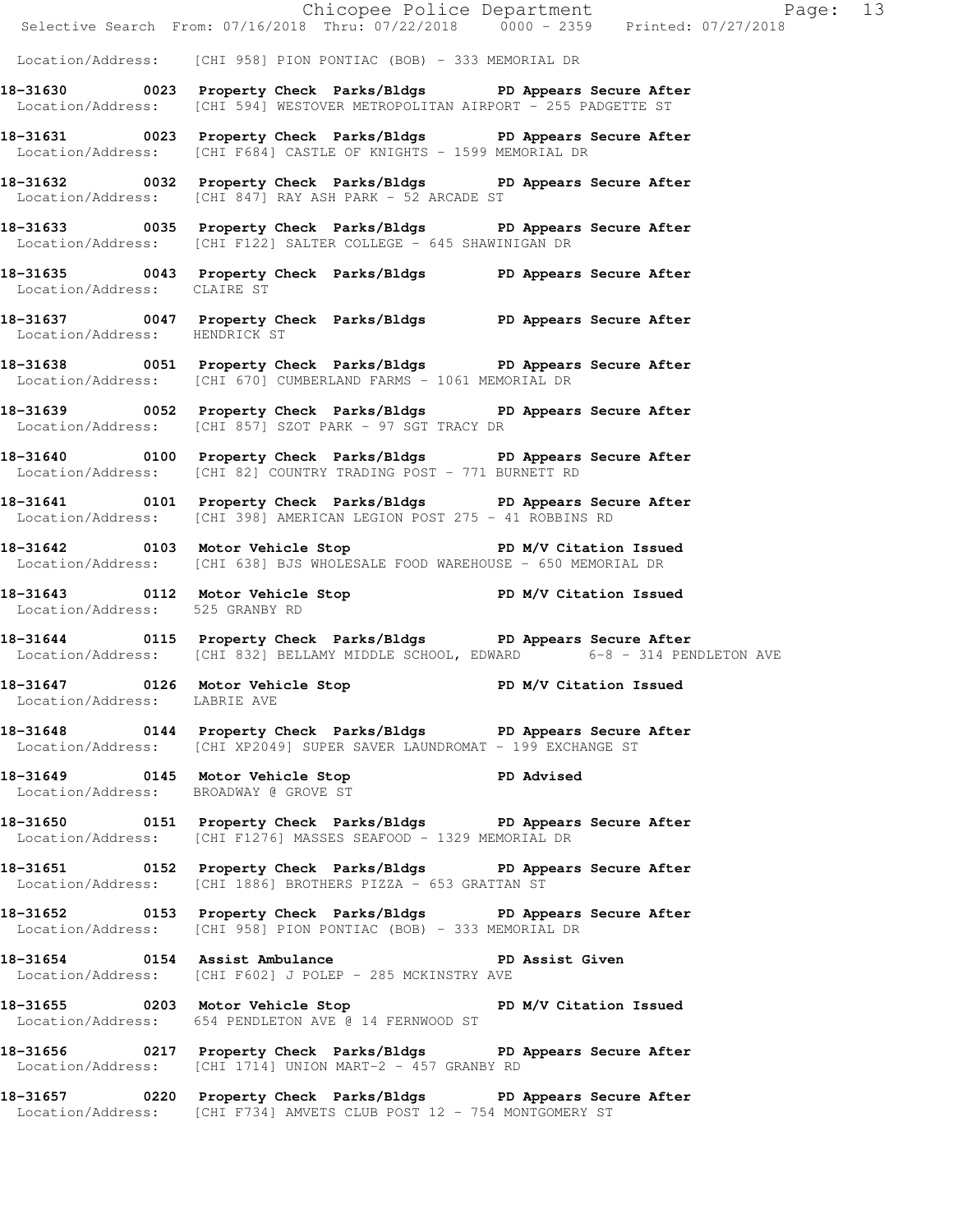Chicopee Police Department Fage: 14 Selective Search From: 07/16/2018 Thru: 07/22/2018 0000 - 2359 Printed: 07/27/2018 **18-31658 0226 Property Check Parks/Bldgs PD Appears Secure After**  Location/Address: [CHI 857] SZOT PARK - 97 SGT TRACY DR **18-31659 0228 Property Check Parks/Bldgs PD Appears Secure After**  Location/Address: [CHI F27] STOP & GO - 643 PROSPECT ST **18-31660 0230 Property Check Parks/Bldgs PD Appears Secure After**  Location/Address: [CHI 853] WISNIOWSKI PARK - 14 SPRUCE ST **18-31661 0230 Property Check Parks/Bldgs PD Appears Secure After**  Location/Address: [CHI 86] FOOD BAG - 947 BURNETT RD **18-31662 0231 Motor Vehicle Stop PD Advised**  Location/Address: [CHI 721] BOAT RAMP, JAMES STREET - 140 SYREK ST **18-31663 0236 Property Check Parks/Bldgs PD Appears Secure After**  Location/Address: [CHI F464] COLLEGIAN COURT - 89 PARK ST **18-31664 0240 Motor Vehicle Stop PD Citation/Warning Issu**  Location/Address: [CHI 1096] ARBOR KIDS, THE - 999 MEMORIAL DR **18-31665 0243 Motor Vehicle Stop PD M/V Citation Issued**  Location/Address: 0 GROVE AVE @ 0 PINE ST **18-31666 0253 Property Check Parks/Bldgs PD Appears Secure After**  Location/Address: JAMES ST **18-31667 0300 Property Check Parks/Bldgs PD Appears Secure After**  Location/Address: [CHI 836] LAMBERT - LAVOIE SCHOOL K-5 - 99 KENDALL ST **18-31668 0301 Property Check Parks/Bldgs PD Appears Secure After**  Location/Address: [CHI 1601] SPRINGFIELD PLUMBING SUPPLY - 660 BROADWAY **18-31669 0305 Property Check Parks/Bldgs PD Appears Secure After**  Location/Address: [CHI 40] GARYS AUTO SALES - 129 BROADWAY **18-31670 0308 Property Check Parks/Bldgs PD Appears Secure After**  Location/Address: HENDRICK ST **18-31673 0322 Property Check Parks/Bldgs PD Appears Secure After**  Location/Address: [CHI 854] SARAH JANE PARK - 21 VIVIAN ST **18-31674 0324 Property Check Parks/Bldgs PD Appears Secure After**  Location/Address: [CHI 56] WALGREENS - 583 JAMES ST **18-31675 0324 Property Check Parks/Bldgs PD Appears Secure After**  Location/Address: [CHI F805] HUKE LAU - 705 MEMORIAL DR **18-31676 0332 Public Service PD Complaint Taken Care**  Location/Address: [CHI F1581] 50 LINDEN ST Apt. #ST **18-31677 0351 Property Check Parks/Bldgs PD Appears Secure After**  Location/Address: [CHI 730] TOWN FAIR TIRE CENTERS INC - 886 MEMORIAL DR **18-31678 0410 Property Check Parks/Bldgs PD Appears Secure After**  Location/Address: [CHI XP2040] ARBORS KIDS AT CHICOPEE - 999 MEMORIAL DR **18-31679 0413 Property Check Parks/Bldgs PD Appears Secure After**  Location/Address: [CHI 157] VETERANS SERVICES DEPT. - 36 CENTER ST **18-31680 0425 Property Check Parks/Bldgs PD Appears Secure After**  Location/Address: [CHI 1516] KAPINOS DDS - 661 FRONT ST **18-31681 0427 Property Check Parks/Bldgs PD Appears Secure After**  Location/Address: [CHI 252] DUNKIN DONUTS - 751 MEADOW ST

**18-31682 0431 Property Check Parks/Bldgs PD Appears Secure After**  Location/Address: [CHI F659] UNIQUE MOTORS - 1021 MEMORIAL DR

**18-31683 0432 Suspicious Person/Activity PD Report Made**  Location/Address: 29 PAGE CT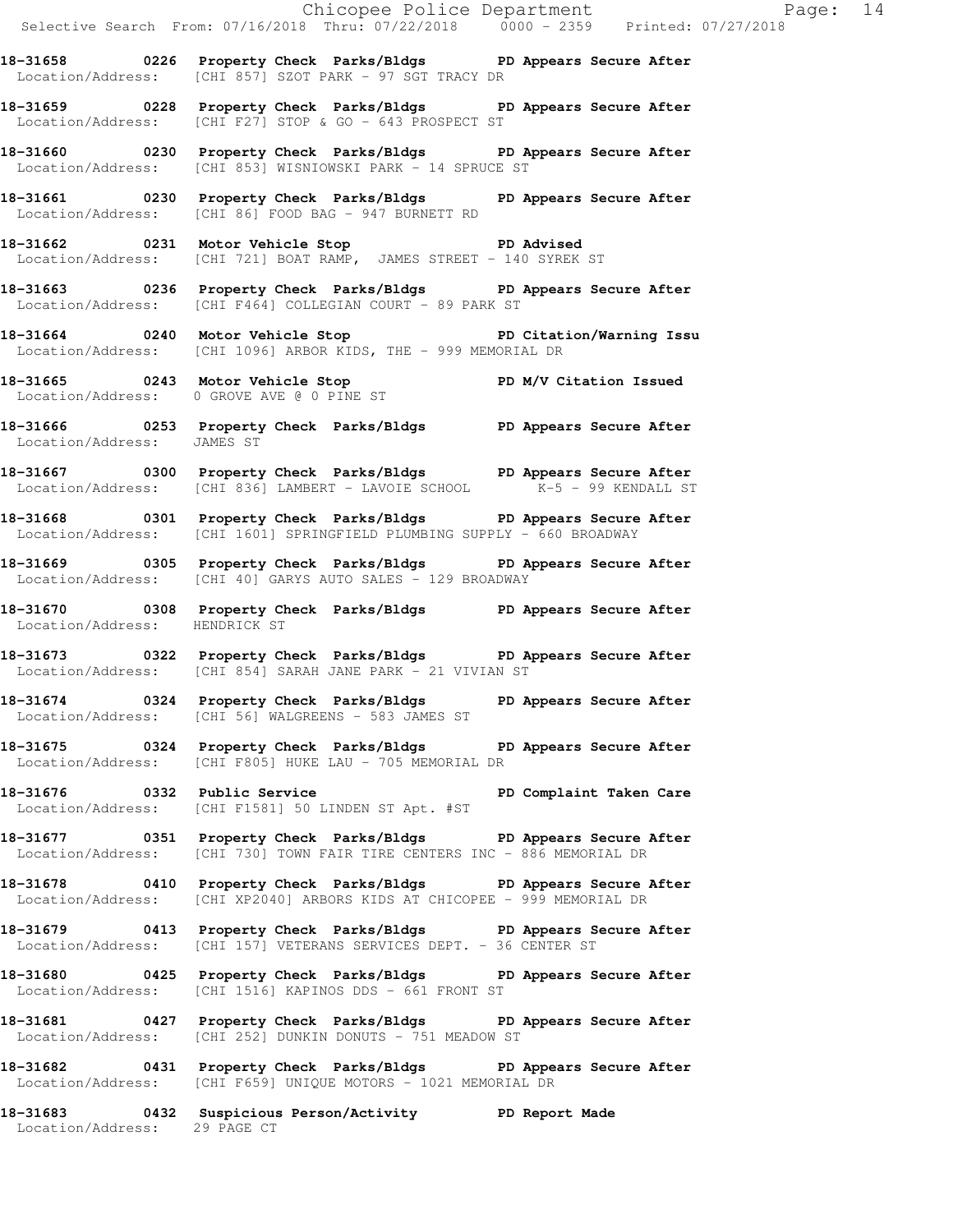**18-31685 0441 Property Check Parks/Bldgs PD Appears Secure After**  Location/Address: [CHI 105] LIQUORSHED - 1345 BURNETT RD

**18-31686 0443 Property Check Parks/Bldgs PD Appears Secure After**  Location/Address: [CHI 188] PRIDE SERVICE STATION - 167 CHICOPEE ST

**18-31687 0512 Property Check Parks/Bldgs PD Appears Secure After**  Location/Address: [CHI F2500] RIVERMILLS CENTER - 5 WEST MAIN ST

18-31688 0516 Motor Vehicle Stop **PD M/V Citation Issued** Location/Address: [CHI 730] TOWN FAIR TIRE CENTERS INC - 886 MEMORIAL DR

**18-31690 0520 Assist Ambulance PD Assisted other Agency**  Location/Address: 54 SHIRLEY ST

18-31691 **0537** Public Service **PD Appears Secure After** Location/Address: [CHI 560] CHICOPEE CENTRAL MAINTENANCE GARAGE - 677 MEADOW ST

**18-31692 0547 Property Check Parks/Bldgs PD Appears Secure After**  Location/Address: [CHI 840] STREIBER SCHOOL, HUGH SCOTT K-5 - 40 STREIBER DR

**18-31693 0558 Motor Vehicle Stop PD M/V Citation Issued**  Location/Address: [CHI 426] ARBORS (THE) AT CHICOPEE - 929 MEMORIAL DR

**18-31695 0620 Motor Vehicle Stop PD M/V Citation Issued**  Location/Address: 1701 MEMORIAL DR @ 14 PAUL AVE

**18-31697 0629 Motor Vehicle Stop PD M/V Citation Issued**  Location/Address: 11 SOUTH ST @ 176 SPRINGFIELD ST

**18-31698 0629 Service of a Summons PD Not Served**  Location/Address: 121 MADISON ST

**18-31701 0704 Service of a Summons PD Served in Hand**  Location/Address: 53 WEST ST Apt. #1L

18-31702 **0706** Motor Vehicle Stop **PD M/V Citation Issued** Location/Address: [CHI 1096] ARBOR KIDS, THE - 999 MEMORIAL DR

**18-31703 0718 Service of a Summons PD Not Served**  Location/Address: [CHI F1293] CHICOPEE LODGING HOUSE (VOC HOUSING) - 288 FRONT ST Apt. #302

18-31706 **0726** Public Service **Property Service** PD Complaint Taken Care Location/Address: [CHI F825] MASS TRIAL COURT [CHICOPEE] - 30 CHURCH ST

**18-31708 0733 Assist Ambulance PD Assist Given**  Location/Address: 143 MEETINGHOUSE RD

**18-31711 0826 Property Check Parks/Bldgs PD Appears Secure After**  Location/Address: [CHI 857] SZOT PARK - 97 SGT TRACY DR

**18-31712 0849 Property Check Parks/Bldgs PD Appears Secure After**  Location/Address: [CHI 839] STEFANIK SCHOOL, GENERAL. JOHN J. K-5 - 720 MEADOW ST

**18-31713 0850 Property Check Parks/Bldgs PD Appears Secure After**  Location/Address: [CHI 839] STEFANIK SCHOOL, GENERAL. JOHN J. K-5 - 720 MEADOW ST

**18-31714 0850 Property Check Parks/Bldgs PD Appears Secure After**  Location/Address: [CHI 839] STEFANIK SCHOOL, GENERAL. JOHN J. K-5 - 720 MEADOW ST

**18-31715 0853 Property Check Parks/Bldgs PD Appears Secure After**  Location/Address: [CHI 839] STEFANIK SCHOOL, GENERAL. JOHN J. K-5 - 720 MEADOW ST

**18-31716 0855 Property Check Parks/Bldgs PD Appears Secure After**  Location/Address: [CHI F122] SALTER COLLEGE - 645 SHAWINIGAN DR

**18-31718 0859 Suspicious Person/Activity PD Advised**  Location/Address: LARCHMONT ST

**18-31719 0904 Identity Fraud/Theft PD Report Made**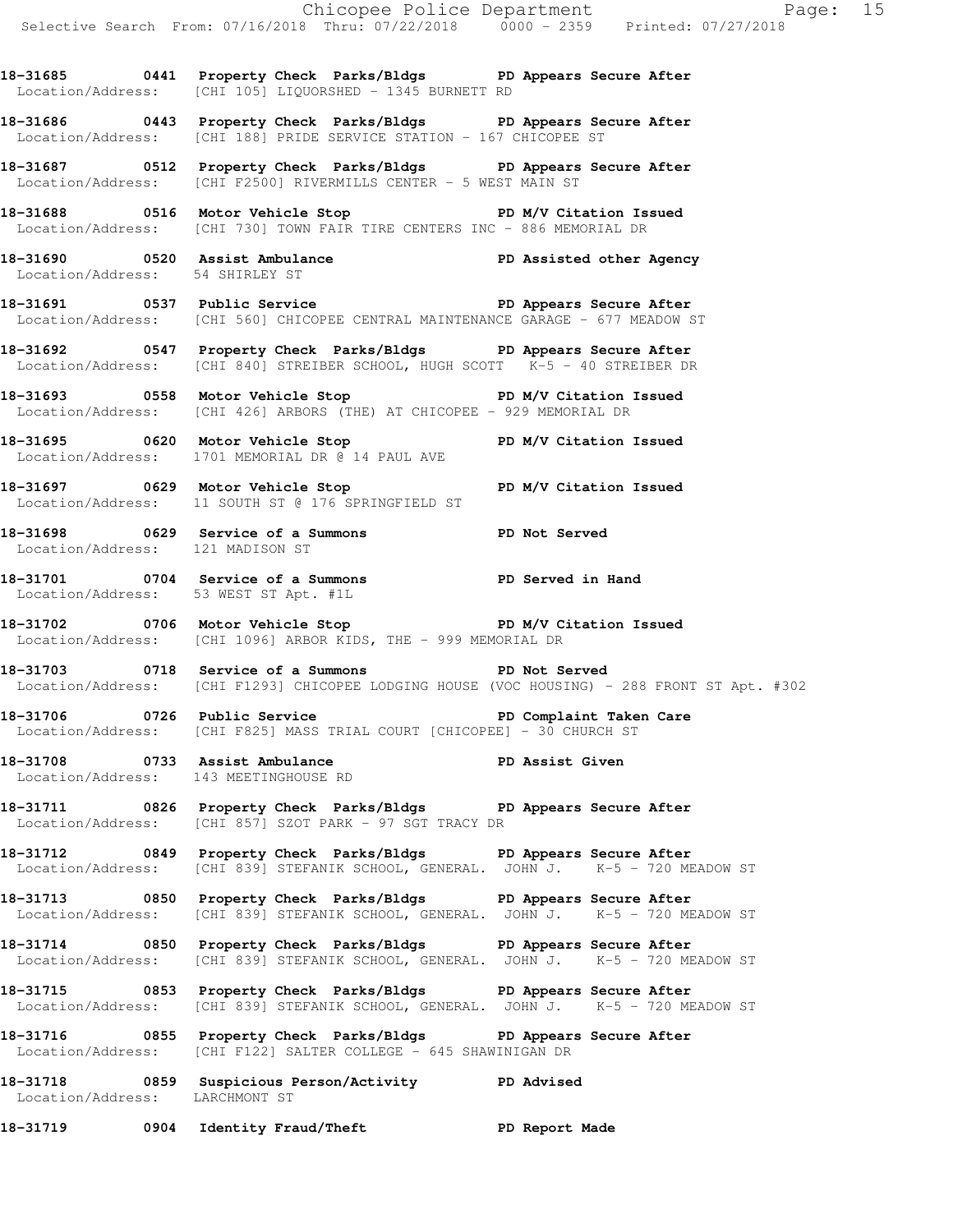|                                   |                                                                                                                                                       | Chicopee Police Department<br>Selective Search From: 07/16/2018 Thru: 07/22/2018 0000 - 2359 Printed: 07/27/2018 |  |
|-----------------------------------|-------------------------------------------------------------------------------------------------------------------------------------------------------|------------------------------------------------------------------------------------------------------------------|--|
|                                   | Location/Address: [CHI F1279] CHICOPEE FIRE HQ - 80 CHURCH ST                                                                                         |                                                                                                                  |  |
|                                   | 18-31720 0923 Traffic/Parking Complaint * Unfounded<br>Location/Address: [CHI 670] CUMBERLAND FARMS - 1061 MEMORIAL DR                                |                                                                                                                  |  |
|                                   | 18-31721 0925 Property Check Parks/Bldgs PD Appears Secure After<br>Location/Address: [CHI 1893] WILLIAMS PARK - 880 BURNETT RD                       |                                                                                                                  |  |
|                                   | 18-31722 0946 Property Check Parks/Bldgs PD Appears Secure After<br>Location/Address: [CHI 837] LITWIN SCHOOL, SGT. ROBERT R. K-5 - 135 LITWIN LN     |                                                                                                                  |  |
|                                   | 18-31725 1029 Property Check Parks/Bldgs PD Appears Secure After<br>Location/Address: [CHI 1065] CHICOPEE HIGH SCHOOL - 820 FRONT ST                  |                                                                                                                  |  |
| Location/Address: 355 FRONT ST    | 18-31727 1033 Assault & Battery Complaint PD Report Made                                                                                              |                                                                                                                  |  |
|                                   | 18-31728 1040 Malicious Damage-Past PD Report Made<br>Location/Address: [CHI 39] MAC ARTHUR TERRACE APARTMENTS - 70 BROADWAY Apt. #128                |                                                                                                                  |  |
|                                   | 18-31729 1059 Property Check Parks/Bldgs PD Appears Secure After<br>Location/Address: [CHI F734] AMVETS CLUB POST 12 - 754 MONTGOMERY ST              |                                                                                                                  |  |
|                                   | 18-31730 1107 Abandoned/Found Property PD Report Made<br>Location/Address: [CHI 854] SARAH JANE PARK - 21 VIVIAN ST                                   |                                                                                                                  |  |
|                                   | 18-31731 1109 Property Check Parks/Bldgs PD Appears Secure After<br>Location/Address: [CHI 832] BELLAMY MIDDLE SCHOOL, EDWARD 6-8 - 314 PENDLETON AVE |                                                                                                                  |  |
|                                   | 18-31732 1120 Shoplifter 200 PD Complaint Taken Care<br>Location/Address: [CHI 1191] WALMART - 591 MEMORIAL DR                                        |                                                                                                                  |  |
|                                   | 18-31733 1122 Property Check Parks/Bldgs PD Appears Secure After<br>Location/Address: [CHI 832] BELLAMY MIDDLE SCHOOL, EDWARD 6-8 - 314 PENDLETON AVE |                                                                                                                  |  |
|                                   | 18-31736 1159 Property Check Parks/Bldgs PD Appears Secure After<br>Location/Address: [CHI 849] RIVERS PARK - 19 ALDEN ST                             |                                                                                                                  |  |
| Location/Address: 841 CHICOPEE ST | 18-31738 1212 Motor Vehicle Stop PD M/V Citation Issued                                                                                               |                                                                                                                  |  |
|                                   | 18-31740 1217 Assist Ambulance New PD Assist Given<br>Location/Address: 59 OLD FULLER RD EXT                                                          |                                                                                                                  |  |
|                                   | 18-31742 1223 Disturbance Nature PD Complaint Taken Care<br>Location/Address: [CHI 497] MOTEL 6 - 36 JOHNNY CAKE HOLLOW RD                            |                                                                                                                  |  |
| Location/Address: 22 SOUTHERN DR  | 18-31745 1258 Public Service                                                                                                                          | PD Report Made                                                                                                   |  |
|                                   | 18-31746 1321 Public Service New PD Advised<br>Location/Address: [CHI 1804] SMITH RESIDENCE (CRAIG) - 12 DENETTE ST                                   |                                                                                                                  |  |
|                                   | 18-31750 1352 Property Check Parks/Bldgs PD Appears Secure After<br>Location/Address: [CHI 1893] WILLIAMS PARK - 880 BURNETT RD                       |                                                                                                                  |  |
|                                   | 18-31751 1401 Trespasser/Trespassing PD Advised<br>Location/Address: [CHI 1859] WILLIMANSETT (EAST) NURSING HOME - 11 ST ANTHONY ST                   |                                                                                                                  |  |
| Location/Address: 207 GRANBY RD   | 18-31752 1411 Investigation/Traffic PD Complaint Taken Care                                                                                           |                                                                                                                  |  |
|                                   | 18-31753 1424 Property Check Parks/Bldgs PD Appears Secure After<br>Location/Address: [CHI XP2049] SUPER SAVER LAUNDROMAT - 199 EXCHANGE ST           |                                                                                                                  |  |
|                                   | 18-31754 1432 Property Check Parks/Bldgs PD Complaint Taken Care<br>Location/Address: [CHI 853] WISNIOWSKI PARK - 14 SPRUCE ST                        |                                                                                                                  |  |
|                                   | 18-31755 1435 Property Check Parks/Bldgs * No Action Required<br>Location/Address: [CHI 1196] SHELL - 95 WEST ST                                      |                                                                                                                  |  |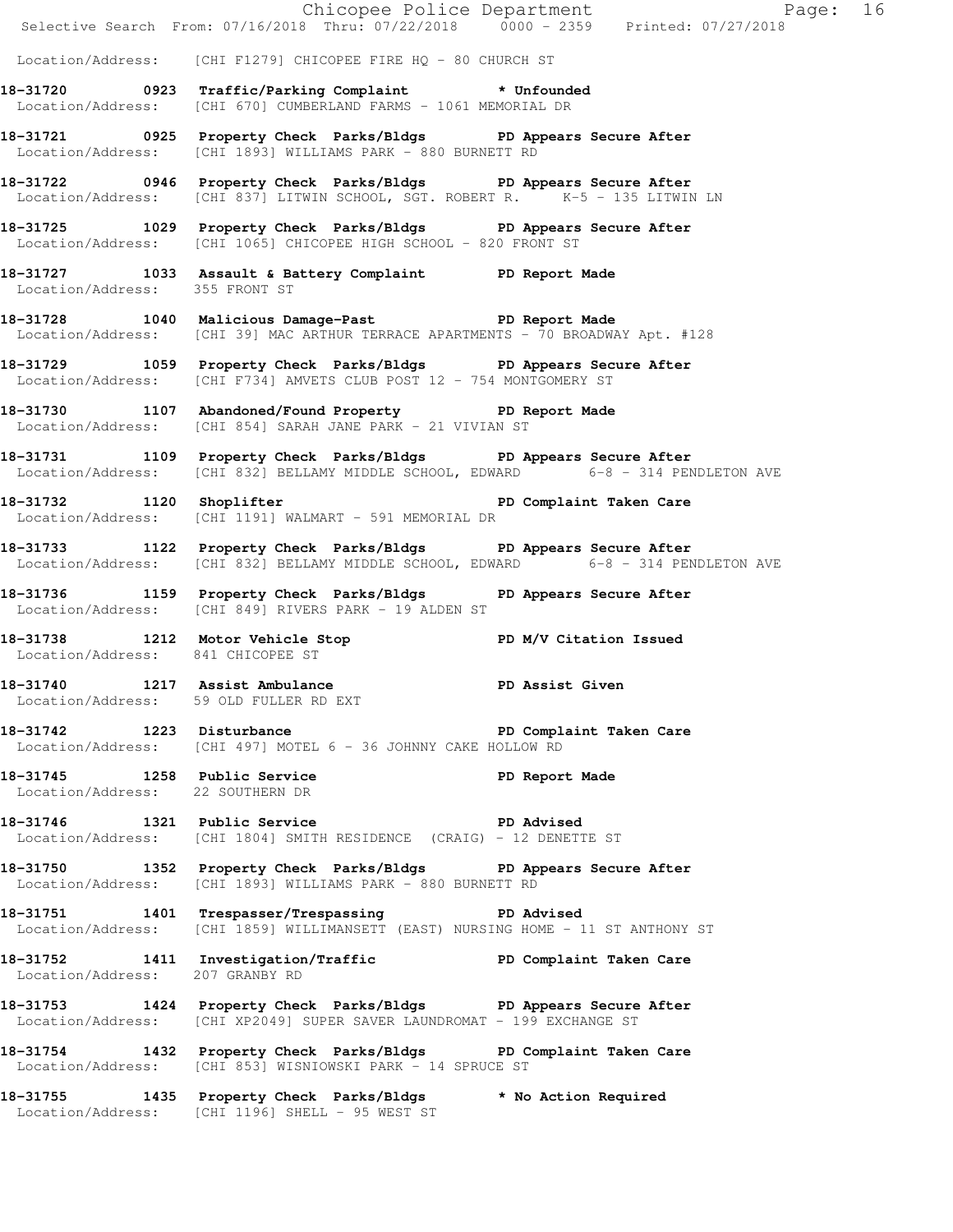|                                                                   | E Chicopee Police Department<br>Selective Search From: 07/16/2018 Thru: 07/22/2018 0000 - 2359 Printed: 07/27/2018                           | Page: 17                                                                                    |  |
|-------------------------------------------------------------------|----------------------------------------------------------------------------------------------------------------------------------------------|---------------------------------------------------------------------------------------------|--|
| Location/Address: 100 WEST MAIN ST                                | 18-31757 1444 Disturbance PD Complaint Taken Care                                                                                            |                                                                                             |  |
| Location/Address: 228 CLARENDON AVE                               | 18-31758 1452 Criminal Harassment Name PD Report Made                                                                                        |                                                                                             |  |
|                                                                   | 18-31759 1452 Shoplifter PD Report Made<br>Location/Address: [CHI 938] HOME DEPOT - 655 MEMORIAL DR                                          |                                                                                             |  |
|                                                                   | 18-31760 1515 Crash Property Damage PD Report Made<br>Location/Address: FULLER RD @ VETERANS BRDG                                            |                                                                                             |  |
|                                                                   | 18-31762 1531 Larceny Complaint Past PD Report Made<br>Location/Address: [CHI F1335] INTERNATIONAL METAL PRODUCTS - 1165 MONTGOMERY ST       |                                                                                             |  |
|                                                                   | 18-31764 1549 CHECK THE WELL BEING<br>Location/Address: 14 ABBEY ST Apt. #1FL                                                                | * Could not Locate                                                                          |  |
| Location/Address: 305 BROADWAY                                    | 18-31763 1550 Missing Person Number of PD Complaint Taken Care                                                                               |                                                                                             |  |
|                                                                   | 18-31767 1623 Shoplifter 18-18 PD Arrest Made<br>Location/Address: [CHI 938] HOME DEPOT - 655 MEMORIAL DR                                    |                                                                                             |  |
|                                                                   | 18-31771 1645 Property Check Parks/Bldgs PD Appears Secure After<br>Location/Address: [CHI F307] CHICOPEE CONVENIENCE MART - 201 EXCHANGE ST |                                                                                             |  |
| Location/Address: FRONT ST                                        | 18-31772 1707 Traffic/Parking Complaint * Could not Locate                                                                                   |                                                                                             |  |
| Location/Address: 245 FRONTENAC ST                                | 18-31773 1711 Investigation/DB PD Advised                                                                                                    |                                                                                             |  |
|                                                                   | 18-31774 1713 Larceny Complaint Past PD Report Made<br>Location/Address: [CHI F27] STOP & GO - 643 PROSPECT ST                               |                                                                                             |  |
| 18-31775 1720 THREATS MADE<br>Location/Address: 127 CHAMPAGNE AVE |                                                                                                                                              | PD Advised                                                                                  |  |
|                                                                   | 18-31776 1725 Traffic/Parking Complaint PD Complaint Taken Care<br>Location/Address: 26 PARK ST                                              |                                                                                             |  |
|                                                                   | 18-31777 1732 Larceny Complaint Past PD Report Made<br>Location/Address: [CHI 882] VIEW STREET TAVERN - 13 VIEW ST                           |                                                                                             |  |
|                                                                   | 18-31779 1745 Service of a Summons TPD Served in Hand                                                                                        | Location/Address: [CHI F1293] CHICOPEE LODGING HOUSE (VOC HOUSING) - 288 FRONT ST Apt. #302 |  |
|                                                                   | 18-31783 1846 Motor Vehicle Stop North PD Advised<br>Location/Address: [CHI F894] INTERSTATE TOWING - 1660 WESTOVER RD                       |                                                                                             |  |
|                                                                   | 18-31784 1851 Shoplifter <b>1888</b> PD Assist Given<br>Location/Address: [CHI 1191] WALMART - 591 MEMORIAL DR                               |                                                                                             |  |
| Location/Address: 123 EASTERN DR                                  | 18-31785 1855 CHECK THE WELL BEING * Could not Locate                                                                                        |                                                                                             |  |
|                                                                   | 18-31786 1919 Service of a Summons TPD Not Served<br>Location/Address: 98 DEBRA DR Apt. #1C                                                  |                                                                                             |  |
|                                                                   | 18-31787 1924 Crash Property Damage Name PD Report Made<br>Location/Address: [CHI F318] CABOT LIQUORS - 220 EXCHANGE ST                      |                                                                                             |  |
|                                                                   | 18-31788 1934 CHECK THE WELL BEING TERRY PD No Report Necessary<br>Location/Address: [CHI 1893] WILLIAMS PARK - 880 BURNETT RD               |                                                                                             |  |
| Location/Address: 87 HORSESHOE DR                                 | 18-31789 1940 Crash Property Damage Naport Made                                                                                              |                                                                                             |  |
|                                                                   | 18-31790 1946 Property Check Parks/Bldgs PD Appears Secure After                                                                             |                                                                                             |  |

Location/Address: [CHI 269] JENROSE WINES & LIQUORS - 945 CHICOPEE ST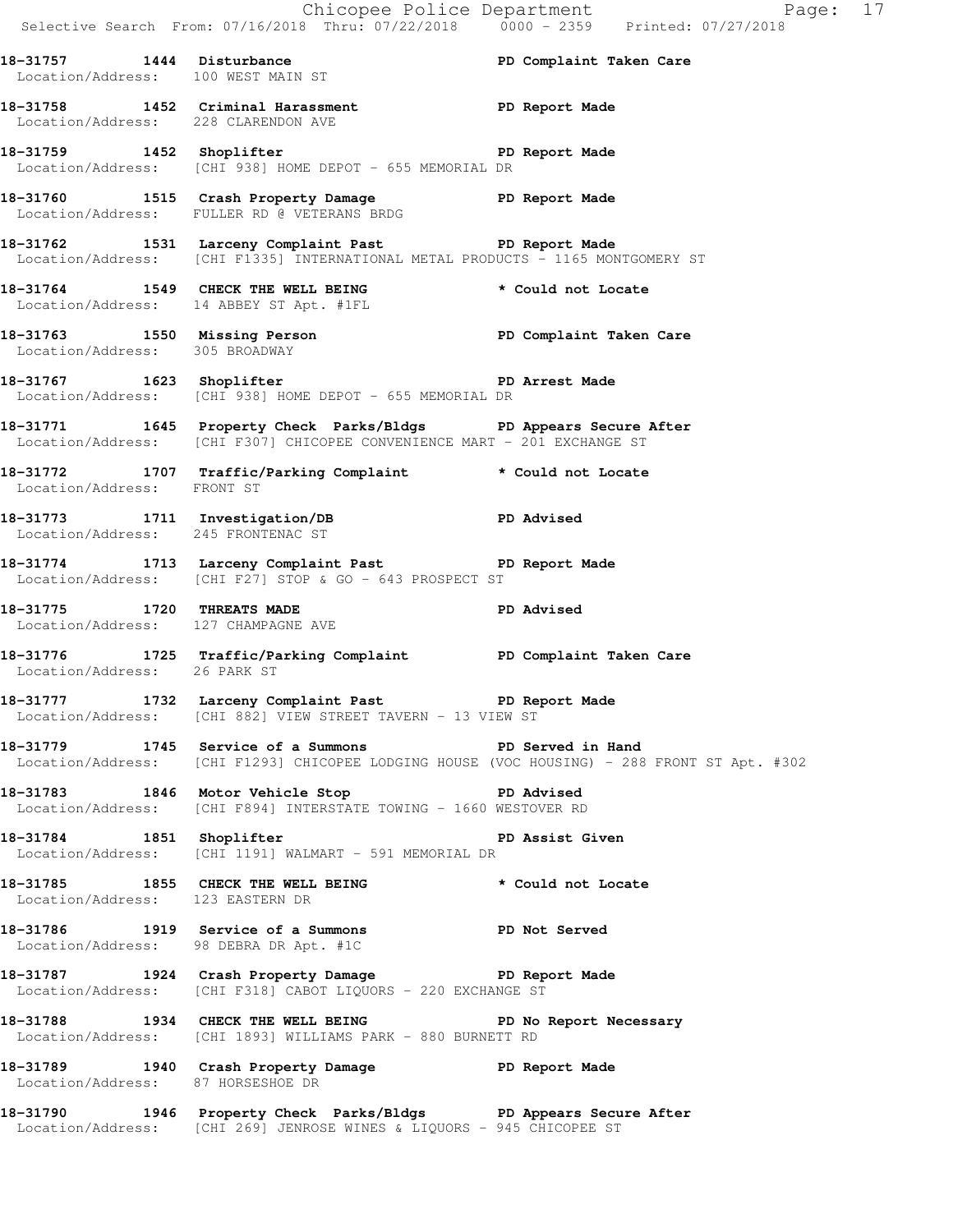Location/Address: [CHI 1600] 733 BAR & GRILL - 733 CHICOPEE ST **18-31793 2005 Suspicious Person/Activity \* Could not Locate**  Location/Address: 5 MCCARTHY AVE **18-31797 2023 Malicious Damage-Past PD Complaint Taken Care**  Location/Address: 60 HORSESHOE DR **18-31798 2033 Breaking & Entering-Report PD Report Made**  Location/Address: 179 WAITE AVE **18-31800 2044 Larceny Complaint Past PD Advised**  Location/Address: 94 RIVERS AVE **18-31801 2048 Property Check Parks/Bldgs PD Appears Secure After**  Location/Address: [CHI F621] FAMILY DOLLAR - 209 EXCHANGE ST **18-31802 2052 Assist Ambulance PD Assist Given**  Location/Address: BOLDUC LN **18-31804 2058 Breaking & Entering-Report PD Arrest Made**  Location/Address: [CHI F184] 590 FRONT ST - 590 FRONT ST Apt. #2 **18-31805 2113 Threatening Phone Calls PD Complaint Taken Care**  Location/Address: 108 WESTPORT DR **18-31806 2117 Motor Vehicle Stop PD M/V Citation Issued**  Location/Address: 900 FULLER RD @ 324 SHAWINIGAN DR **18-31807 2121 Suspicious M/V \* Could not Locate**  Location/Address: FRONT ST **18-31808 2130 Disturbance PD Advised**  Location/Address: [CHI 276] SUNOCO A PLUS MINI MART - 1031 CHICOPEE ST **18-31809 2144 Property Check Parks/Bldgs PD Appears Secure After**  Location/Address: [CHI 850] LINCOLN GROVE - PARK - 224 BROADWAY **18-31810 2148 Missing Person \* Could not Locate**  Location/Address: [CHI 1859] WILLIMANSETT (EAST) NURSING HOME - 11 ST ANTHONY ST **18-31812 2201 Suspicious M/V PD Advised**  Location/Address: BESTON ST **18-31813 2209 Unwanted Party/Undesirable PD Report Made**  Location/Address: [CHI 1328] SHERWIN WILLIAMS - 544 MEMORIAL DR **18-31814 2212 Property Check Parks/Bldgs PD Appears Secure After**  Location/Address: 86 MEDFORD ST **18-31816 2224 Suspicious Person/Activity \* Could not Locate**  Location/Address: 0 PROSPECT ST @ 0 ALLEN ST **18-31817 2229 Suspicious M/V \* Could not Locate**  Location/Address: [CHI 643] REGISTRY OF MOTOR VEHICLES - 1011 CHICOPEE ST **18-31818 2237 Assault & Battery Complaint PD Report Made**  Location/Address: [CHI 1191] WALMART - 591 MEMORIAL DR

**18-31791 1952 Property Check Parks/Bldgs PD Appears Secure After** 

18-31819 **2257** Assist Ambulance **PD Assist Given** Location/Address: 69 MCKINSTRY AVE Apt. #B

**18-31822 2302 Suspicious M/V PD Advised**  Location/Address: [CHI 1600] MONTY'S ROADHOUSE - 733 CHICOPEE ST

18-31823 2305 Assist Ambulance **PD Assist Given** Location/Address: 37 SPRING ST

**18-31824 2305 Property Check Parks/Bldgs PD Appears Secure After**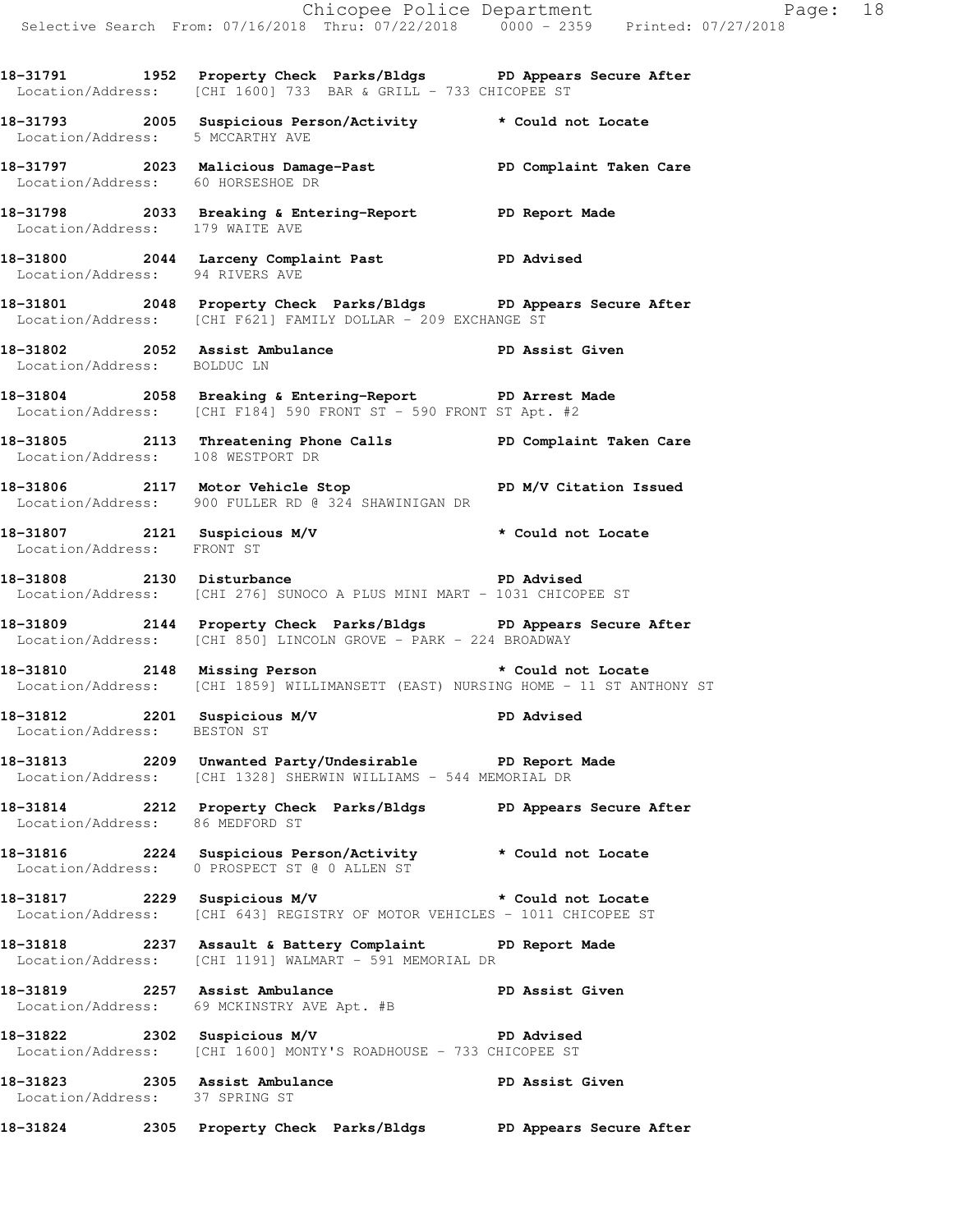Chicopee Police Department Fage: 19 Selective Search From: 07/16/2018 Thru: 07/22/2018 0000 - 2359 Printed: 07/27/2018 Location/Address: WAITE AVE 18-31826 2317 Public Service **Prime PD Transport Complete**  Location/Address: [CHI 574] PRIDE - 27 MONTGOMERY ST **18-31827 2327 Property Check Parks/Bldgs PD Appears Secure After**  Location/Address: [CHI 857] SZOT PARK - 97 SGT TRACY DR **18-31830 2358 Disturbance \* Could not Locate**  Location/Address: 11 ELDRIDGE ST @ 48 NEWBURY ST **For Date: 07/19/2018 - Thursday 18-31834 0015 Assist Ambulance PD Assisted other Agency**  Location/Address: 60 SIMARD DR Apt. #1 **18-31836 0015 Property Check Parks/Bldgs PD Appears Secure After**  Location/Address: [CHI 1130] SHERIDAN STREET SELF STORAGE LLC - 105 SHERIDAN ST **18-31835 0016 Property Check Parks/Bldgs PD Appears Secure After**  Location/Address: [CHI F684] CASTLE OF KNIGHTS - 1599 MEMORIAL DR **18-31837 0026 Assist Other Police Department \* Could not Locate**  Location/Address: BURNETT RD **18-31838 0033 Property Check Parks/Bldgs PD Appears Secure After**  Location/Address: [CHI 56] WALGREENS - 583 JAMES ST **18-31839 0040 Property Check Parks/Bldgs PD Appears Secure After**  Location/Address: [CHI 728] MCDONALDS - 1460 MEMORIAL DR **18-31842 0058 Property Check Parks/Bldgs PD Appears Secure After**  Location/Address: [CHI F1442] GOOD DOG SPOT - 35 N CHICOPEE ST **18-31843 0059 Property Check Parks/Bldgs PD Appears Secure After**  Location/Address: [CHI 1160] CHICOPEE LIBRARY-EMILY PARTYKA CENTER BRANCH - 449 FRONT ST **18-31845 0101 Breaking & Entering in progres PD Arrest Made**  Location/Address: [CHI 1886] BROTHERS PIZZA - 653 GRATTAN ST **18-31844 0103 Suspicious M/V PD Advised** 

**18-31846 0105 Property Check Parks/Bldgs PD Appears Secure After**  Location/Address: [CHI 86] FOOD BAG - 947 BURNETT RD

**18-31851 0113 Property Check Parks/Bldgs PD Appears Secure After**  Location/Address: [CHI 105] LIQUORSHED - 1345 BURNETT RD

**18-31852 0116 Property Check Parks/Bldgs PD Appears Secure After**  Location/Address: [CHI 652] SCRAPPYS LIQUOR LOCKER INC. - 577 EAST ST

**18-31855 0141 Property Check Parks/Bldgs PD Report Made**  Location/Address: 69 GRAPE ST

Location/Address: BEHIND SZOT PARK PARKING LOT - ABBEY MEMORIAL DR

**18-31856 0159 Property Check Parks/Bldgs PD Appears Secure After**  Location/Address: [CHI 832] BELLAMY MIDDLE SCHOOL, EDWARD 6-8 - 314 PENDLETON AVE

**18-31858 0202 Assist Other Police Department PD Advised**  Location/Address: [CHI 1196] SHELL - 95 WEST ST

**18-31857 0205 Property Check Parks/Bldgs PD Appears Secure After**  Location/Address: [CHI 847] RAY ASH PARK - 52 ARCADE ST

**18-31860 0211 Property Check Parks/Bldgs PD Appears Secure After**  Location/Address: [CHI 958] PION PONTIAC (BOB) - 333 MEMORIAL DR

**18-31862 0214 Property Check Parks/Bldgs PD Appears Secure After**  Location/Address: [CHI 670] CUMBERLAND FARMS - 1061 MEMORIAL DR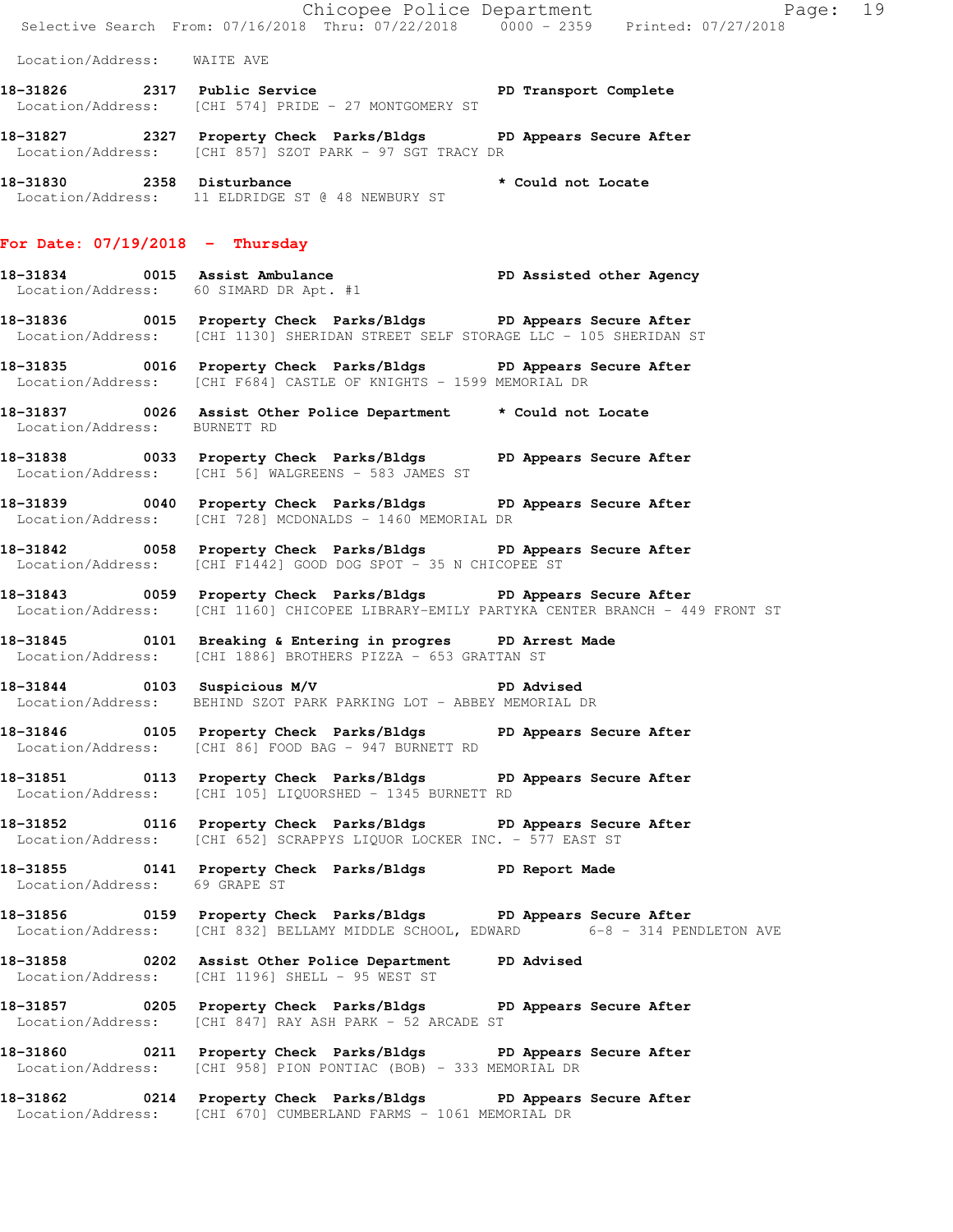|                                  | Chicopee Police Department<br>Selective Search From: 07/16/2018 Thru: 07/22/2018 0000 - 2359 Printed: 07/27/2018                                 |  |
|----------------------------------|--------------------------------------------------------------------------------------------------------------------------------------------------|--|
|                                  | 18-31863 		 0223 Property Check Parks/Bldgs 		 PD Appears Secure After<br>Location/Address: [CHI 1714] UNION MART-2 - 457 GRANBY RD              |  |
|                                  | 18-31864 0227 Property Check Parks/Bldgs PD Appears Secure After<br>Location/Address: [CHI 1604] BELCHER SCHOOL K-2 - 125 MONTGOMERY ST          |  |
|                                  | 18-31865 0228 Disabled Motor Vehicle * Unfounded<br>Location/Address: [CHI 574] PRIDE - 27 MONTGOMERY ST                                         |  |
|                                  | 18-31866 0236 Property Check Parks/Bldgs PD Appears Secure After<br>Location/Address: [CHI 1738] PRIME FUEL - 1869 MEMORIAL DR                   |  |
|                                  | 18-31868 0242 Property Check Parks/Bldgs PD Appears Secure After<br>Location/Address: [CHI 958] PION PONTIAC (BOB) - 333 MEMORIAL DR             |  |
| Location/Address: 31 THADDEUS ST | 18-31869 0258 Disturbance<br>Lecation (Address: 21 THADDEUS ST<br>* Unfounded                                                                    |  |
|                                  | 18-31870 0302 Property Check Parks/Bldgs PD Appears Secure After<br>Location/Address: [CHI 730] TOWN FAIR TIRE CENTERS INC - 886 MEMORIAL DR     |  |
|                                  | 18-31871 0309 Property Check Parks/Bldgs PD Appears Secure After<br>Location/Address: [CHI 334] CHICOPEE MOOSE FAMILY CENTER - 244 FULLER RD     |  |
|                                  | 18-31873 0334 Property Check Parks/Bldgs PD Appears Secure After<br>Location/Address: [CHI F1225] ATLAS PUB - 300 CAREW ST                       |  |
|                                  | 18-31874 0335 Property Check Parks/Bldgs PD Appears Secure After<br>Location/Address: [CHI 1122] LIGHTHOUSE LIQUORS - 856 MEMORIAL DR            |  |
|                                  | 18-31875 0336 Property Check Parks/Bldgs PD Appears Secure After<br>Location/Address: [CHI F988] F.L. ROBERTS CHICOPEE #04050 - 2012 MEMORIAL DR |  |
|                                  | 18-31876 0340 Property Check Parks/Bldgs PD Appears Secure After<br>Location/Address: [CHI 178] BASICS PLUS MINI MART - 190 EAST ST              |  |
|                                  | 18-31877 0341 Suspicious M/V PD Arrest Made<br>Location/Address: [CHI 325] BOAT RAMP, MEDINA STREET - 100 MEDINA ST                              |  |
|                                  | 18-31878 0347 Property Check Parks/Bldgs PD Appears Secure After<br>Location/Address: [CHI 274] ROGERS PLACE - 1016 CHICOPEE ST                  |  |
|                                  | 18-31879 		 0357 Property Check Parks/Bldgs 		 PD Appears Secure After<br>Location/Address: [CHI F461] GREAT CUTS - 1410 MEMORIAL DR             |  |
|                                  | 18-31880 0402 Property Check Parks/Bldgs PD Appears Secure After<br>Location/Address: [CHI F1039] GULF MINI MART - 646 GRATTAN ST                |  |
|                                  | 18-31882 0406 Property Check Parks/Bldgs PD Appears Secure After<br>Location/Address: [CHI 857] SZOT PARK - 97 SGT TRACY DR                      |  |
|                                  | 18-31883 0412 Property Check Parks/Bldgs PD Appears Secure After<br>Location/Address: [CHI 1567] FAIRVIEW EYECARE - 1176 MEMORIAL DR Apt. #STE B |  |
|                                  | 18-31884 0413 Property Check Parks/Bldgs PD Appears Secure After<br>Location/Address: [CHI F542] DUGOUT - 134 MEADOW ST                          |  |
|                                  | 18-31885 0415 Property Check Parks/Bldgs PD Appears Secure After<br>Location/Address: [CHI 853] WISNIOWSKI PARK - 14 SPRUCE ST                   |  |
|                                  | 18-31886 0416 Property Check Parks/Bldgs PD Appears Secure After<br>Location/Address: [CHI XP2049] SUPER SAVER LAUNDROMAT - 199 EXCHANGE ST      |  |
|                                  | 18-31887 0450 Property Check Parks/Bldgs PD Appears Secure After<br>Location/Address: [CHI 309] MCDONALDS - 350 BURNETT RD                       |  |

**18-31888 0459 Property Check Parks/Bldgs PD Appears Secure After**  Location/Address: [CHI F734] AMVETS CLUB POST 12 - 754 MONTGOMERY ST

**18-31889 0503 Property Check Parks/Bldgs PD Appears Secure After**  Location/Address: [CHI XF1652] FAMILY DOLLAR - 251 MEADOW ST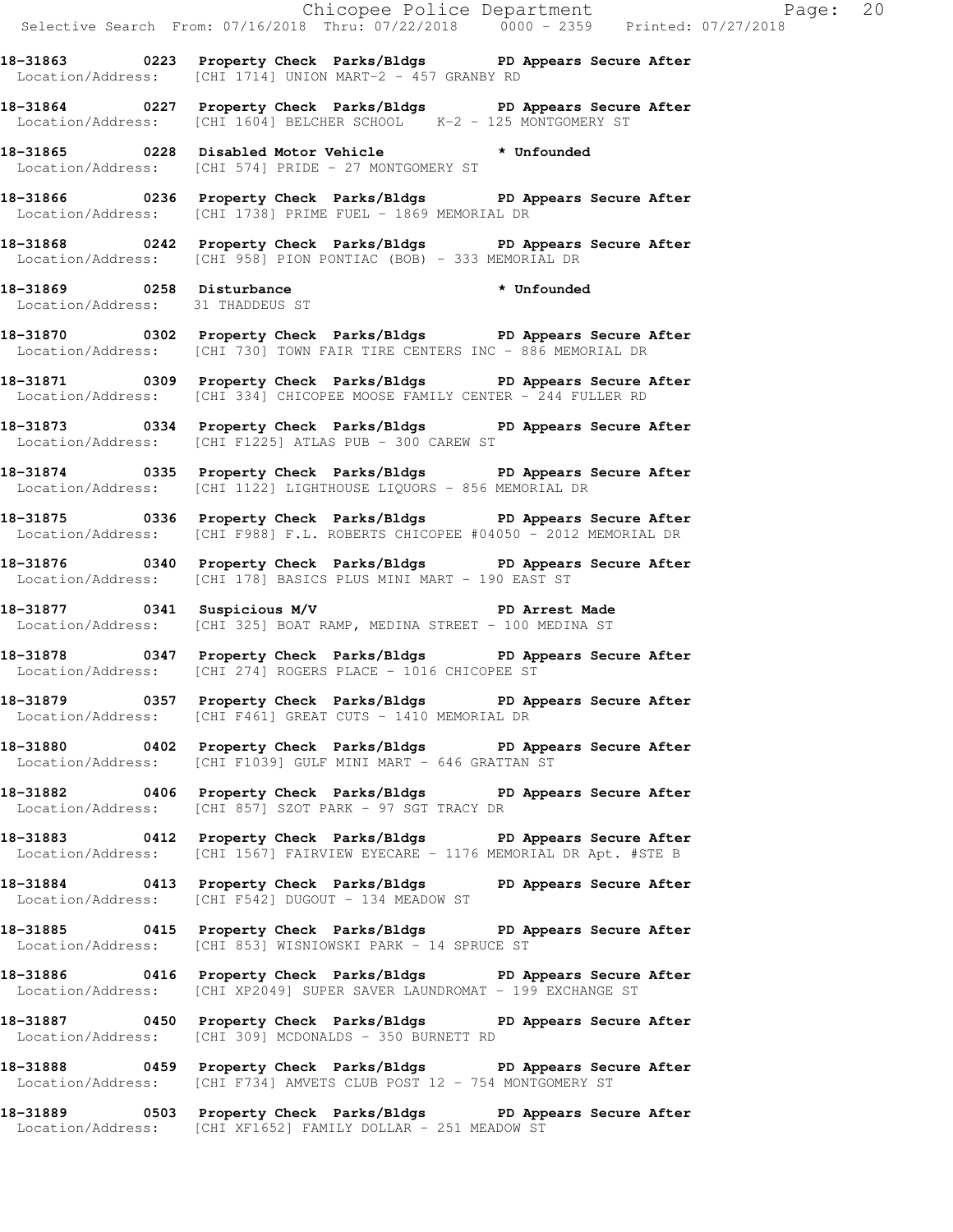**18-31890 0504 Property Check Parks/Bldgs PD Appears Secure After**  Location/Address: [CHI F407] GIGUERE USED APPLIANCES - 874 FRONT ST

**18-31891 0515 Property Check Parks/Bldgs PD Appears Secure After**  Location/Address: [CHI 1096] ARBOR KIDS, THE - 999 MEMORIAL DR

**18-31892 0523 Property Check Parks/Bldgs PD Appears Secure After**  Location/Address: [CHI 566] SAM'S FOOD STORES (SUNOCO) - 810 MEADOW ST

**18-31894 0602 Motor Vehicle Stop PD M/V Citation Issued**  Location/Address: [CHI 673] CITIZENS BANK - 1283 MEMORIAL DR

**18-31896 0605 Property Check Parks/Bldgs PD Appears Secure After**  Location/Address: [CHI 560] CHICOPEE CENTRAL MAINTENANCE GARAGE - 677 MEADOW ST

18-31897 0611 Motor Vehicle Stop **PD M/V Citation Issued** Location/Address: [CHI 1342] KELLYS BAR - 621 CENTER ST

**18-31900 0645 Property Check Parks/Bldgs PD Appears Secure After**  Location/Address: [CHI 44] DOOGANS DELI - 140 BROADWAY

**18-31901 0647 Service of a Summons PD Served in Hand**  Location/Address: 111 MELVIN ST

**18-31902 0657 Service of a Summons PD Served in Hand**  Location/Address: 40 OGDEN ST

**18-31903 0658 Malicious Damage-Past PD Report Made**  Location/Address: 38 FLETCHER CIR

**18-31904 0702 Motor Vehicle Stop PD Advised**  Location/Address: 621 CENTER ST

**18-31905 0708 Service of a Summons PD Not Served**  Location/Address: 94 PROSPECT ST Apt. #21

18-31906 0711 Motor Vehicle Stop **PD M/V Citation Issued** Location/Address: [CHI 1342] KELLYS BAR - 621 CENTER ST

**18-31907 0718 Motor Vehicle Stop PD Advised**  Location/Address: [CHI 188] PRIDE SERVICE STATION - 167 CHICOPEE ST

18-31908 **0720** Motor Vehicle Stop **PD M/V Citation Issued** Location/Address: 500 SHERIDAN ST

**18-31910 0725 Public Service PD Complaint Taken Care**  Location/Address: [CHI F825] MASS TRIAL COURT [CHICOPEE] - 30 CHURCH ST

**18-31911 0727 Public Service PD Served in Hand**  Location/Address: [CHI F825] MASS TRIAL COURT [CHICOPEE] - 30 CHURCH ST

**18-31912 0737 Motor Vehicle Stop PD M/V Citation Issued**  Location/Address: [CHI 188] PRIDE SERVICE STATION - 167 CHICOPEE ST

**18-31913 0739 Crash Property Damage PD No Report Necessary**  Location/Address: ROLF AVE

**18-31915 0836 Traffic/Parking Complaint \* Unfounded**  Location/Address: [CHI 670] CUMBERLAND FARMS - 1061 MEMORIAL DR

**18-31916 0836 Crash Property Damage PD Report Made**  Location/Address: [CHI 592] SUNOCO - F.L. ROBERTS - 500 MONTGOMERY ST

**18-31917 0837 Property Check Parks/Bldgs PD Appears Secure After**  Location/Address: [CHI 325] BOAT RAMP, MEDINA STREET - 100 MEDINA ST

**18-31918 0848 Property Check Parks/Bldgs PD Appears Secure After**  Location/Address: [CHI 832] BELLAMY MIDDLE SCHOOL, EDWARD 6-8 - 314 PENDLETON AVE

**18-31919 0853 Crash Property Damage PD Report Made**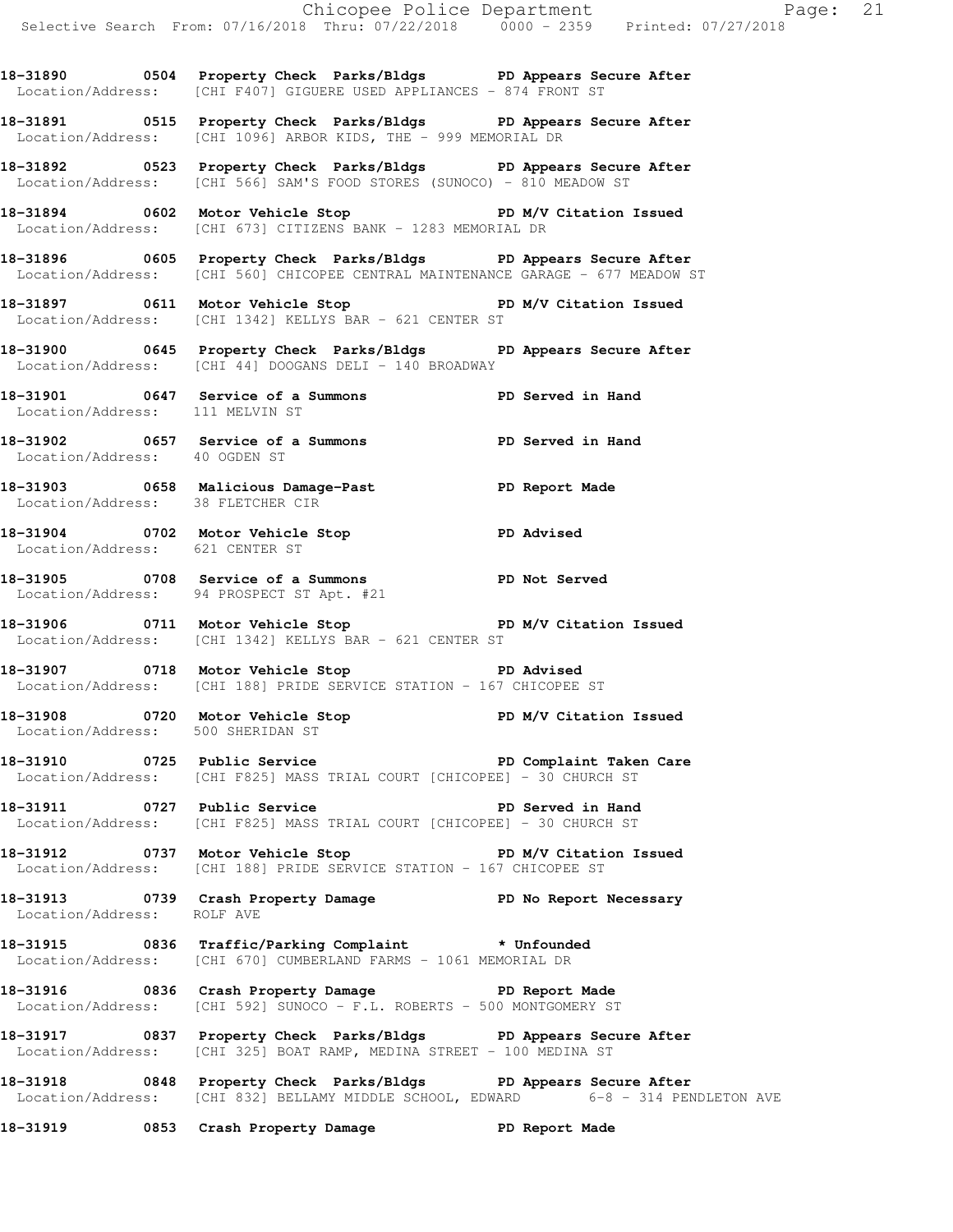|                                        | E Chicopee Police Department<br>Selective Search From: 07/16/2018 Thru: 07/22/2018 0000 - 2359 Printed: 07/27/2018                                        | Page: 22                |
|----------------------------------------|-----------------------------------------------------------------------------------------------------------------------------------------------------------|-------------------------|
|                                        | Location/Address: [CHI 728] MCDONALDS - 1460 MEMORIAL DR                                                                                                  |                         |
|                                        | 18-31920 0855 Property Check Parks/Bldgs PD Appears Secure After<br>Location/Address: [CHI 1800] METRO PCS - 203 EXCHANGE ST                              |                         |
| Location/Address: 110 CHURCH ST        | 18-31921 0908 Abandoned/Found Property PD Report Made                                                                                                     |                         |
| 18-31922 0916 THREATS MADE             | Location/Address: [CHI 842] DUPONT MEM MID SCHOOL, 1ST SGT. KEVIN A. - 650 FRONT ST                                                                       | PD Complaint Taken Care |
|                                        | 18-31923 0918 Property Check Parks/Bldgs PD Appears Secure After<br>Location/Address: [CHI 844] FAIRVIEW MEMORIAL ELEMENTARY SCHOOL K-5 - 26 MEMORIAL AVE |                         |
|                                        | 18-31924 0921 Motor Vehicle Stop N/V Citation Issued<br>Location/Address: [CHI F860] MASON MANOR LLC - 265 NEW LUDLOW RD                                  |                         |
|                                        | 18-31925 0925 Property Check Parks/Bldgs PD Appears Secure After<br>Location/Address: [CHI F122] SALTER COLLEGE - 645 SHAWINIGAN DR                       |                         |
|                                        | 18-31927 0934 Motor Vehicle Stop PD M/V Citation Issued<br>Location/Address: 0 NEW LUDLOW RD @ 0 FILLMORE ST                                              |                         |
| Location/Address: 31 LUCRETIA AVE      | 18-31929 0934 Public Service PD Advised<br>The Contract of LIGETTA AVE                                                                                    |                         |
| Location/Address: 1382 GRANBY RD       | 18-31930 0941 Warrant Service PD Not Served                                                                                                               |                         |
| Location/Address: 1962 MEMORIAL DR     | 18-31931 0941 Crash Property Damage Name PD Report Made                                                                                                   |                         |
|                                        | 18-31933 0958 Property Check Parks/Bldgs PD Appears Secure After<br>Location/Address: [CHI 856] NASH FIELD PARK - 90 CALL ST                              |                         |
|                                        | 18-31934 1008 Property Check Parks/Bldgs PD Appears Secure After<br>Location/Address: [CHI 587] OREGON SPORTSMAN CLUB - 610 NEW LOMBARD RD                |                         |
| Location/Address: 78 DEBRA DR Apt. #2F | 18-31936 1010 Identity Fraud/Theft The PD Report Made                                                                                                     |                         |
| Location/Address: 220 WOODCREST DR     | 18-31937 1012 Suspicious M/V PD Advised                                                                                                                   |                         |
|                                        | 18-31939 1023 Crash Property Damage PD Report Made<br>Location/Address: [CHI 919] BIG Y WORLD CLASS MARKETS - 650 MEMORIAL DR                             |                         |
|                                        | 18-31938 1024 Property Check Parks/Bldgs PD Appears Secure After<br>Location/Address: [CHI 837] LITWIN SCHOOL, SGT. ROBERT R. I K-5 - 135 LITWIN LN       |                         |
|                                        | 18-31941 1037 Property Check Parks/Bldgs PD Appears Secure After<br>Location/Address: [CHI F1189] KENDALL HOUSE - 4A SPRINGFIELD ST                       |                         |
|                                        | 18-31942 1037 Assault & Battery Complaint PD Report Made<br>Location/Address: 1196 GRATTAN ST Apt. #1L                                                    |                         |
|                                        | 18-31943 1039 Property Check Parks/Bldgs PD Appears Secure After<br>Location/Address: [CHI 838] CHICOPEE ACADEMY @SELSER 6-12 - 12 DARE WAY               |                         |
|                                        | 18-31944 1046 Assist Ambulance No PD Assist Given<br>Location/Address: [CHI 1571] SENTRY CLEANERS - 576 EAST ST                                           |                         |
| Location/Address: 43 ELDRIDGE ST       | 18-31947 1122 Identity Fraud/Theft The PD Report Made                                                                                                     |                         |
|                                        | 18-31948 1129 Abandoned 911 Call * False Alarm<br>Location/Address: [CHI F368] CITY HALL ANNEX - 274 FRONT ST                                             |                         |
|                                        | 18-31949 1152 MAIL RUN 2007 PD Complaint Taken Care<br>Location/Address: [CHI F368] CITY HALL ANNEX - 274 FRONT ST                                        |                         |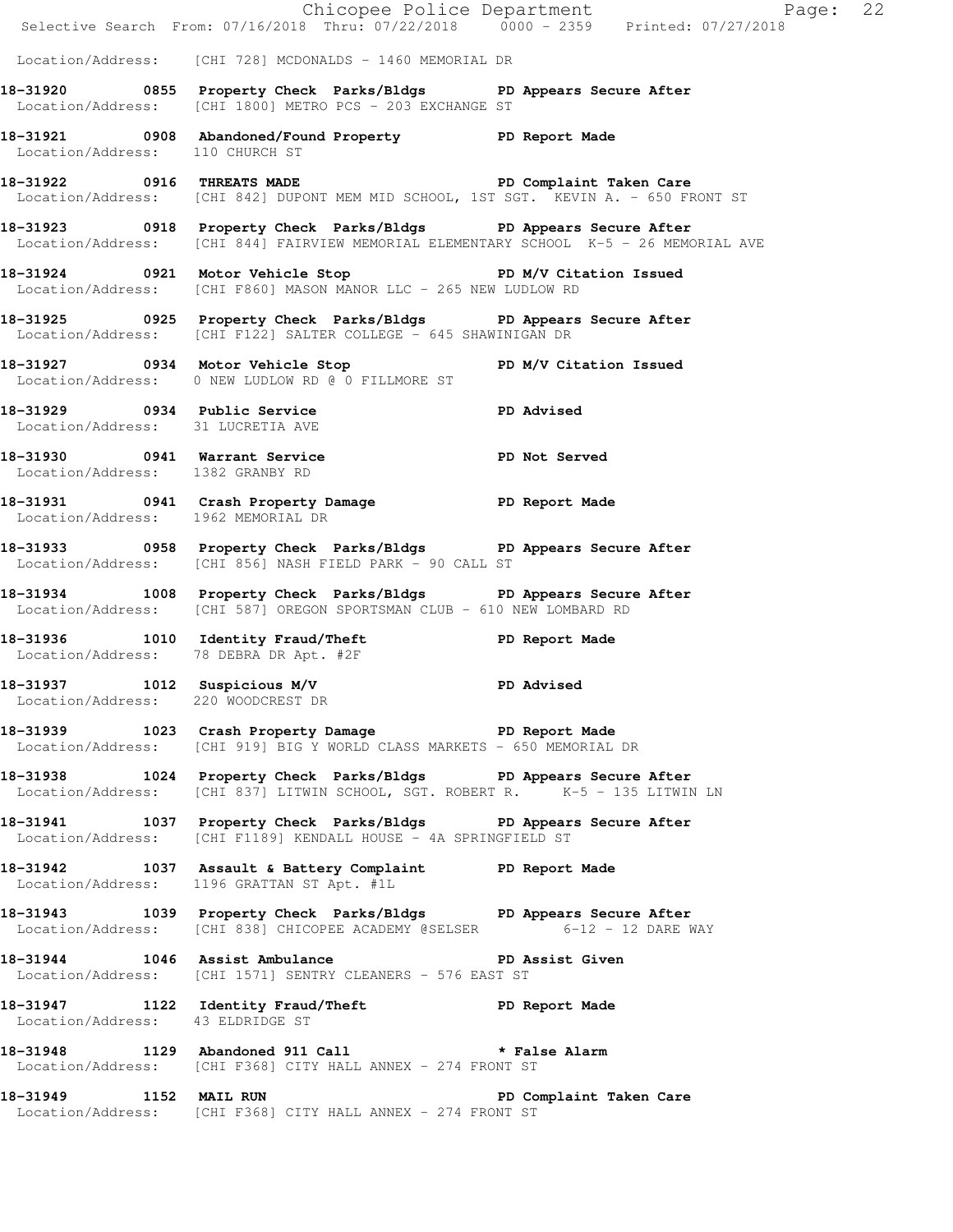|                                     |                                                                                                                                                | Chicopee Police Department<br>Selective Search From: 07/16/2018 Thru: 07/22/2018 0000 - 2359 Printed: 07/27/2018 |  |
|-------------------------------------|------------------------------------------------------------------------------------------------------------------------------------------------|------------------------------------------------------------------------------------------------------------------|--|
| Location/Address: 134 FAIRVIEW AVE  | 18-31950 1201 Motor Vehicle Stop 18-31950 PD Advised                                                                                           |                                                                                                                  |  |
|                                     | 18-31951 1201 Larceny Complaint Past 18-31951 PD Report Made                                                                                   | Location/Address: [CHI 1658] THE APARTMENTS AT AMES PRIVILEGE - 1 SPRINGFIELD ST Apt. #421                       |  |
|                                     | 18-31952 1207 Property Check Parks/Bldgs PD Appears Secure After<br>Location/Address: [CHI 1037] CHICOPEE MEMORIAL STATE PARK - 570 BURNETT RD |                                                                                                                  |  |
|                                     | 18-31954 1218 Assist Ambulance PD Assist Given<br>Location/Address: 541 FRONT ST                                                               |                                                                                                                  |  |
|                                     | 18-31955 1225 Unwanted Party/Undesirable PD Assist Given<br>Location/Address: 1196 GRATTAN ST                                                  |                                                                                                                  |  |
| Location/Address: LEARY AVE         | 18-31956 1233 Traffic/Parking Complaint PD Complaint Taken Care                                                                                |                                                                                                                  |  |
| Location/Address: 9 UNION ST        | 18-31957 1234 Malicious Damage-Past New PD Complaint Taken Care                                                                                |                                                                                                                  |  |
| Location/Address: 65 MELLEN ST      | 18-31959 1243 Neighbor/Landlord Dispute PD Report Made                                                                                         |                                                                                                                  |  |
|                                     | 18-31960 1251 Property Check Parks/Bldgs PD Appears Secure After<br>Location/Address: [CHI 1893] WILLIAMS PARK - 880 BURNETT RD                |                                                                                                                  |  |
| Location/Address: 110 CHURCH ST     | 18-31961 1252 Larceny Complaint Past PD Criminal Complaint Re                                                                                  |                                                                                                                  |  |
|                                     | 18-31965 1259 Public Service <b>18-18 PD</b> Complaint Taken Care<br>Location/Address: [CHI 1533] PRIDE TRUCK STOP - 363 BURNETT RD            |                                                                                                                  |  |
|                                     | 18-31966 1307 Assist Fire Department PD Assist Given<br>Location/Address: [CHI 590] BRUNELLES FUNERAL HOME - 811 CHICOPEE ST                   |                                                                                                                  |  |
| Location/Address: 27 WORTHINGTON ST | 18-31967 1329 Service of a Summons PD Served in Hand                                                                                           |                                                                                                                  |  |
|                                     | 18-31969 1337 Property Check Parks/Bldgs PD Appears Secure After<br>Location/Address: [CHI 847] RAY ASH PARK - 52 ARCADE ST                    |                                                                                                                  |  |
| Location/Address: 63 ELCON DR       | 18-31973 1346 Service of a Summons Tell Served in Hand                                                                                         |                                                                                                                  |  |
| Location/Address: 47 MADISON ST     | 18-31975 1417 Assist Ambulance New PD Assist Given                                                                                             |                                                                                                                  |  |
| Location/Address: 27 HARRINGTON RD  | 18-31976 1417 Larceny Complaint Past PD Report Made                                                                                            |                                                                                                                  |  |
| Location/Address: 83 EASTERN DR     | 18-31978 1428 Assist Ambulance New PD Assist Given                                                                                             |                                                                                                                  |  |
|                                     | 18-31979 1432 Larceny Complaint Past PD Report Made<br>Location/Address: [CHI 295] BERNADINOS BAKERY - 105 EXCHANGE ST                         |                                                                                                                  |  |
|                                     | 18-31980 1432 CHECK THE WELL BEING * Could not Locate<br>Location/Address: 15 YELLE ST @ 1126 MONTGOMERY ST                                    |                                                                                                                  |  |
| Location/Address: 60 FULLER RD      | 18-31981 1436 Property Check Parks/Bldgs PD Appears Secure After                                                                               |                                                                                                                  |  |
|                                     | 18-31982 1437 Service of a Summons New PD Complaint Taken Care<br>Location/Address: [CHI 1065] CHICOPEE HIGH SCHOOL - 820 FRONT ST             |                                                                                                                  |  |
| Location/Address: 30 HILTON ST      | 18-31984 1441 Neighbor/Landlord Dispute PD Advised                                                                                             |                                                                                                                  |  |
|                                     | 18-31986 1454 Shoplifter <b>18-31986</b> PD Complaint Taken Care<br>Location/Address: [CHI F1162] PARTY CITY - 591 MEMORIAL DR Apt. #W         |                                                                                                                  |  |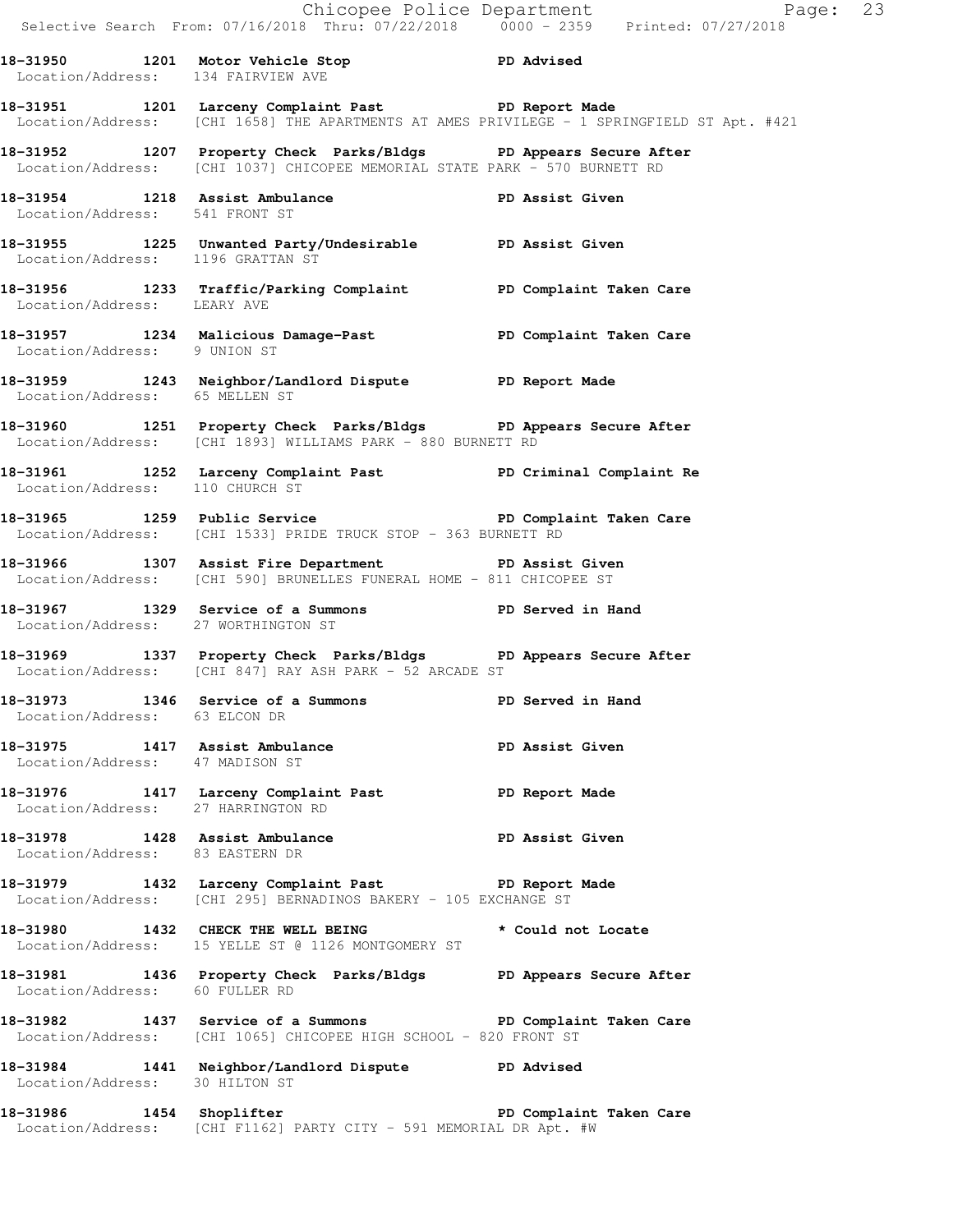|                                                                |                                                                                                                                                             | Chicopee Police Department<br>Selective Search From: 07/16/2018 Thru: 07/22/2018 0000 - 2359 Printed: 07/27/2018 |
|----------------------------------------------------------------|-------------------------------------------------------------------------------------------------------------------------------------------------------------|------------------------------------------------------------------------------------------------------------------|
|                                                                | 18-31988 1527 Traffic/Parking Complaint * Could not Locate<br>Location/Address: 121 MEMORIAL DR @ 11 SHERIDAN ST                                            |                                                                                                                  |
|                                                                | 18-31989 1532 Stolen M/V L/P Report 18-31989 1532 Stolen M/V L/P Report<br>Location/Address: [CHI 39] MAC ARTHUR TERRACE APARTMENTS - 70 BROADWAY Apt. #128 |                                                                                                                  |
|                                                                | 18-31990 1555 Crash Personal Injury 18-31990 PD Report Made<br>Location/Address: [CHI F122] SALTER COLLEGE, JUST PAST TOWARDS LUDLOW - 645 SHAWINIGAN DR    |                                                                                                                  |
|                                                                | 18-31992 1614 Shoplifter 18 PD Complaint Taken Care<br>Location/Address: [CHI 1191] WALMART - 591 MEMORIAL DR                                               |                                                                                                                  |
|                                                                | 18-31994 1630 CHECK THE WELL BEING PD No Report Necessary<br>Location/Address: [CHI F25] FAIRHAVEN APARTMENTS - 400 BRITTON ST Apt. #204                    |                                                                                                                  |
|                                                                | 18-31995 1641 Property Check Parks/Bldgs PD Appears Secure After<br>Location/Address: [CHI 269] JENROSE WINES & LIQUORS - 945 CHICOPEE ST                   |                                                                                                                  |
| Location/Address: 150 PENDLETON AVE                            | 18-32000 1700 Public Service <b>18-18 PD</b> No Report Necessary                                                                                            |                                                                                                                  |
|                                                                | 18-32001 1703 Property Check Parks/Bldgs PD Appears Secure After<br>Location/Address: [CHI XF1651] SUPER SAVER LAUNDROMAT - 199 EXCHANGE ST                 |                                                                                                                  |
|                                                                | 18-32002 1703 Assist Ambulance Neport Made<br>Location/Address: [CHI F1148] BIRCH MANOR NURSING HOME - 44 NEW LOMBARD RD Apt. #12B                          |                                                                                                                  |
|                                                                | 18-32004 1711 Property Check Parks/Bldgs PD Appears Secure After<br>Location/Address: HASHBURY HEADSHOP - 151 EAST ST                                       |                                                                                                                  |
|                                                                | 18-32008 1754 CHECK THE WELL BEING PD Complaint Taken Care<br>Location/Address: [CHI 1342] KELLYS BAR - 621 CENTER ST                                       |                                                                                                                  |
|                                                                | 18-32009 1757 Malicious Damage-Past 1998 PD Report Made<br>Location/Address: [CHI 292] AMERICAN LEGION POST 452 - 43 EXCHANGE ST                            |                                                                                                                  |
|                                                                | 18-32011 1820 Unwanted Party/Undesirable * Could not Locate<br>Location/Address: [CHI 1027] DUNKIN DONUTS - 820 MEMORIAL DR                                 |                                                                                                                  |
| Location/Address: 81 POLASKI AVE                               | 18-32013 1848 Assist Ambulance New PD Assist Given                                                                                                          |                                                                                                                  |
|                                                                | 18-32015 1906 Unwanted Party/Undesirable PD Complaint Taken Care<br>Location/Address: [CHI 638] BJS WHOLESALE FOOD WAREHOUSE - 650 MEMORIAL DR              |                                                                                                                  |
| Location/Address: 59 SUNNYMEADE AVE                            | 18-32016 1906 Assist Ambulance                                                                                                                              | PD Assisted other Agency                                                                                         |
| Location/Address: 12 VOLPE DR Apt. #66                         | 18-32021 1948 Stolen M/V L/P Report 18-32021                                                                                                                |                                                                                                                  |
| Location/Address: STEDMAN ST                                   | 18-32023 1959 Abandoned/Found Property TD Report Made                                                                                                       |                                                                                                                  |
|                                                                | 18-32024 2001 CHECK THE WELL BEING PD Assist Given<br>Location/Address: METRO PCS - 1594 MEMORIAL DR                                                        |                                                                                                                  |
| Location/Address: FOSS AVE                                     | 18-32025 2003 Unwanted Party/Undesirable                                                                                                                    | * Could not Locate                                                                                               |
| 18-32026 2015 Public Service<br>Location/Address: 548 BROADWAY |                                                                                                                                                             | PD Advised                                                                                                       |
| Location/Address: 63 HARWICH ST                                | 18-32027 2017 Larceny Complaint Past PD Report Made                                                                                                         |                                                                                                                  |
|                                                                | 18-32028 2031 Disabled Motor Vehicle<br>Location/Address: 564 EAST MAIN ST @ 11 CRESTWOOD ST                                                                | PD Assist Given                                                                                                  |
|                                                                | 18-32030 2038 Property Check Parks/Bldgs PD Appears Secure After                                                                                            |                                                                                                                  |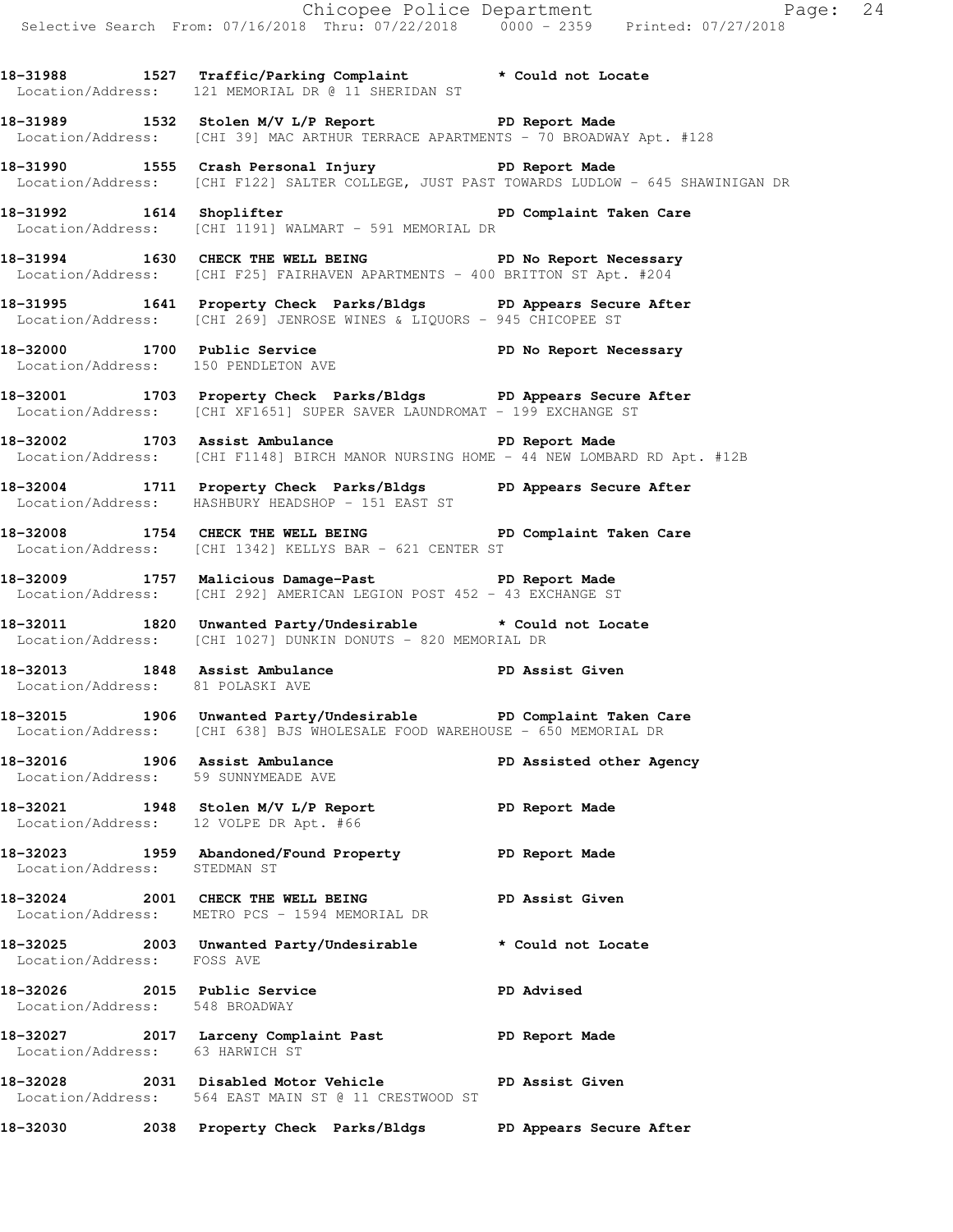|                                                     | Selective Search From: 07/16/2018 Thru: 07/22/2018   0000 - 2359   Printed: 07/27/2018                                            | Chicopee Police Department<br>Page: 25 |  |
|-----------------------------------------------------|-----------------------------------------------------------------------------------------------------------------------------------|----------------------------------------|--|
|                                                     | Location/Address: [CHI 276] SUNOCO A PLUS MINI MART - 1031 CHICOPEE ST                                                            |                                        |  |
|                                                     | 18-32032 2051 Property Check Parks/Bldgs PD Appears Secure After<br>Location/Address: [CHI 849] RIVERS PARK - 19 ALDEN ST         |                                        |  |
| Location/Address: 31 THADDEUS ST                    | 18-32033 2056 Malicious Damage-Past PD Criminal Complaint Re                                                                      |                                        |  |
|                                                     | 18-32036 2105 Traffic/Parking Complaint PD Advised<br>Location/Address: NEAR HOLYOKE BRIDGE - CHICOPEE ST                         |                                        |  |
| Location/Address: 346 BRITTON ST                    | 18-32035 2112 Property Check Parks/Bldgs PD Appears Secure After                                                                  |                                        |  |
|                                                     | 18-32038 2128 CHECK THE WELL BEING * Unfounded<br>Location/Address: [CHI F1120] CANTERBURY ARMS APTS - 165 EAST MAIN ST Apt. #419 |                                        |  |
|                                                     | 18-32039 2150 Assist Ambulance New PD Assist Given<br>Location/Address: [CHI F117] DOC'S PLACE - 2 CADIEUX AVE                    |                                        |  |
|                                                     | 18-32041 2154 Motor Vehicle Stop N/V Citation Issued<br>Location/Address: [CHI 1920] KIN'S AUTO GLASS - 628 CENTER ST             |                                        |  |
| Location/Address: MEMORIAL DR                       | 18-32043 2221 Traffic Assignment that is tould not Locate                                                                         |                                        |  |
| Location/Address: 4 WALNUT ST                       | 18-32044 2233 Suspicious Person/Activity PD No Report Necessary                                                                   |                                        |  |
|                                                     | 18-32045  2237  Crash Personal Injury  PD Complaint Taken Care<br>Location/Address: INTERSTATE 391 - GRATTAN ST                   |                                        |  |
| Location/Address: 34 BRITTON ST                     | 18-32046 2239 Neighbor/Landlord Dispute PD Report Made                                                                            |                                        |  |
|                                                     | 18-32048 2255 Assist Other Police Department * Could not Locate<br>Location/Address: 276 EAST MAIN ST Apt. #2R                    |                                        |  |
| 18-32050 2259 Disturbance                           | Location/Address: 0 MEDFORD ST @ 0 CORTLAND ST                                                                                    | PD No Report Necessary                 |  |
| 18-32051 2301 Assist Ambulance<br>Location/Address: | NEAR 391 - GRATTAN ST                                                                                                             | <b>PD Advised</b>                      |  |
| Location/Address: 51 MARSHALL AVE                   | 18-32052 2312 Breaking & Entering in progres PD Appears Secure After                                                              |                                        |  |
|                                                     | 18-32053 2323 Property Check Parks/Bldgs PD Appears Secure After<br>Location/Address: [CHI 857] SZOT PARK - 97 SGT TRACY DR       |                                        |  |
| Location/Address: 202 MEETINGHOUSE RD               | 18-32057 2354 CHECK THE WELL BEING                                                                                                | * Unfounded                            |  |
|                                                     | 18-32056 2357 Crash Property Damage Neport Made<br>Location/Address: [CHI 1839] MCDONALDS - 639 MEMORIAL DR                       |                                        |  |
| For Date: $07/20/2018$ - Friday                     |                                                                                                                                   |                                        |  |
|                                                     |                                                                                                                                   |                                        |  |

**18-32058 0027 Assist Ambulance PD Assist Given**  Location/Address: 50 BERNARD ST **18-32060 0035 Property Check Parks/Bldgs PD Appears Secure After**  Location/Address: [CHI XP2049] SUPER SAVER LAUNDROMAT - 199 EXCHANGE ST **18-32061 0038 Property Check Parks/Bldgs PD Appears Secure After**  Location/Address: [CHI F1272] LIFE POINT CHURCH - 603 NEW LUDLOW RD

**18-32062 0043 Property Check Parks/Bldgs PD Appears Secure After**  Location/Address: [CHI 594] WESTOVER METROPOLITAN AIRPORT - 255 PADGETTE ST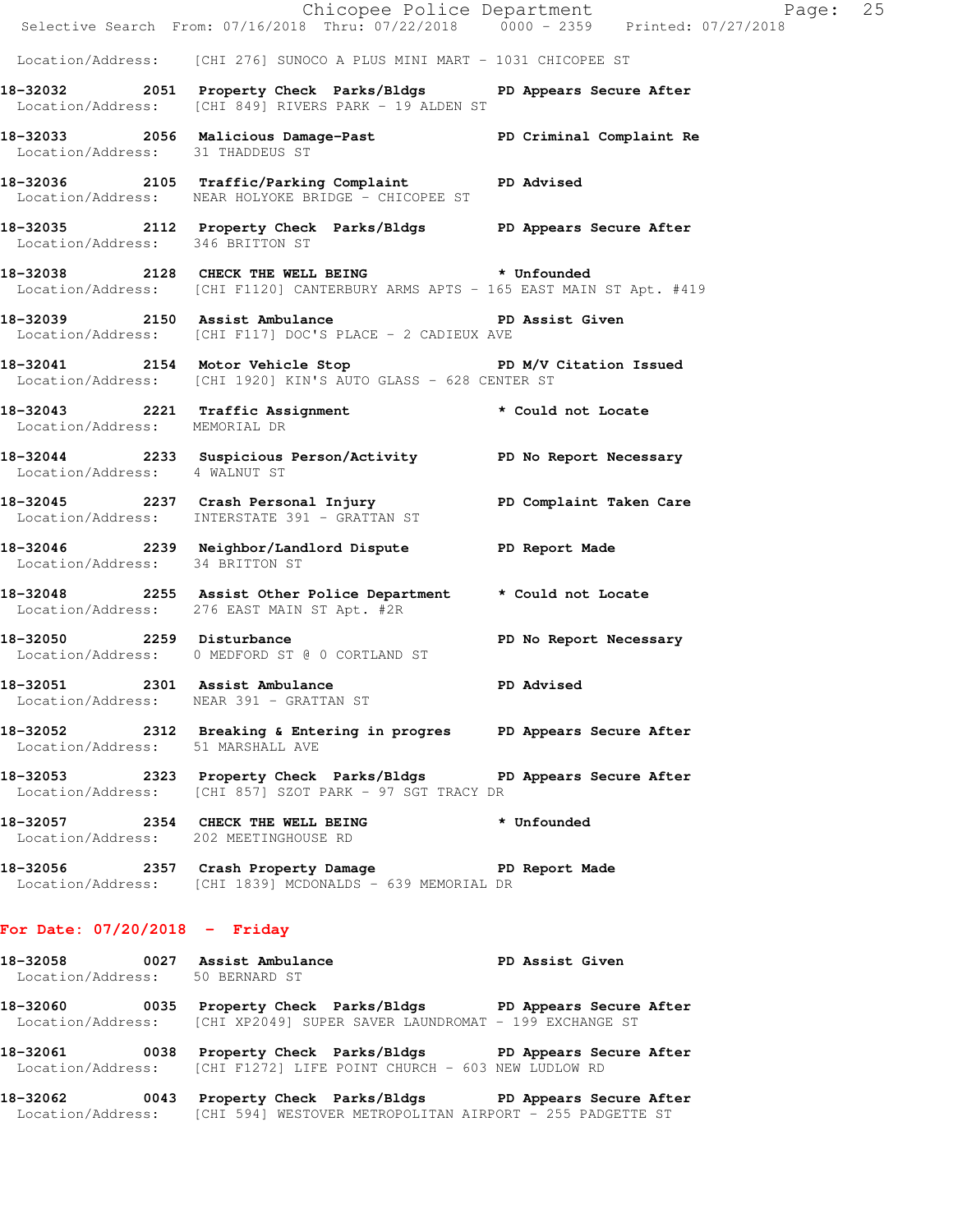Selective Search From: 07/16/2018 Thru: 07/22/2018 0000 - 2359 Printed: 07/27/2018 **18-32063 0043 Property Check Parks/Bldgs PD Appears Secure After**  Location/Address: [CHI 574] PRIDE - 27 MONTGOMERY ST **18-32064 0048 Property Check Parks/Bldgs PD Appears Secure After**  Location/Address: [CHI 849] RIVERS PARK - 19 ALDEN ST **18-32065 0053 Property Check Parks/Bldgs PD Appears Secure After**  Location/Address: [CHI 105] LIQUORSHED - 1345 BURNETT RD **18-32066 0054 Assist Ambulance PD Assist Given**  Location/Address: 89 OLEA ST Apt. #1 **18-32068 0055 Property Check Parks/Bldgs PD Appears Secure After**  Location/Address: [CHI 566] SAM'S FOOD STORES (SUNOCO) - 810 MEADOW ST **18-32069 0100 Property Check Parks/Bldgs PD Appears Secure After**  Location/Address: [CHI 832] BELLAMY MIDDLE SCHOOL, EDWARD 6-8 - 314 PENDLETON AVE **18-32070 0104 Property Check Parks/Bldgs PD Appears Secure After**  Location/Address: [CHI XF1665] MASS ALTERNATIVE CARE - 1247 EAST MAIN ST **18-32071 0108 Property Check Parks/Bldgs PD Appears Secure After**  Location/Address: [CHI F684] CASTLE OF KNIGHTS - 1599 MEMORIAL DR **18-32072 0114 Motor Vehicle Stop PD Advised**  Location/Address: [CHI F43] BLUE ROOM CAFE - 139 BROADWAY **18-32073 0117 Property Check Parks/Bldgs PD Appears Secure After**  Location/Address: [CHI F2500] RIVERMILLS CENTER - 5 WEST MAIN ST **18-32074 0120 Property Check Parks/Bldgs PD Appears Secure After**  Location/Address: [CHI 429] KNIGHTS OF COLUMBUS - 460 GRANBY RD **18-32075 0122 Motor Vehicle Stop PD Citation/Warning Issu**  Location/Address: [CHI 271] C&T PIZZA INC - 982 CHICOPEE ST **18-32076 0123 Property Check Parks/Bldgs PD Appears Secure After**  Location/Address: [CHI 1065] CHICOPEE HIGH SCHOOL - 820 FRONT ST **18-32077 0126 Suspicious Person/Activity \* Could not Locate**  Location/Address: 685 MCKINSTRY AVE @ 665 GRATTAN ST 18-32078 **0129** Motor Vehicle Stop **PD M/V Citation Issued**  Location/Address: [CHI 958] PION PONTIAC (BOB) - 333 MEMORIAL DR **18-32079 0137 Property Check Parks/Bldgs PD Appears Secure After**  Location/Address: [CHI 309] MCDONALDS - 350 BURNETT RD **18-32080 0143 Breaking & Entering in progres \* Unfounded**  Location/Address: 565 SPRINGFIELD ST **18-32081 0149 Property Check Parks/Bldgs PD Appears Secure After**  Location/Address: [CHI 511] BAYSTATE RUG DIST. - 671 GRATTAN ST **18-32082 0158 Property Check Parks/Bldgs PD Appears Secure After**  Location/Address: [CHI 834] BOWE SCHOOL, PATRICK E. K-5 - 115 HAMPDEN ST **18-32083 0200 Property Check Parks/Bldgs PD Appears Secure After**  Location/Address: [CHI 1065] CHICOPEE HIGH SCHOOL - 820 FRONT ST **18-32084 0202 Motor Vehicle Stop PD M/V Citation Issued**  Location/Address: [CHI F122] SALTER COLLEGE - 645 SHAWINIGAN DR **18-32085 0205 Property Check Parks/Bldgs PD Appears Secure After**  Location/Address: [CHI 832] BELLAMY MIDDLE SCHOOL, EDWARD 6-8 - 314 PENDLETON AVE **18-32086 0205 Property Check Parks/Bldgs PD Appears Secure After**  Location/Address: [CHI F1452] CITGO - 817 FRONT ST **18-32087 0208 Property Check Parks/Bldgs PD Appears Secure After**  Location/Address: [CHI 857] SZOT PARK - 97 SGT TRACY DR

Chicopee Police Department Page: 26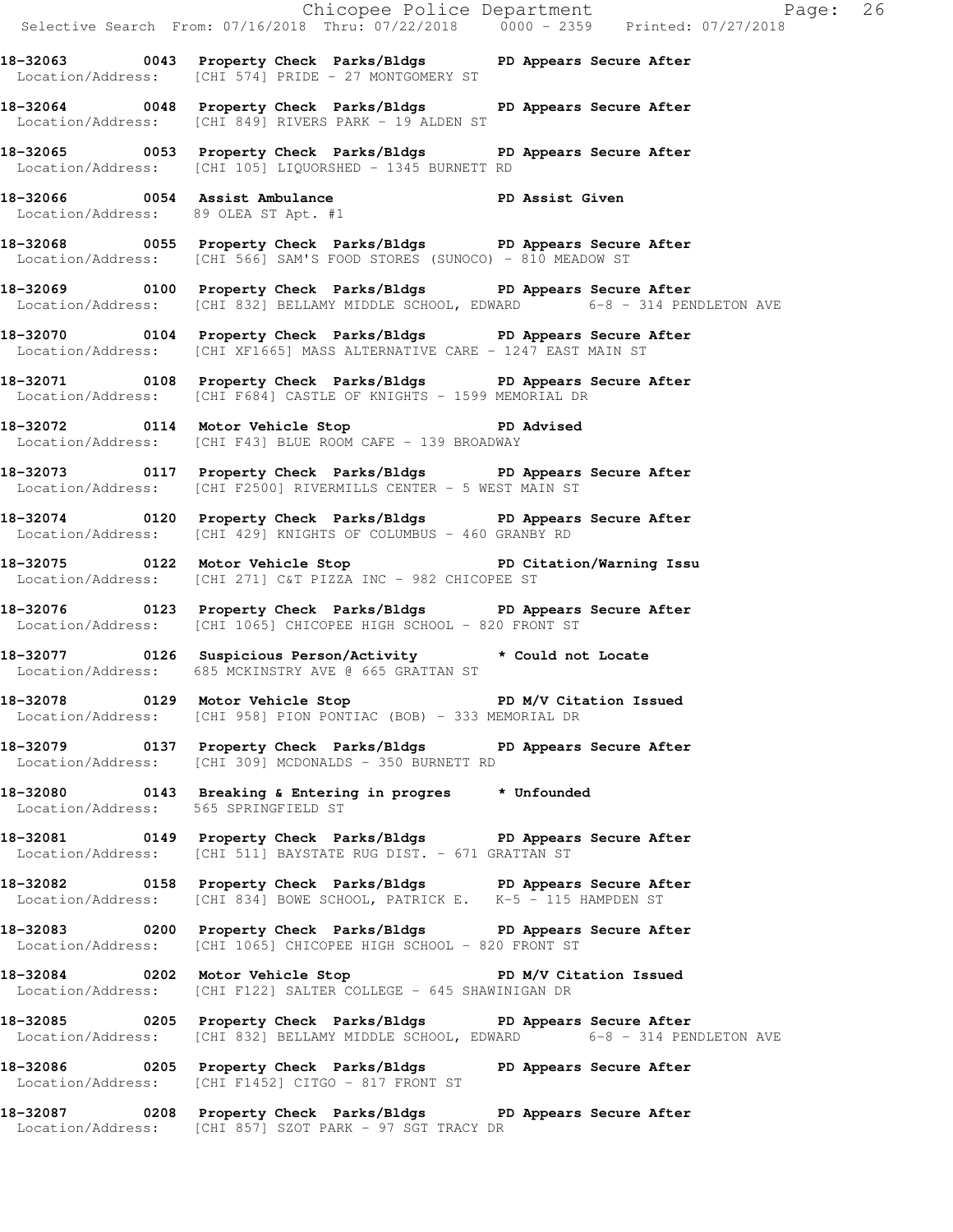**18-32088 0209 Property Check Parks/Bldgs PD Appears Secure After**  Location/Address: [CHI XF1590] DUNKIN DONUTS - 521 MEADOW ST

**18-32089 0212 Property Check Parks/Bldgs PD Appears Secure After**  Location/Address: [CHI 931] TD BANK NA - 153 MEADOW ST

**18-32090 0215 Motor Vehicle Stop PD M/V Citation Issued**  Location/Address: [CHI 636] DENNYS - 467 MEMORIAL DR

**18-32091 0217 Property Check Parks/Bldgs PD Appears Secure After**  Location/Address: REAR LOT SZOT PARK - ABBEY MEMORIAL DR

**18-32092 0223 Motor Vehicle Stop PD M/V Citation Issued**  Location/Address: 0 BUCKLEY BLVD @ 0 BUSH AVE

**18-32093 0226 THREATS MADE PD Advised**  Location/Address: 26 QUAIL DR

**18-32094 0233 Property Check Parks/Bldgs PD Appears Secure After**  Location/Address: [CHI 850] LINCOLN GROVE - PARK - 224 BROADWAY

**18-32095 0239 Property Check Parks/Bldgs PD Appears Secure After**  Location/Address: [CHI 328] SAMS CONVENIENCE STORE - 147 BROADWAY

**18-32096 0247 Property Check Parks/Bldgs PD Appears Secure After**  Location/Address: [CHI 178] BASICS PLUS MINI MART - 190 EAST ST

**18-32097 0251 Property Check Parks/Bldgs PD Appears Secure After**  Location/Address: [CHI F1386] MONRO MUFFLER - 461 MEMORIAL DR

**18-32098 0254 Property Check Parks/Bldgs PD Appears Secure After**  Location/Address: [CHI 334] CHICOPEE MOOSE FAMILY CENTER - 244 FULLER RD

**18-32099 0255 Motor Vehicle Stop PD M/V Citation Issued**  Location/Address: [CHI 671] PLANET FITNESS - 1183 MEMORIAL DR

**18-32100 0300 Property Check Parks/Bldgs PD Appears Secure After**  Location/Address: [CHI F113] MILANOS PIZZERIA & RESTAURANT - 340 CAREW ST

**18-32101 0302 Property Check Parks/Bldgs PD Appears Secure After**  Location/Address: [CHI F620] ALS DINER - 14 YELLE ST

**18-32102 0308 Property Check Parks/Bldgs PD Appears Secure After**  Location/Address: [CHI 854] SARAH JANE PARK - 21 VIVIAN ST

**18-32103 0308 Property Check Parks/Bldgs PD Appears Secure After**  Location/Address: [CHI 574] PRIDE - 27 MONTGOMERY ST

**18-32104 0309 Property Check Parks/Bldgs PD Appears Secure After**  Location/Address: [CHI 1130] SHERIDAN STREET SELF STORAGE LLC - 105 SHERIDAN ST

**18-32105 0310 Property Check Parks/Bldgs PD Appears Secure After**  Location/Address: [CHI 1122] LIGHTHOUSE LIQUORS - 856 MEMORIAL DR

**18-32106 0312 Suspicious Person/Activity \* Unfounded**  Location/Address: [CHI F1243] 259 EAST MAIN ST - 259 EAST MAIN ST

**18-32107 0319 Property Check Parks/Bldgs PD Appears Secure After**  Location/Address: [CHI 286] TWINS VARIETY - 112 DUCHARME AVE

**18-32108 0321 Property Check Parks/Bldgs PD Appears Secure After**  Location/Address: [CHI 1243] ST. PAT'S CEMETERY - 155 FULLER RD

**18-32110 0324 Property Check Parks/Bldgs PD Appears Secure After**  Location/Address: [CHI 276] SUNOCO A PLUS MINI MART - 1031 CHICOPEE ST

**18-32112 0328 Property Check Parks/Bldgs PD Appears Secure After**  Location/Address: [CHI 1394] WALGREENS DRUGS STORE - 1195 GRANBY RD

**18-32114 0341 Property Check Parks/Bldgs PD Appears Secure After**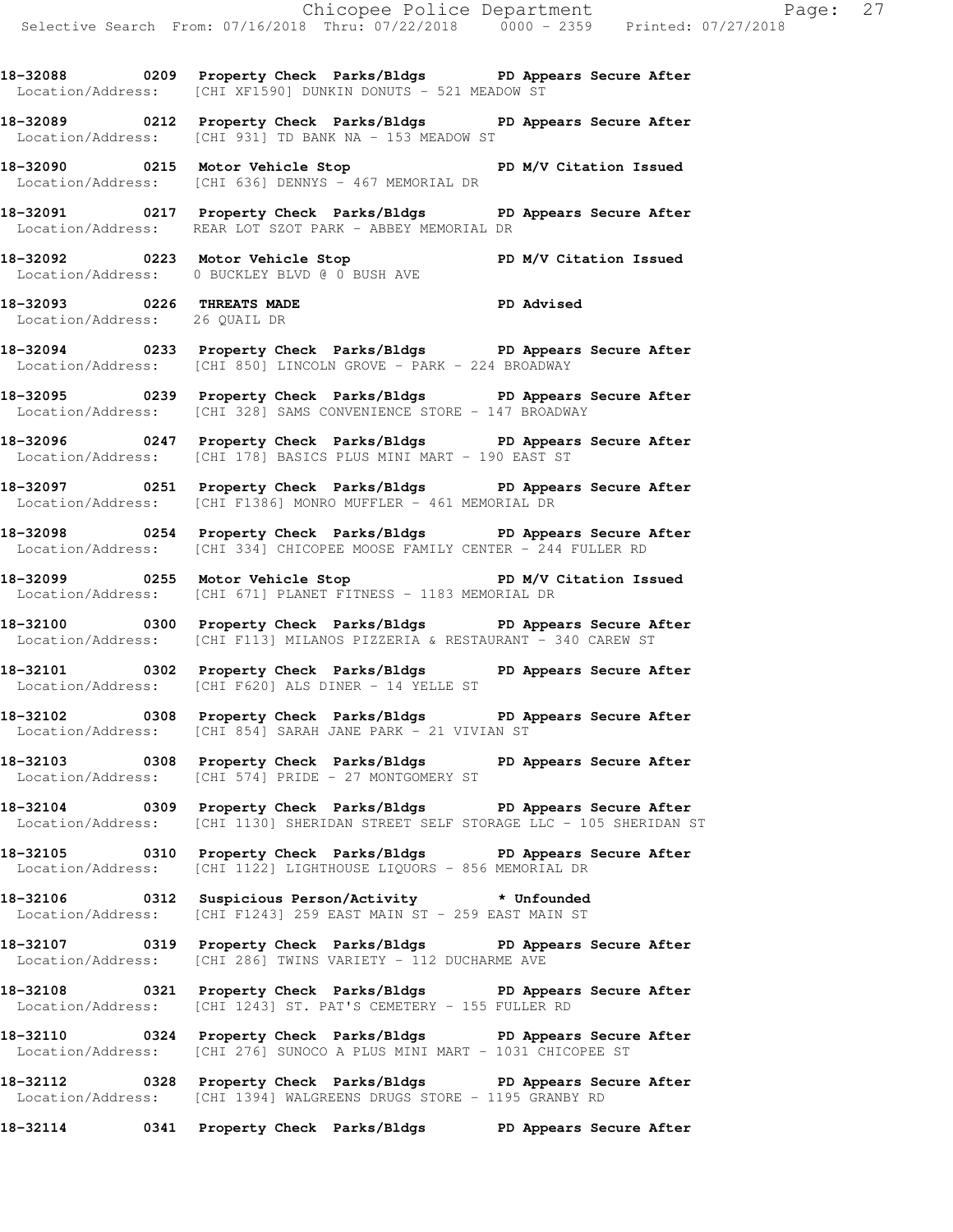|                                    |                                                                                                                                                           | Chicopee Police Department<br>Selective Search From: 07/16/2018 Thru: 07/22/2018 0000 - 2359 Printed: 07/27/2018 |
|------------------------------------|-----------------------------------------------------------------------------------------------------------------------------------------------------------|------------------------------------------------------------------------------------------------------------------|
|                                    | Location/Address: PIONEER CONCRETE METAL YARD - 35 N CHICOPEE ST                                                                                          |                                                                                                                  |
|                                    | 18-32115 0346 Property Check Parks/Bldgs PD Appears Secure After<br>Location/Address: [CHI 334] CHICOPEE MOOSE FAMILY CENTER - 244 FULLER RD              |                                                                                                                  |
|                                    | 18-32116 0358 Property Check Parks/Bldgs PD Appears Secure After<br>Location/Address: [CHI 199] WACE RADIO STATION - 326 CHICOPEE ST                      |                                                                                                                  |
|                                    | 18-32117 0402 CHECK THE WELL BEING PD Complaint Taken Care<br>Location/Address: [CHI 728] MCDONALDS - 1460 MEMORIAL DR                                    |                                                                                                                  |
|                                    | 18-32118 		 0406 Disturbance 		 PD Complaint Taken Care<br>Location/Address: 166 EAST MAIN ST @ 7 BELCHER ST                                              |                                                                                                                  |
| Location/Address: LUCRETIA AVE     | 18-32119 0418 Suspicious Person/Activity PD Advised                                                                                                       |                                                                                                                  |
|                                    | 18-32120 0425 Drug Overdose PD Report Made<br>Location/Address: 84 GRAPE ST Apt. #1L                                                                      |                                                                                                                  |
|                                    | 18-32122 0431 Property Check Parks/Bldgs PD Appears Secure After<br>Location/Address: [CHI F208] CAVALIER RESTAURANT, ALCOA CATERING - 366 CHICOPEE ST    |                                                                                                                  |
|                                    | 18-32123 0439 Property Check Parks/Bldgs PD Appears Secure After<br>Location/Address: [CHI XF1652] FAMILY DOLLAR - 251 MEADOW ST                          |                                                                                                                  |
|                                    | 18-32125 0500 Property Check Parks/Bldgs PD Appears Secure After<br>Location/Address: [CHI 730] TOWN FAIR TIRE CENTERS INC - 886 MEMORIAL DR              |                                                                                                                  |
|                                    | 18-32126 0500 Property Check Parks/Bldgs PD Appears Secure After<br>Location/Address: [CHI 579] MARTINS, KATHERINE L - 1095 CHICOPEE ST                   |                                                                                                                  |
|                                    | 18-32128 0506 Motor Vehicle Stop PD Advised<br>Location/Address: [CHI 865] UNIQUE AUTO INC - 40 PROSPECT ST                                               |                                                                                                                  |
|                                    | 18-32129 		 0532 Motor Vehicle Stop 		 PD M/V Citation Issued<br>Location/Address: [CHI F968] PINES MOTEL, CREATIVE - 1508 MEMORIAL DR                    |                                                                                                                  |
|                                    | 18-32130 0542 Public Service <b>18-32130</b> PD Complaint Taken Care<br>Location/Address: [CHI 624] COMMONWEALTH PACKAGING CORPORATION - 1146 SHERIDAN ST |                                                                                                                  |
|                                    | 18-32131 0602 Motor Vehicle Stop<br>Location/Address: [CHI 1342] KELLYS BAR - 621 CENTER ST                                                               | PD M/V Citation Issued                                                                                           |
|                                    | 18-32132 0604 Motor Vehicle Stop PD M/V Citation Issued<br>Location/Address: [CHI F968] PINES MOTEL, CREATIVE - 1508 MEMORIAL DR                          |                                                                                                                  |
|                                    | 18-32133 0608 Unwanted Party/Undesirable PD Complaint Taken Care<br>Location/Address: [CHI 907] TACO BELL - 1471 MEMORIAL DR                              |                                                                                                                  |
|                                    | 18-32136 0628 Abandoned 911 Call 2011 2016 * False Alarm<br>Location/Address: [CHI 833] BOWIE SCHOOL, HERBERT V. K-5 - 80 DARE WAY                        |                                                                                                                  |
|                                    | 18-32137 0638 Motor Vehicle Stop N/V Citation Issued<br>Location/Address: 222 CENTER ST @ 107 WEST ST                                                     |                                                                                                                  |
| Location/Address: 165 FAIRVIEW AVE | 18-32138 0640 Motor Vehicle Stop PD M/V Citation Issued                                                                                                   |                                                                                                                  |
|                                    | 18-32140 0648 Transport Service New PD Transport Complete<br>Location/Address: [CHI 907] TACO BELL - 1471 MEMORIAL DR                                     |                                                                                                                  |
|                                    | 18-32139 0650 Motor Vehicle Stop 50 PD M/V Citation Issued<br>Location/Address: [CHI 1191] WALMART - 591 MEMORIAL DR                                      |                                                                                                                  |
| Location/Address: 43 GILBERT AVE   | 18-32141 0714 Larceny Complaint Past PD Report Made                                                                                                       |                                                                                                                  |
|                                    | 18-32142 0717 Public Service National PD Served in Hand<br>Location/Address: [CHI F825] MASS TRIAL COURT [CHICOPEE] - 30 CHURCH ST                        |                                                                                                                  |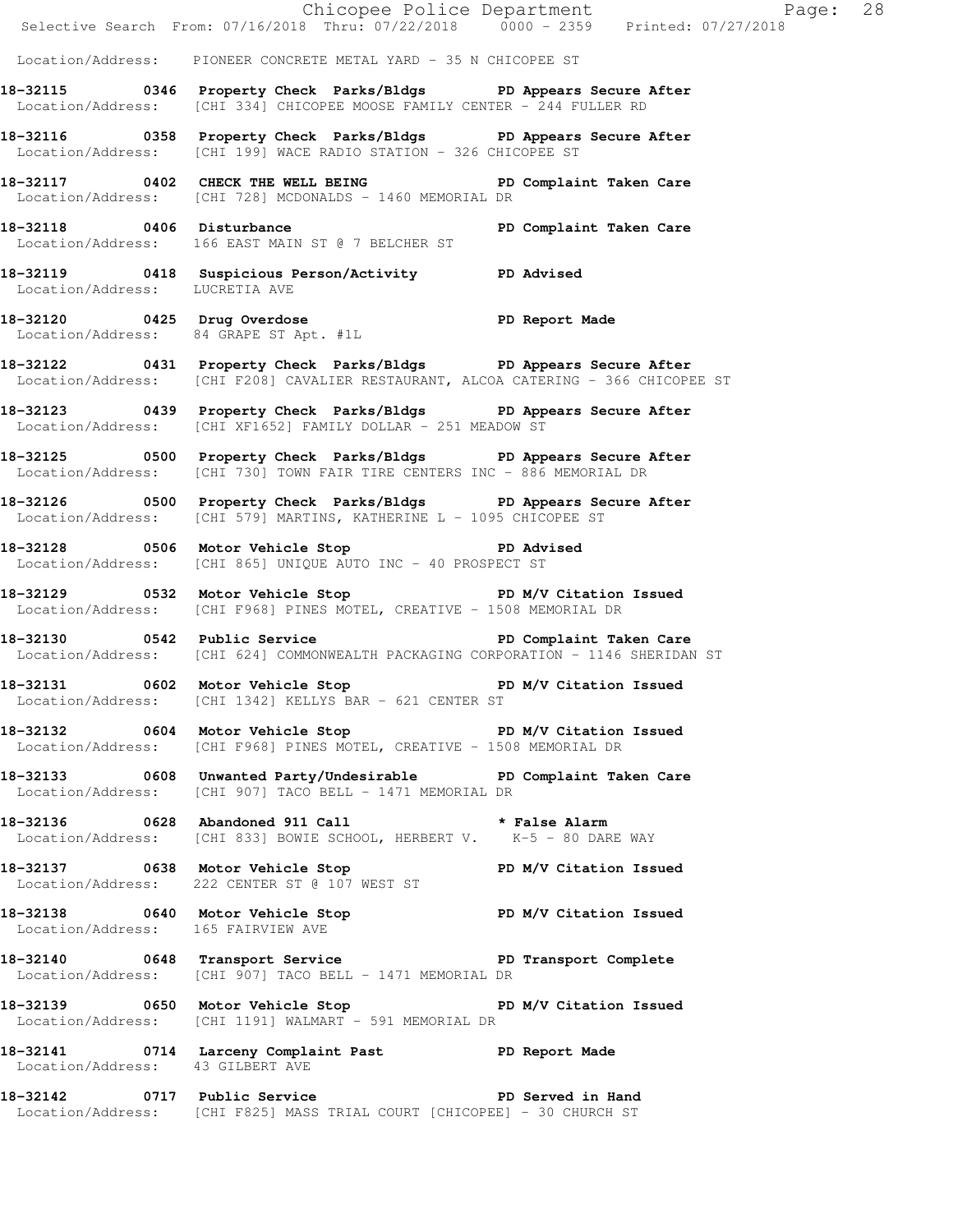**18-32144 0729 Property Check Parks/Bldgs PD Appears Secure After**  Location/Address: [CHI F734] AMVETS CLUB POST 12 - 754 MONTGOMERY ST **18-32146 0747 Traffic/Parking Complaint PD Civil Complaint**  Location/Address: 25 NASH ST **18-32147 0810 Larceny Complaint Past PD Report Made**  Location/Address: 222 NONOTUCK AVE **18-32150 0824 CHECK THE WELL BEING \* Could not Locate**  Location/Address: [CHI F734] AMVETS CLUB POST 12 - 754 MONTGOMERY ST **18-32151 0850 Property Check Parks/Bldgs PD Appears Secure After**  Location/Address: [CHI F122] SALTER COLLEGE - 645 SHAWINIGAN DR **18-32152 0854 Traffic/Parking Complaint PD Appears Secure After**  Location/Address: [CHI 919] BIG Y WORLD CLASS MARKETS - 650 MEMORIAL DR **18-32153 0900 Property Check Parks/Bldgs PD Appears Secure After**  Location/Address: [CHI 1122] LIGHTHOUSE LIQUORS - 856 MEMORIAL DR **18-32156 0922 Breaking & Entering-Report PD Report Made**  Location/Address: 38 MAGNOLIA TER **18-32157 0933 Crash Property Damage PD Report Made**  Location/Address: [CHI 1191] WALMART - 591 MEMORIAL DR **18-32158 0948 CHECK THE WELL BEING PD Complaint Taken Care**  Location/Address: [CHI 857] SZOT PARK - 97 SGT TRACY DR **18-32160 1030 Property Check Parks/Bldgs PD Appears Secure After**  Location/Address: [CHI 857] SZOT PARK - 97 SGT TRACY DR 18-32163 1042 Public Service **PD Complaint Taken Care**  Location/Address: JAMES ST **18-32162 1044 Property Check Parks/Bldgs PD Appears Secure After**  Location/Address: [CHI 857] SZOT PARK - 97 SGT TRACY DR **18-32164 1052 Abandoned 911 Call PD Complaint Taken Care**  Location/Address: [CHI 203] SUDS YOUR DUDS - 349 CHICOPEE ST **18-32165 1057 Identity Fraud/Theft PD Report Made**  Location/Address: 111 AMHERST ST **18-32167 1121 Traffic/Parking Complaint PD Report Made**  Location/Address: 0 THADDEUS ST @ 0 NAOMI ST 18-32168 1125 Larceny Complaint Past PD Report Made Location/Address: [CHI 252] DUNKIN DONUTS - 751 MEADOW ST **18-32169 1130 Traffic Assignment PD Complaint Taken Care**  Location/Address: EAST MAIN ST 18-32170 1139 Motor Vehicle Stop **PD M/V Citation Issued**  Location/Address: EAST MAIN ST **18-32171 1159 Missing Person PD Report Made**  Location/Address: [CHI F1278] HARMONY HOMES - 735 MEMORIAL DR **18-32172 1209 Abandoned 911 Call \* False Alarm**  Location/Address: 27 TREMONT ST **18-32173 1213 CHECK THE WELL BEING PD No Report Necessary**  Location/Address: [CHI 276] SUNOCO A PLUS MINI MART - 1031 CHICOPEE ST

**18-32143 0725 Public Service \* Could not Locate** 

Location/Address: FRONTENAC ST

**18-32174 1220 Motor Vehicle Stop PD M/V Citation Issued**  Location/Address: 696 EAST MAIN ST @ 9 CAREW ST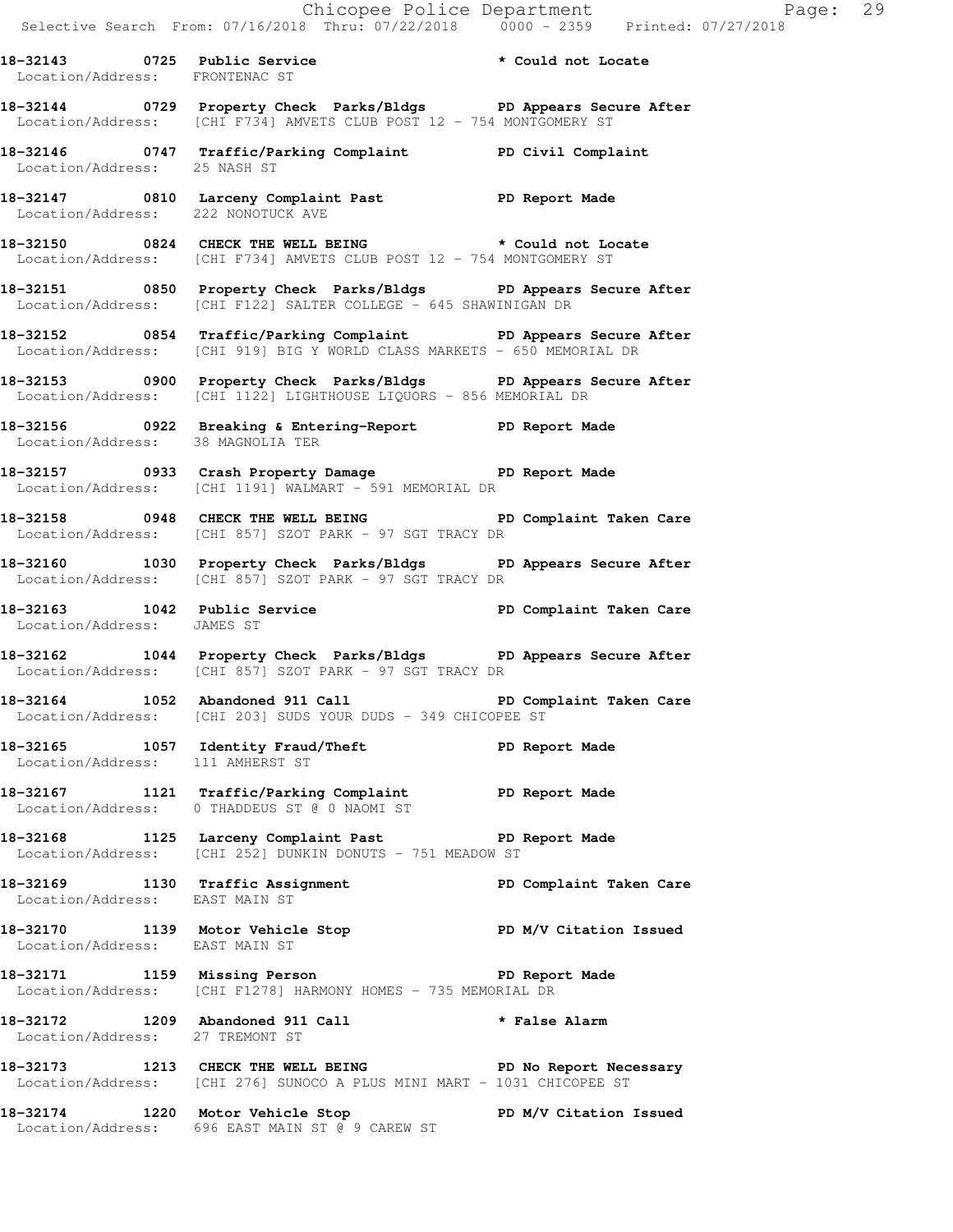**18-32175 1224 Animal Complaint \* Unfounded**  Location/Address: [CHI 1658] THE APARTMENTS AT AMES PRIVILEGE - 1 SPRINGFIELD ST

**18-32176 1238 MAIL RUN PD Complaint Taken Care**  Location/Address: [CHI F368] CITY HALL ANNEX - 274 FRONT ST

**18-32177 1245 Suspicious M/V PD Complaint Taken Care**  Location/Address: 351 PROSPECT ST @ 15 INGHAM ST

**18-32180 1319 Trespasser/Trespassing PD Advised**  Location/Address: 16 CHESTNUT ST Apt. #LEFT

**18-32182 1347 Larceny Complaint Past PD Report Made**  Location/Address: 55 RIVERVIEW TER Apt. #3

**18-32184 1409 Property Check Parks/Bldgs PD Appears Secure After**  Location/Address: [CHI F122] SALTER COLLEGE - 645 SHAWINIGAN DR

**18-32186 1430 Crash Property Damage PD Report Made**  Location/Address: 53 NEW LUDLOW RD @ 2021 MEMORIAL DR

**18-32189 1510 Breaking & Entering-Report PD Report Made**  Location/Address: 15 OTIS ST

**18-32190 1510 Loud Music PD Advised**  Location/Address: 636 CHICOPEE ST

**18-32191 1518 Animal Complaint PD Complaint Taken Care**  Location/Address: [CHI 644] STOP & SHOP SUPERMARKET - 672 MEMORIAL DR

**18-32196 1534 Unwanted Party/Undesirable \* Could not Locate**  Location/Address: [CHI F162] 30 CENTER ST - 30 CENTER ST

**18-32198 1541 Criminal Harassment PD Advised**  Location/Address: 200 LAMBERT TER Apt. #28

**18-32200 1605 Breaking & Entering-Report PD Report Made**  Location/Address: 104 NEW LUDLOW RD

**18-32202 1607 Unwanted Party/Undesirable PD Complaint Taken Care**  Location/Address: [CHI 274] ROGERS PLACE - 1016 CHICOPEE ST

**18-32203 1610 MAIL RUN PD Complaint Taken Care**  Location/Address: [CHI F368] CITY HALL ANNEX - 274 FRONT ST

18-32204 1612 Motor Vehicle Stop **PD M/V Citation Issued** Location/Address: MEMORIAL DR

**18-32205 1614 Traffic/Parking Complaint \* Could not Locate**  Location/Address: [CHI 1191] WALMART - 591 MEMORIAL DR

**18-32208 1643 Property Check Parks/Bldgs PD Appears Secure After**  Location/Address: [CHI 837] LITWIN SCHOOL, SGT. ROBERT R. K-5 - 135 LITWIN LN

**18-32209 1644 Motor Vehicle Stop PD Advised**  Location/Address: [CHI 574] PRIDE - 27 MONTGOMERY ST

**18-32210 1650 Property Check Parks/Bldgs PD Appears Secure After**  Location/Address: [CHI F937] SUNSHINE VILLAGE FOR COMMUNITY SERVICES INC - 75 LITWIN LN

**18-32212 1659 Crash Property Damage PD Assist Given**  Location/Address: [CHI 804] CHICOPEE SAVINGS BANK - 599 MEMORIAL DR

**18-32214 1707 Public Service PD Complaint Taken Care**  Location/Address: 15 CAROLINE ST

**18-32215 1718 Warrant Service PD Arrest Made**  Location/Address: 63 SCHOOL ST Apt. #1 LEF

**18-32216 1722 Suspicious M/V \* Could not Locate**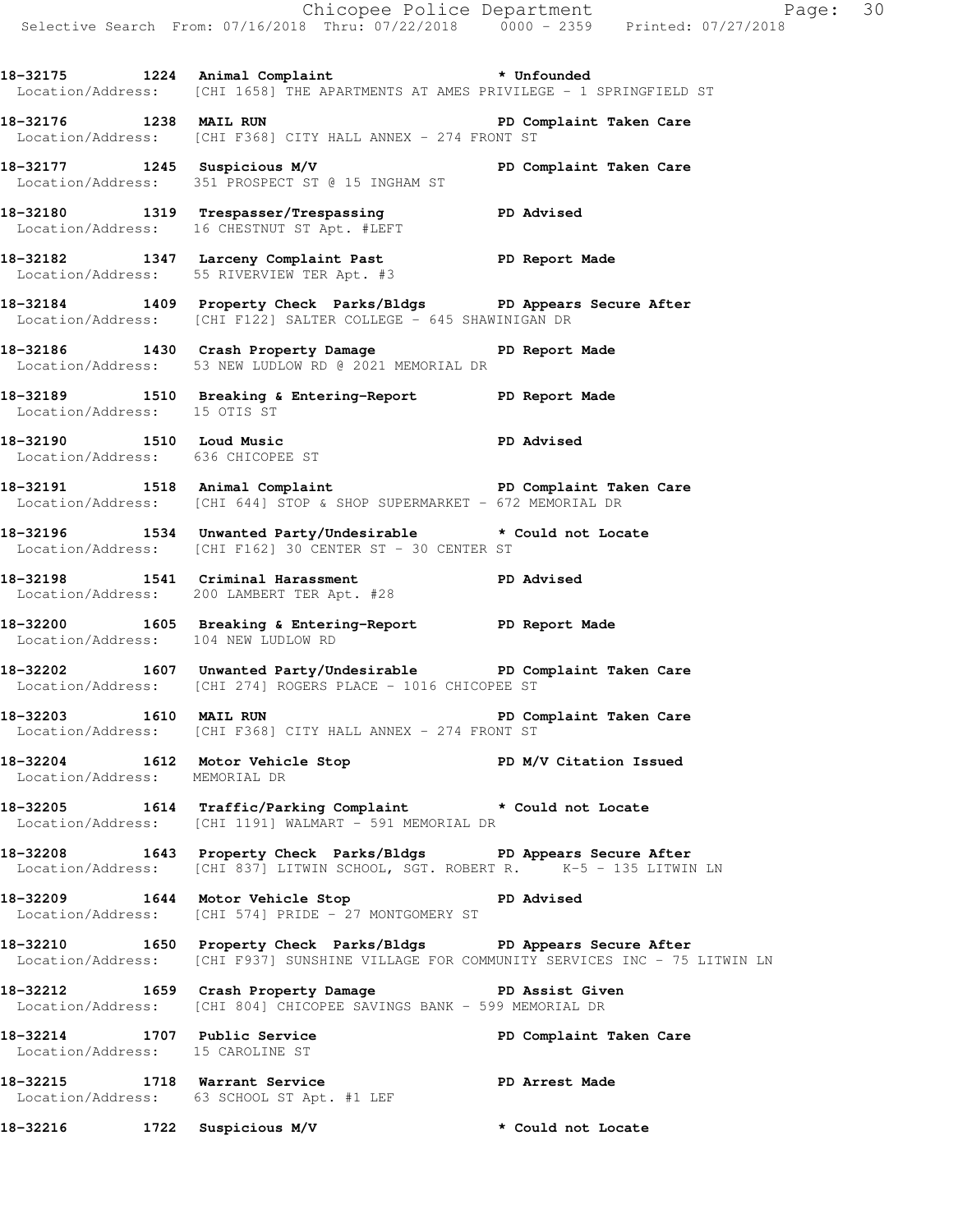|                                   | Selective Search From: 07/16/2018 Thru: 07/22/2018 0000 - 2359 Printed: 07/27/2018                                                               | Chicopee Police Department<br>Page: 31 |  |
|-----------------------------------|--------------------------------------------------------------------------------------------------------------------------------------------------|----------------------------------------|--|
|                                   | Location/Address: 12 CLARENDON AVE @ 339 CHICOPEE ST                                                                                             |                                        |  |
|                                   | 18-32217 1743 Crash Property Damage PD Assisted other Agency<br>Location/Address: [CHI 288] BORYS FURNITURE - 508 MONTGOMERY ST                  |                                        |  |
| Location/Address: 735 MEMORIAL DR | 18-32218 1751 Missing Person New PD Advised                                                                                                      |                                        |  |
| Location/Address: 16 ABBEY ST     | 18-32219 1801 Assist Ambulance No PD Assist Given                                                                                                |                                        |  |
|                                   | 18-32221 1808 Larceny- In Progress 5 PD Assist Given<br>Location/Address: 765 PENDLETON AVE @ 124 MARTEN ST                                      |                                        |  |
|                                   | 18-32222 1815 Crash Property Damage PD Report Made<br>Location/Address: [CHI 1018] DANGELO SANDWICH SHOP - 1606 MEMORIAL DR                      |                                        |  |
|                                   | 18-32225 1837 Transport Service PD Transport Complete<br>Location/Address: [SPR] TERRY THOMAS - 280 TINKHAM RD                                   |                                        |  |
|                                   | 18-32228 1854 Missing Person Neport Made<br>Location/Address: [CHI F1252] 26 BELCHER ST                                                          |                                        |  |
|                                   | 18-32229 1900 Property Check Parks/Bldgs PD Appears Secure After<br>Location/Address: [CHI 1893] WILLIAMS PARK - 880 BURNETT RD                  |                                        |  |
|                                   | 18-32232 1920 Unwanted Party/Undesirable PD Advised<br>Location/Address: [CHI F135] THE MUNICH HAUS - 13 CENTER ST                               |                                        |  |
|                                   | 18-32234 1927 Property Check Parks/Bldgs PD Appears Secure After<br>Location/Address: [CHI XF1656] MERCEDES-BENZ OF SPRINGFIELD - 295 BURNETT RD |                                        |  |
|                                   | 18-32235 1935 Crash Personal Injury 18-32235<br>Location/Address: MA RMV - CHICOPEE LOCATION - 1020 CHICOPEE ST                                  |                                        |  |
| Location/Address: 48 FREDETTE ST  | 18-32238 1940 Assist Other Police Department * Could not Locate                                                                                  |                                        |  |
|                                   | 18-32237 1941 Trespasser/Trespassing * Could not Locate<br>Location/Address: [CHI F621] FAMILY DOLLAR - 209 EXCHANGE ST                          |                                        |  |
|                                   | 18-32239 1946 Crash Property Damage PD Complaint Taken Care<br>Location/Address: [CHI 1904] EDGEWOOD COURT - 649 PROSPECT ST Apt. #D1            |                                        |  |
|                                   | 18-32241 1950 Neighbor/Landlord Dispute PD Advised<br>Location/Address: [CHI XP1981] MARGARET GREGERSEN - 369 DALE ST Apt. #D                    |                                        |  |
|                                   | 18-32245 2039 CHECK THE WELL BEING PD Advised<br>Location/Address: [CHI 511] 49 MONTVILLE ST                                                     |                                        |  |
|                                   | 18-32247 2048 Assist Other Police Department * Could not Locate<br>Location/Address: [CHI F1278] HARMONY HOMES - 735 MEMORIAL DR Apt. #84        |                                        |  |
|                                   | 18-32251 2058 Assist Ambulance PD Assist Given<br>Location/Address: 16 ARREY ST Apt. #1<br>Location/Address: 16 ABBEY ST Apt. #1                 |                                        |  |
|                                   | 18-32252 2100 Juvenile Complaint PD Advised<br>Location/Address: [CHI 847] RAY ASH PARK - 52 ARCADE ST                                           |                                        |  |
|                                   | 18-32253 2104 Assist Ambulance No PD Assist Given<br>Location/Address: [CHI 1394] WALGREENS DRUGS STORE - 1195 GRANBY RD                         |                                        |  |
|                                   | 18-32256 2107 Property Check Parks/Bldgs PD Appears Secure After<br>Location/Address: [CHI 1816] RESTAURANT DEPOT - 123 FIRST AVE                |                                        |  |
| Location/Address: 71 WILSON AVE   | 18-32257 2112 CHECK THE WELL BEING PD Advised                                                                                                    |                                        |  |
|                                   | 18-32258 2128 Property Check Parks/Bldgs PD Appears Secure After<br>Location/Address: [CHI 366] HIGHLAND FARMS - 466 CHICOPEE ST                 |                                        |  |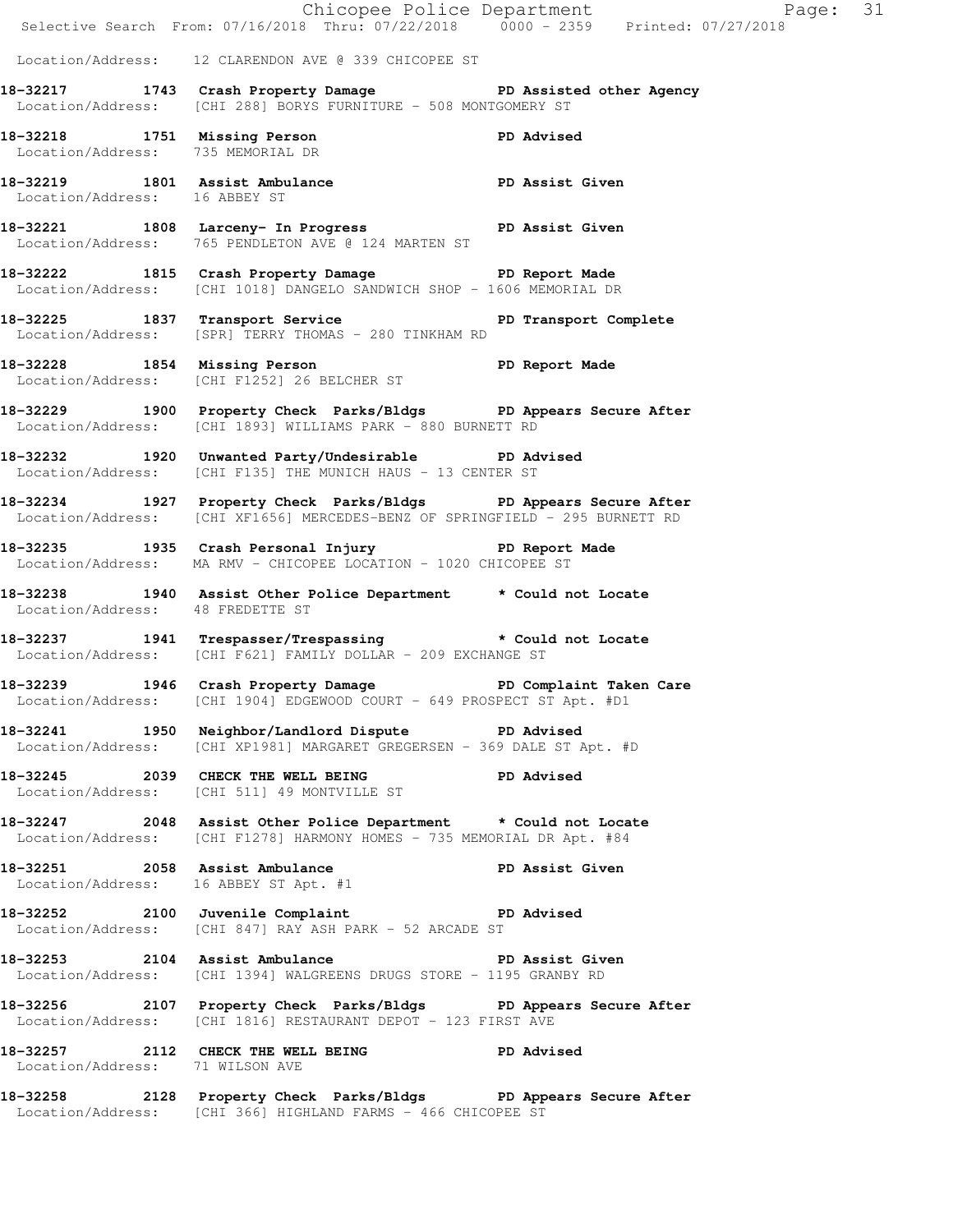|                                   | Chicopee Police Department<br>Selective Search From: 07/16/2018 Thru: 07/22/2018 0000 - 2359 Printed: 07/27/2018                                 | Page: 32        |  |
|-----------------------------------|--------------------------------------------------------------------------------------------------------------------------------------------------|-----------------|--|
|                                   | 18-32259 2131 Investigation/DB PD Complaint Taken Care<br>Location/Address: [SPR] 462 LIBERTY ST                                                 |                 |  |
|                                   | 18-32260 2135 Motor Vehicle Stop CD Advised<br>Location/Address: 210 FRONT ST @ 49 CABOT ST                                                      |                 |  |
| Location/Address: 26 ADAMS ST     | 18-32261 2145 Drug/Narcotic Activity * Could not Locate                                                                                          |                 |  |
|                                   | 18-32262 2152 Trespasser/Trespassing PD Complaint Taken Care<br>Location/Address: [CHI 999] MIKES VARIETY - 355 DALE ST                          |                 |  |
| Location/Address: 8 DUNN ST       | 18-32263 2220 Assist Ambulance New PD Assisted other Agency                                                                                      |                 |  |
| Location/Address: 42 MACEK DR     | 18-32266 2256 Suspicious Person/Activity * Could not Locate                                                                                      |                 |  |
|                                   | 18-32267 2311 CHECK THE WELL BEING PD Complaint Taken Care<br>Location/Address: [CHI F542] DUGOUT - 134 MEADOW ST                                |                 |  |
| Location/Address: 40 ASINOF AVE   | 18-32268 2316 Malicious Damage-Past PD Report Made                                                                                               |                 |  |
|                                   | 18-32269 2338 Disabled Motor Vehicle PD Assist Given<br>Location/Address: [CHI F820] GALLAGHERS OLDE FASHION SERVICE STATION - 206 NEWBURY ST    |                 |  |
|                                   | 18-32270 2341 CHECK THE WELL BEING PD Complaint Taken Care<br>Location/Address: [CHI F1278] HARMONY HOMES - 735 MEMORIAL DR Apt. #41             |                 |  |
| For Date: $07/21/2018$ - Saturday |                                                                                                                                                  |                 |  |
|                                   | 18-32272 0016 Disturbance 2001 PD Advised<br>Location/Address: 2 BEAUDOIN CT Apt. #3FL                                                           |                 |  |
|                                   | 18-32275 0020 CHECK THE WELL BEING PD Complaint Taken Care<br>Location/Address: [CHI F261] ST MARYS CHURCH - 840 CHICOPEE ST                     |                 |  |
|                                   | 18-32273 0021 Motor Vehicle Stop 50 PD Advised<br>Location/Address: [CHI 574] PRIDE - 27 MONTGOMERY ST                                           |                 |  |
|                                   | 18-32274 0023 Property Check Parks/Bldgs PD Appears Secure After<br>Location/Address: [CHI XP2049] SUPER SAVER LAUNDROMAT - 199 EXCHANGE ST      |                 |  |
|                                   | 18-32276 6027 Property Check Parks/Bldgs 6PD Appears Secure After<br>Location/Address: [CHI 594] WESTOVER METROPOLITAN AIRPORT - 255 PADGETTE ST |                 |  |
| Location/Address: PLAINFIELD ST   | 18-32277 0032 Motor Vehicle Stop                                                                                                                 | PD Assist Given |  |
| Location/Address: 52 RIMMON AVE   | 18-32280 0036 Assist Ambulance                                                                                                                   | PD Assist Given |  |
| Location/Address: BURNETT RD      | 18-32282 0043 Crash Property Damage PD Assist Given                                                                                              |                 |  |

**18-32284 0057 Property Check Parks/Bldgs PD Appears Secure After**  Location/Address: [CHI 849] RIVERS PARK - 19 ALDEN ST

**18-32285 0057 Property Check Parks/Bldgs PD Appears Secure After**  Location/Address: [CHI 854] SARAH JANE PARK - 21 VIVIAN ST

**18-32286 0058 Property Check Parks/Bldgs PD Appears Secure After**  Location/Address: [CHI 718] CVS 693 - 1616 MEMORIAL DR

**18-32287 0101 Property Check Parks/Bldgs PD Appears Secure After**  Location/Address: [CHI 832] BELLAMY MIDDLE SCHOOL, EDWARD 6-8 - 314 PENDLETON AVE

**18-32288 0113 Property Check Parks/Bldgs PD Appears Secure After**  Location/Address: [CHI F620] ALS DINER - 14 YELLE ST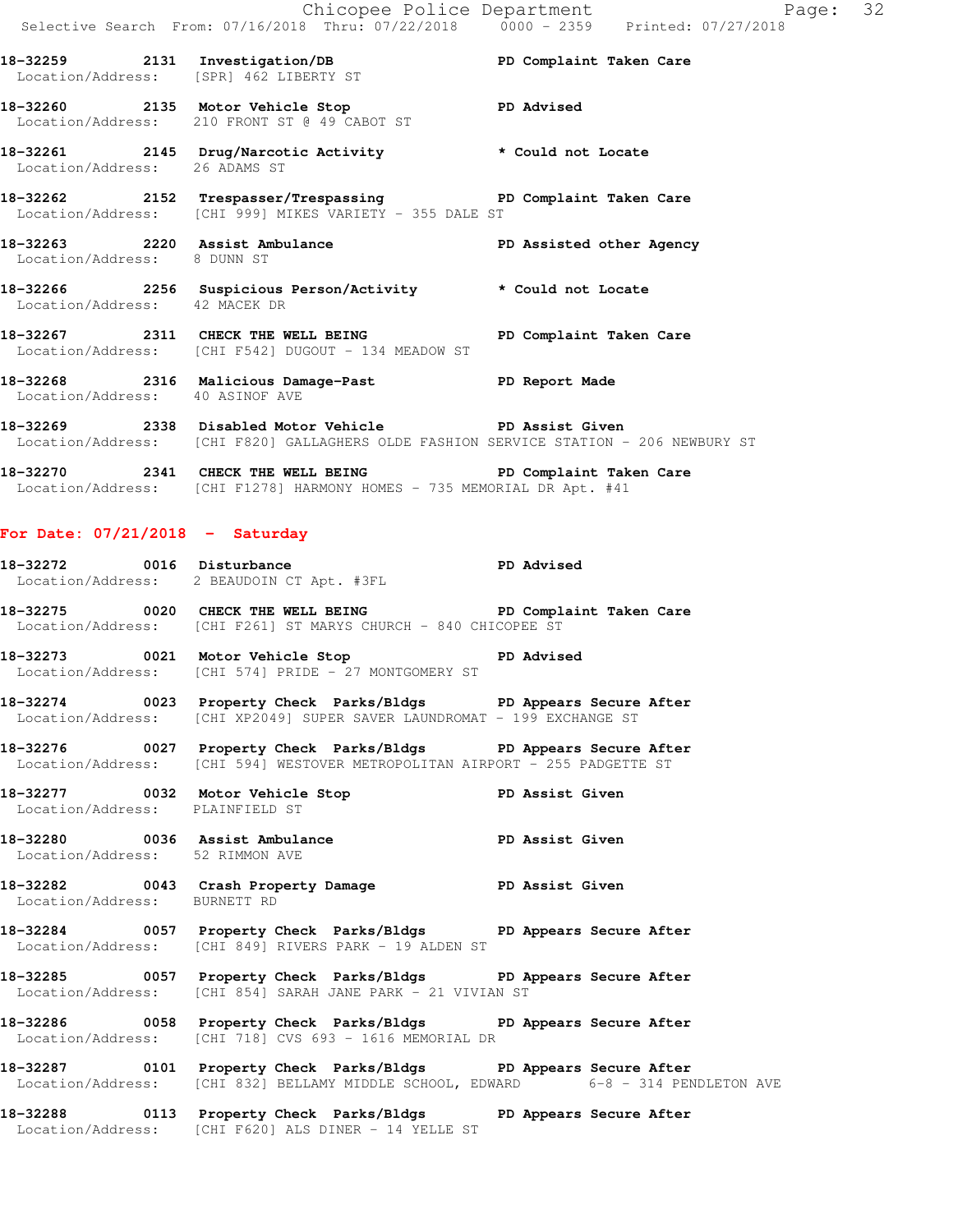**18-32289 0113 Property Check Parks/Bldgs PD Appears Secure After**  Location/Address: [CHI 563] RITE AID PHARMACY - 577 MEADOW ST

**18-32290 0113 Property Check Parks/Bldgs PD Appears Secure After**  Location/Address: [CHI 841] SZETELA EARLY CHILDHOOD SCHOOL - 66 MACEK DR

**18-32291 0118 Disturbance PD Advised**  Location/Address: 2 BEAUDOIN CT Apt. #3FL

**18-32292 0128 Property Check Parks/Bldgs PD Appears Secure After**  Location/Address: [CHI 429] KNIGHTS OF COLUMBUS - 460 GRANBY RD

**18-32293 0128 Property Check Parks/Bldgs PD Appears Secure After**  Location/Address: [CHI F351] QUICK PIC CONVENVIECE - 452 CHICOPEE ST

18-32295 0131 Assist Ambulance **PD Assist Given** Location/Address: 99 SOUTH ST Apt. #1L

**18-32296 0132 CHECK THE WELL BEING PD Complaint Taken Care**  Location/Address: 28 SOUTHERN DR

**18-32297 0135 Property Check Parks/Bldgs PD Appears Secure After**  Location/Address: [CHI 844] FAIRVIEW MEMORIAL ELEMENTARY SCHOOL K-5 - 26 MEMORIAL AVE

**18-32298 0142 Disturbance PD Report Made**  Location/Address: [CHI 37] FIRST CENTRAL BAPTIST CHURCH - 7 BELCHER ST

**18-32299 0148 Property Check Parks/Bldgs PD Appears Secure After**  Location/Address: [CHI 1816] RESTAURANT DEPOT - 123 FIRST AVE

**18-32300 0152 Property Check Parks/Bldgs PD Appears Secure After**  Location/Address: [CHI F80] DR DEEGANS DELI - 510 BURNETT RD

**18-32301 0152 Property Check Parks/Bldgs PD Appears Secure After**  Location/Address: [CHI F208] CAVALIER RESTAURANT, ALCOA CATERING - 366 CHICOPEE ST

18-32302 **0155** Motor Vehicle Stop **PD M/V Citation Issued** Location/Address: 406 CHICOPEE ST @ 19 MAPLEWOOD AVE

**18-32303 0157 Motor Vehicle Stop PD Advised**  Location/Address: [CHI 1122] LIGHTHOUSE LIQUORS - 856 MEMORIAL DR

**18-32304 0222 Property Check Parks/Bldgs PD Appears Secure After**  Location/Address: [CHI 670] CUMBERLAND FARMS - 1061 MEMORIAL DR

**18-32305 0229 Motor Vehicle Stop PD M/V Citation Issued**  Location/Address: 930 MCKINSTRY AVE

**18-32307 0234 Property Check Parks/Bldgs PD Appears Secure After**  Location/Address: [CHI 566] SAM'S FOOD STORES (SUNOCO) - 810 MEADOW ST

**18-32308 0240 Property Check Parks/Bldgs PD Appears Secure After**  Location/Address: [CHI XP2049] SUPER SAVER LAUNDROMAT - 199 EXCHANGE ST

**18-32309 0246 Property Check Parks/Bldgs PD Appears Secure After**  Location/Address: [CHI 853] WISNIOWSKI PARK - 14 SPRUCE ST

**18-32310 0247 Property Check Parks/Bldgs PD Appears Secure After**  Location/Address: [CHI F1150] CHICOPEE COMPREHENSIVE HIGH SCHOOL - 617 MONTGOMERY ST

**18-32311 0252 Property Check Parks/Bldgs PD Appears Secure After**  Location/Address: [CHI F1342] CVS PHARMACY - 235 CENTER ST

**18-32312 0254 Property Check Parks/Bldgs PD Appears Secure After**  Location/Address: [CHI F1442] GOOD DOG SPOT - 35 N CHICOPEE ST

**18-32313 0259 Property Check Parks/Bldgs PD Appears Secure After**  Location/Address: [CHI 832] BELLAMY MIDDLE SCHOOL, EDWARD 6-8 - 314 PENDLETON AVE

**18-32316 0309 Motor Vehicle Stop PD Advised**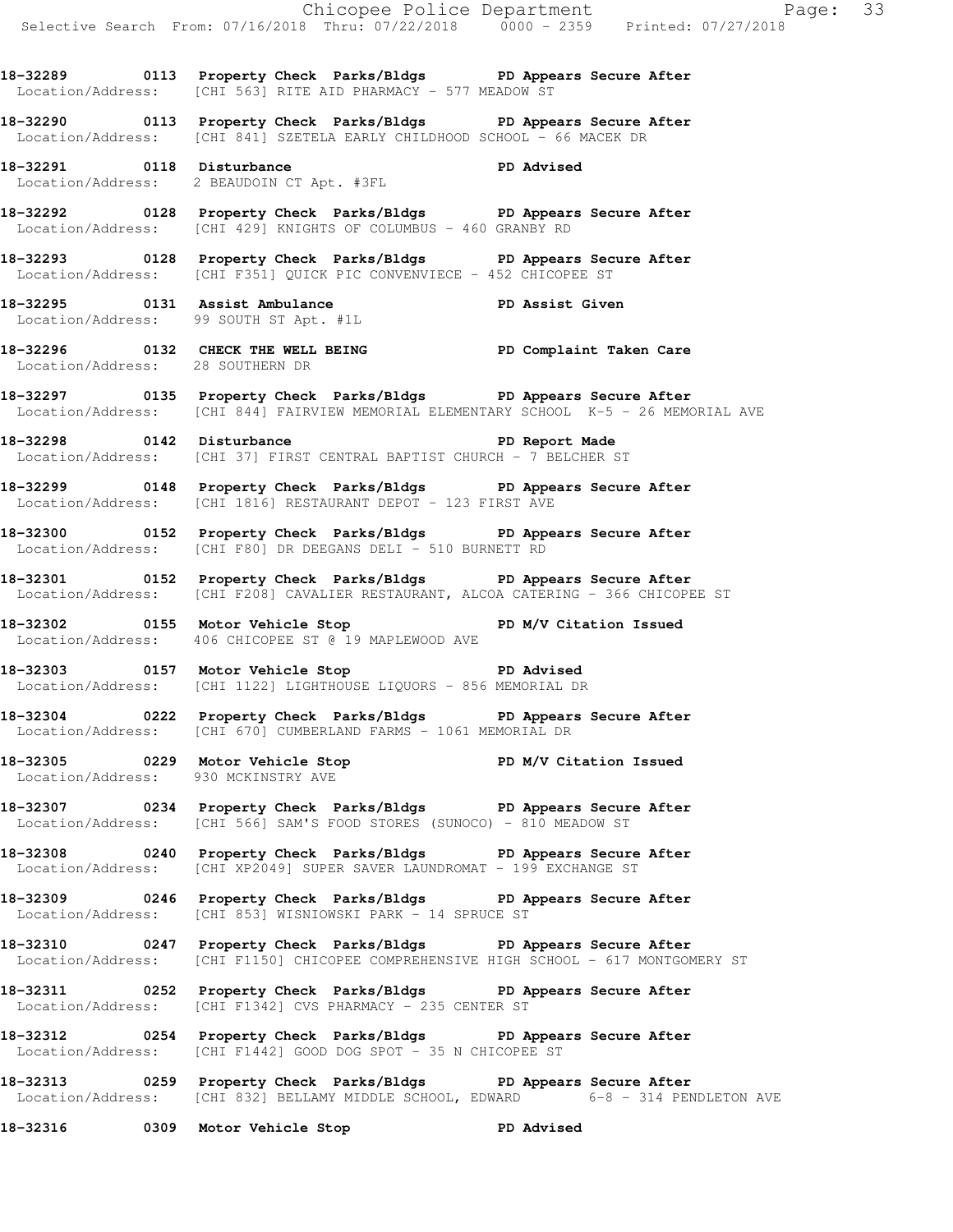|                                     |                                                                                                                                                       | Chicopee Police Department<br>Selective Search From: 07/16/2018 Thru: 07/22/2018 0000 - 2359 Printed: 07/27/2018 |  |
|-------------------------------------|-------------------------------------------------------------------------------------------------------------------------------------------------------|------------------------------------------------------------------------------------------------------------------|--|
|                                     |                                                                                                                                                       |                                                                                                                  |  |
| Location/Address: 254 GRATTAN ST    |                                                                                                                                                       |                                                                                                                  |  |
|                                     | 18-32318 		 0321 Property Check Parks/Bldgs 		 PD Appears Secure After<br>Location/Address: [CHI 854] SARAH JANE PARK - 21 VIVIAN ST                  |                                                                                                                  |  |
|                                     | 18-32319 		 0330 Disabled Motor Vehicle 		 PD Appears Secure After<br>Location/Address: 1231 MEMORIAL DR @ 59 JAMROG DR                               |                                                                                                                  |  |
|                                     | 18-32320 0346 Disabled Motor Vehicle North PD Complaint Taken Care<br>Location/Address: 1231 MEMORIAL DR @ 59 JAMROG DR                               |                                                                                                                  |  |
|                                     | 18-32321 0413 Property Check Parks/Bldgs PD Appears Secure After<br>Location/Address: [CHI 832] BELLAMY MIDDLE SCHOOL, EDWARD 6-8 - 314 PENDLETON AVE |                                                                                                                  |  |
|                                     | 18-32322 0417 Property Check Parks/Bldgs PD Appears Secure After<br>Location/Address: [CHI 1289] ALL STAR CAR AND TRUCK RENTAL - 385 MEMORIAL DR      |                                                                                                                  |  |
|                                     | 18-32323 0422 Breaking & Entering-Report PD Arrest Made<br>Location/Address: 68 BOILEAU TER                                                           |                                                                                                                  |  |
|                                     | 18-32324 0442 Property Check Parks/Bldgs PD Appears Secure After<br>Location/Address: [CHI 286] TWINS VARIETY - 112 DUCHARME AVE                      |                                                                                                                  |  |
|                                     | 18-32325 0452 Property Check Parks/Bldgs PD Appears Secure After<br>Location/Address: [CHI 850] LINCOLN GROVE - PARK - 224 BROADWAY                   |                                                                                                                  |  |
|                                     | 18-32326 0505 Property Check Parks/Bldgs PD Appears Secure After<br>Location/Address: [CHI 857] SZOT PARK - 97 SGT TRACY DR                           |                                                                                                                  |  |
|                                     | 18-32330 0540 Assist Ambulance National PD Report Made<br>Location/Address: 124 SUNFLOWER AVE                                                         |                                                                                                                  |  |
|                                     | 18-32331 0543 Motor Vehicle Stop N/V Citation Issued<br>Location/Address: [CHI F1587] ENTERPRISE RENT-A-CAR & TRUCK - 70 FULLER RD                    |                                                                                                                  |  |
| 18-32332 0559 Assist Ambulance      | Location/Address: [CHI 1233] WINDSOR COURT APARTMENTS - 470 MEMORIAL DR Apt. #224                                                                     | PD Assist Given                                                                                                  |  |
| Location/Address: 13 WOODROW AVE    | 18-32334 0609 Public Service New PD Advised                                                                                                           |                                                                                                                  |  |
|                                     | 18-32335 0633 Property Check Parks/Bldgs PD Appears Secure After<br>Location/Address: [CHI 425] ELKS, FRATERNAL ORDERS OF - 431 GRANBY RD             |                                                                                                                  |  |
|                                     | 18-32336 0653 Motor Vehicle Stop N/V Citation Issued<br>Location/Address: 0 NEW LUDLOW RD @ 0 ANN ST                                                  |                                                                                                                  |  |
|                                     | 18-32337 0701 Motor Vehicle Stop N/V Citation Issued<br>Location/Address: 237 SPRINGFIELD ST @ 15 GAYLORD ST                                          |                                                                                                                  |  |
| Location/Address: 692 SHERIDAN ST   | 18-32338 0705 Property Check Parks/Bldgs PD Appears Secure After                                                                                      |                                                                                                                  |  |
|                                     | 18-32339 0707 Motor Vehicle Stop North PD M/V Citation Issued<br>Location/Address: 0 NEW LUDLOW RD @ 0 CHERRYVALE ST                                  |                                                                                                                  |  |
| Location/Address: 8 BELCHER ST      | 18-32341 0713 Investigation/DB * No Action Required                                                                                                   |                                                                                                                  |  |
|                                     | 18-32340 0714 Motor Vehicle Stop New PD Advised<br>Location/Address: [CHI 525] GRISE FUNERAL HOME - 280 SPRINGFIELD ST                                |                                                                                                                  |  |
|                                     | 18-32343 0721 Motor Vehicle Stop N/V Citation Issued<br>Location/Address: 237 SPRINGFIELD ST @ 15 GAYLORD ST                                          |                                                                                                                  |  |
| Location/Address: 184 MAYFLOWER AVE | 18-32344 0746 Suspicious Person/Activity PD Report Made                                                                                               |                                                                                                                  |  |
|                                     | 18-32347 0821 Property Check Parks/Bldgs PD Appears Secure After<br>Location/Address: [CHI F307] CHICOPEE CONVENIENCE MART - 201 EXCHANGE ST          |                                                                                                                  |  |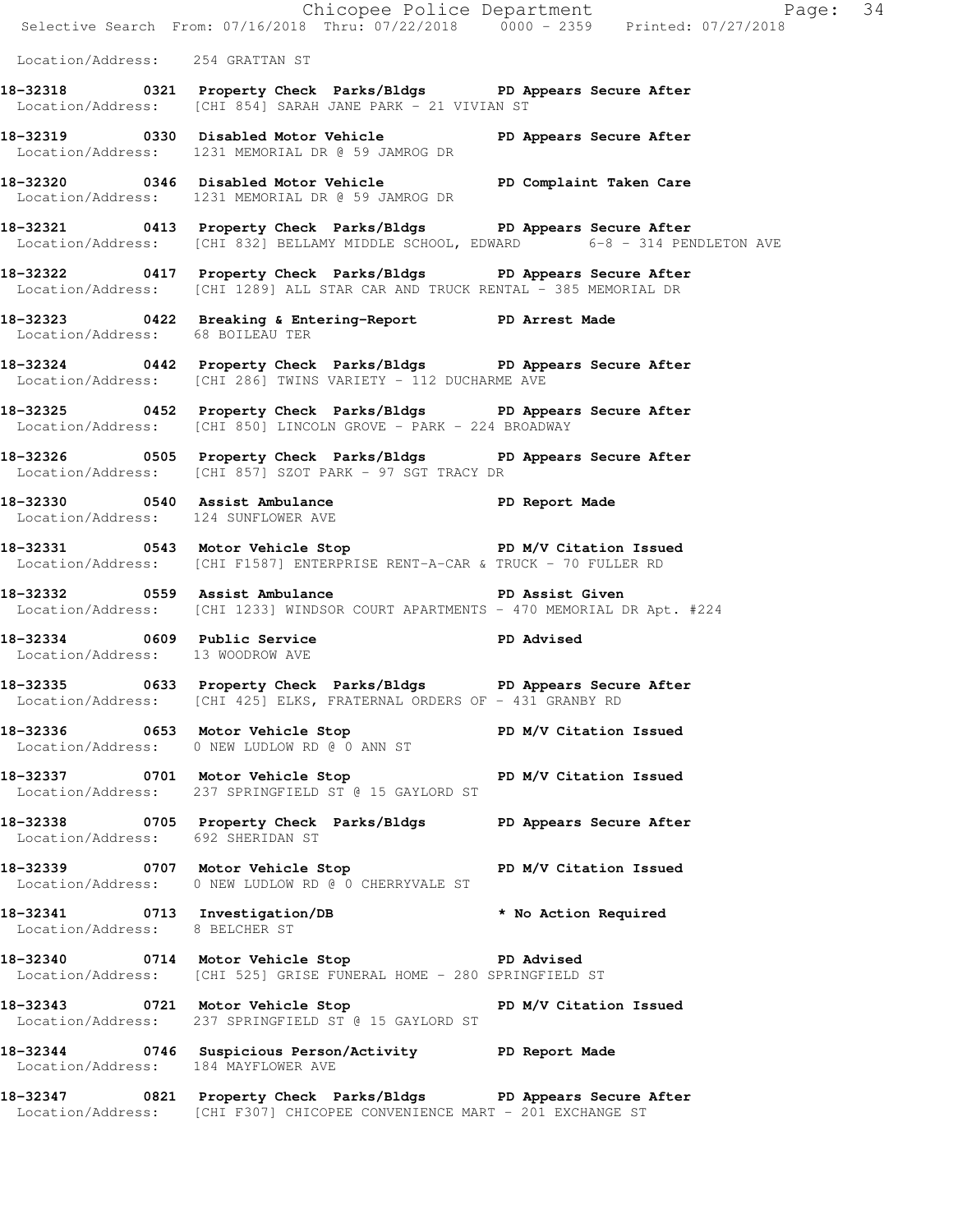|                                                              | Chicopee Police Department<br>Selective Search From: 07/16/2018 Thru: 07/22/2018 0000 - 2359 Printed: 07/27/2018                                 |                         |  |
|--------------------------------------------------------------|--------------------------------------------------------------------------------------------------------------------------------------------------|-------------------------|--|
|                                                              | 18-32348 		 0833 Motor Vehicle Stop 		 PD M/V Citation Issued<br>Location/Address: [CHI F376] CURRY HONDA NISSAN - 767 MEMORIAL DR               |                         |  |
|                                                              | 18-32349 0852 Public Service 20 PD Advised<br>Location/Address: 391 RAMP - GRATTAN ST                                                            |                         |  |
|                                                              | 18-32351 0917 Property Check Parks/Bldgs PD Appears Secure After<br>Location/Address: [CHI 325] BOAT RAMP, MEDINA STREET - 100 MEDINA ST         |                         |  |
|                                                              | 18-32352 0919 Property Check Parks/Bldgs PD Appears Secure After<br>Location/Address: [CHI 325] BOAT RAMP, MEDINA STREET - 100 MEDINA ST         |                         |  |
| Location/Address: YALE ST                                    | 18-32353 0921 Disabled Motor Vehicle North PD Complaint Taken Care                                                                               |                         |  |
|                                                              | 18-32354 0930 Property Check Parks/Bldgs PD Appears Secure After<br>Location/Address: [CHI 992] CHICOPEE DEPT. OF PUBLIC WORKS - 115 BASKIN DR   |                         |  |
|                                                              | 18-32355 0949 CHECK THE WELL BEING FRIME PD Transport Complete<br>Location/Address: [CHI F1162] PARTY CITY - 591 MEMORIAL DR Apt. #W             |                         |  |
| Location/Address: 402 GRANBY RD                              | 18-32356 0956 Animal Complaint Computer PD Advised                                                                                               |                         |  |
|                                                              | 18-32357 1001 Property Check Parks/Bldgs PD Appears Secure After<br>Location/Address: [CHI 1243] ST. PAT'S CEMETERY - 155 FULLER RD              |                         |  |
|                                                              | 18-32359 1012 Property Check Parks/Bldgs PD Appears Secure After<br>Location/Address: [CHI 68] AMF LANES CHICOPEE - 291 BURNETT RD               |                         |  |
|                                                              | 18-32360 1021 Traffic/Parking Complaint PD Complaint Taken Care<br>Location/Address: 1621 MEMORIAL DR @ 549 JAMES ST                             |                         |  |
| Location/Address: 28 AMBROSE ST                              | 18-32361 1036 Larceny Complaint Past PD Report Made                                                                                              |                         |  |
|                                                              | 18-32362 1040 Property Check Parks/Bldgs PD Appears Secure After<br>Location/Address: [CHI 74] WESTFIELD SAVINGS BANK - 435 BURNETT RD           |                         |  |
|                                                              | 18-32364 1049 Property Check Parks/Bldgs PD Appears Secure After<br>Location/Address: [CHI 92] CHICOPEE CHLORINATION PLANT - 1356 BURNETT RD     |                         |  |
|                                                              | 18-32365 1051 Property Check Parks/Bldgs PD Appears Secure After<br>Location/Address: [CHI F89] CHICOPEE COUNTRY CLUB PRO-SHOP - 1290 BURNETT RD |                         |  |
|                                                              | 18-32366 1125 Animal Complaint<br>Location/Address: 0 LABRIE AVE @ 0 MEMORIAL DR                                                                 | PD Complaint Taken Care |  |
|                                                              | 18-32367 1152 Service of a Summons<br>Location/Address: 121 MADISON ST Apt. #1                                                                   | PD Served in Hand       |  |
| Location: LUDLOW JAIL                                        | 18-32370 1205 Transport Service                                                                                                                  | PD Transport Complete   |  |
| Location/Address: 591 MEMORIAL DR                            | 18-32372 1210 Crash Property Damage PD Report Made                                                                                               |                         |  |
| Location/Address: SOCIAL ST                                  | 18-32376 1251 Suspicious M/V                                                                                                                     | * Could not Locate      |  |
| 18-32377 1259 Man Down                                       | Location/Address: [CHI 269] JENROSE WINES & LIQUORS - 945 CHICOPEE ST                                                                            | PD Assist Given         |  |
|                                                              | 18-32379 1309 Suspicious Person/Activity PD Advised<br>Location/Address: [CHI F122] SALTER COLLEGE - 645 SHAWINIGAN DR                           |                         |  |
| 18-32382 1346 Loud Music<br>Location/Address: 53 LANGEVIN ST |                                                                                                                                                  | <b>PD Advised</b>       |  |
|                                                              | 18-32384 1419 Property Check Parks/Bldgs PD Appears Secure After                                                                                 |                         |  |

Location/Address: [CHI XF1651] SUPER SAVER LAUNDROMAT - 199 EXCHANGE ST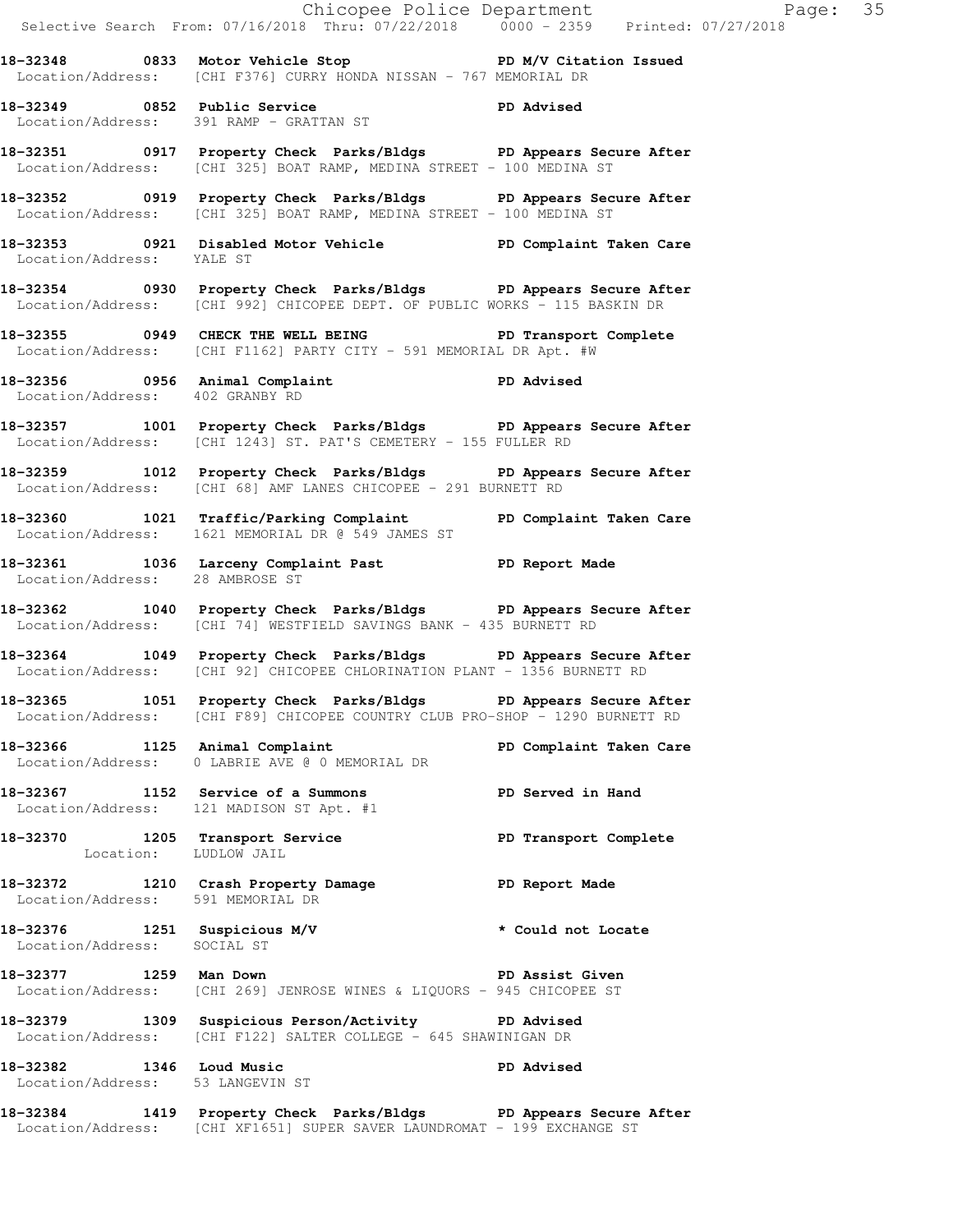|                                                              |                                                                                                                                                                                                                                  | Chicopee Police Department<br>Selective Search From: 07/16/2018 Thru: 07/22/2018 0000 - 2359 Printed: 07/27/2018 |
|--------------------------------------------------------------|----------------------------------------------------------------------------------------------------------------------------------------------------------------------------------------------------------------------------------|------------------------------------------------------------------------------------------------------------------|
|                                                              | 18-32385 1422 Motor Vehicle Stop PD M/V Citation Issued<br>Location/Address: [CHI 74] CHICOPEE SAVINGS BANK - 435 BURNETT RD                                                                                                     |                                                                                                                  |
|                                                              | 18-32386 1422 Larceny Complaint Past PD Report Made<br>Location/Address: 93 RIVERS AVE Apt. #3FL                                                                                                                                 |                                                                                                                  |
|                                                              | 18-32391 1455 Property Check Parks/Bldgs PD Appears Secure After<br>Location/Address: [CHI 1893] WILLIAMS PARK - 880 BURNETT RD                                                                                                  |                                                                                                                  |
| Location/Address: 172 PROSPECT ST                            | 18-32392 1508 Traffic/Parking Complaint PD Advised                                                                                                                                                                               |                                                                                                                  |
| Location/Address: LANGEVIN ST                                | 18-32393 1515 Loud Music<br>Internation (Indiana International International International International International International International International International International International International Interna |                                                                                                                  |
|                                                              | 18-32395 1544 Crash Personal Injury 18-32395<br>Location/Address: [CHI F1409] CHICKEN QUEEN - 1782 WESTOVER RD                                                                                                                   |                                                                                                                  |
| Location/Address: 104 STEDMAN ST                             | 18-32397 1559 Abandoned 911 Call 18-32397 PD Advised                                                                                                                                                                             |                                                                                                                  |
|                                                              | 18-32399 1606 Assist Other Police Department * Could not Locate<br>Location/Address: [CHI 497] MOTEL 6 - 36 JOHNNY CAKE HOLLOW RD                                                                                                |                                                                                                                  |
| 18-32400 1621 Loud Music<br>Location/Address: 53 LANGEVIN ST | * Unfounded                                                                                                                                                                                                                      |                                                                                                                  |
|                                                              | 18-32403 1700 Crash Property Damage PD Report Made<br>Location/Address: [CHI 847] RAY ASH PARK - 52 ARCADE ST                                                                                                                    |                                                                                                                  |
|                                                              | Location/Address: AT THE END OF THE ST - HELEN ST                                                                                                                                                                                |                                                                                                                  |
|                                                              | 18-32406 1707 Property Check Parks/Bldgs PD Appears Secure After<br>Location/Address: [CHI 849] RIVERS PARK - 19 ALDEN ST                                                                                                        |                                                                                                                  |
| Location/Address: 123 LAWNDALE ST                            | 18-32407 1713 Animal Complaint (1990) PD Complaint Taken Care                                                                                                                                                                    |                                                                                                                  |
|                                                              | 18-32408 1716 Traffic/Parking Complaint PD Complaint Taken Care<br>Location/Address: 0 EAST MAIN ST @ 0 BENOIT CIR                                                                                                               |                                                                                                                  |
|                                                              | 18-32410 1732 Traffic/Parking Complaint PD Complaint Taken Care<br>Location/Address: [CHI F971] PORTUGUESE AMERICAN CLUB - 147 EXCHANGE ST                                                                                       |                                                                                                                  |
|                                                              | 18-32411 1758 Neighbor/Landlord Dispute PD Complaint Taken Care<br>Location/Address: 1191 GRATTAN ST Apt. #1ST                                                                                                                   |                                                                                                                  |
| Location/Address: 107 BRITTON ST                             | 18-32412 1806 Traffic/Parking Complaint PD Advised                                                                                                                                                                               |                                                                                                                  |
|                                                              | 18-32414 1819 Suspicious Person/Activity PD Arrest Made<br>Location/Address: [CHI 1159] CHICOPEE LIBRARY (OLD BUILDING) - 31 SPRINGFIELD ST                                                                                      |                                                                                                                  |
|                                                              | 18-32415 1844 Property Check Parks/Bldgs PD Appears Secure After<br>Location/Address: CITY HALL/SURROUNDING AREA - FRONT ST @ EXCHANGE ST                                                                                        |                                                                                                                  |
| Location/Address: EMPIRE ST                                  | 18-32416 1847 Traffic/Parking Complaint PD Complaint Taken Care                                                                                                                                                                  |                                                                                                                  |
| Location/Address: 84 CHICOPEE ST                             | 18-32417 1851 Motor Vehicle Stop                                                                                                                                                                                                 | <b>PD Advised</b>                                                                                                |
| Location/Address: 46 FLORENCE ST                             | 18-32418 1853 Trespasser/Trespassing PD Served in Hand                                                                                                                                                                           |                                                                                                                  |
| 18-32419 1905 Loud Music<br>Location/Address: KEITH ST       |                                                                                                                                                                                                                                  | <b>PD Advised</b>                                                                                                |
| 18-32420                                                     | 1911 Larceny Complaint Past                                                                                                                                                                                                      | PD Report Made                                                                                                   |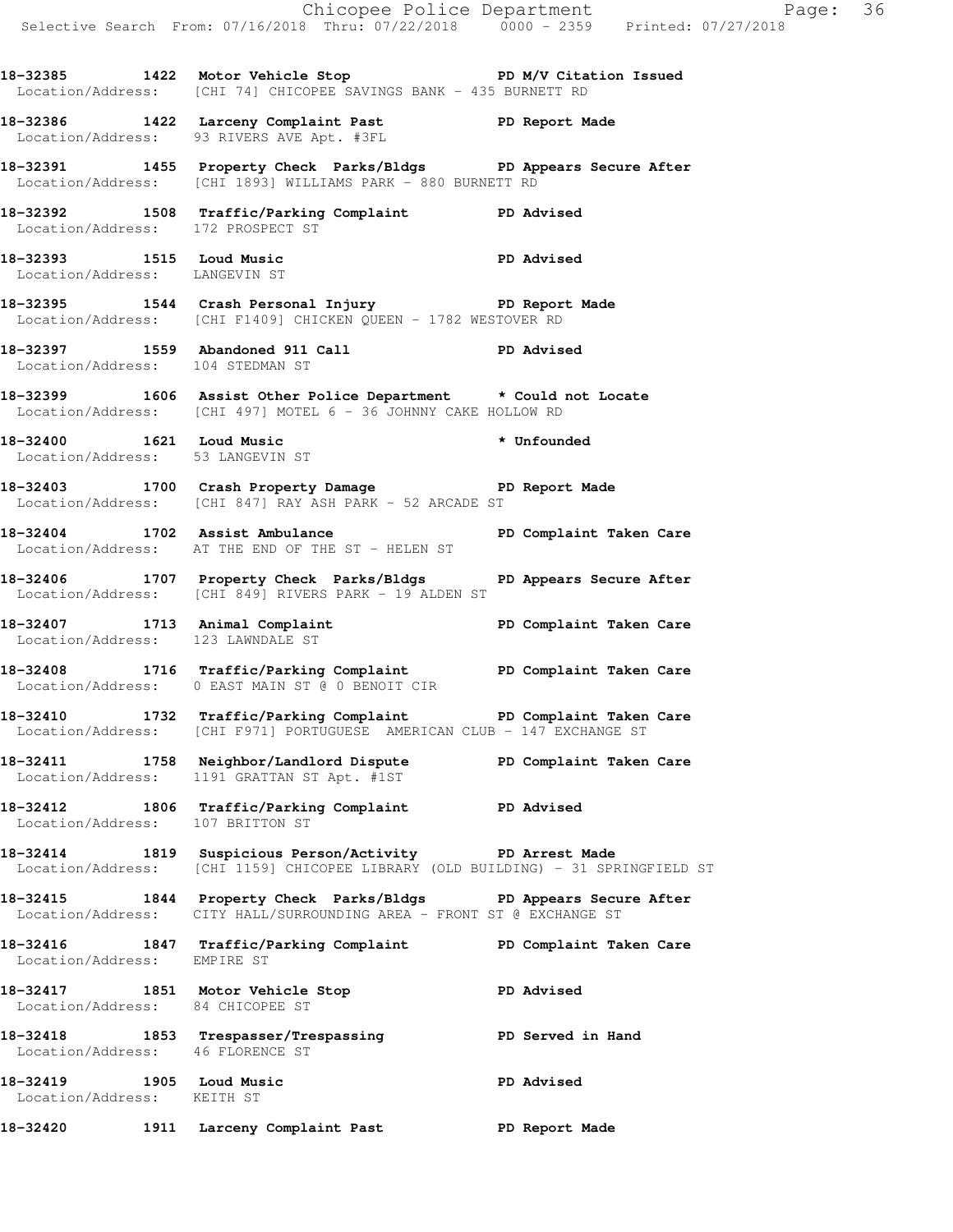|                                                                | E Chicopee Police Department<br>Selective Search From: 07/16/2018 Thru: 07/22/2018 0000 - 2359 Printed: 07/27/2018                                          | Page: 37                |  |
|----------------------------------------------------------------|-------------------------------------------------------------------------------------------------------------------------------------------------------------|-------------------------|--|
| Location/Address: 96 BOILEAU TER                               |                                                                                                                                                             |                         |  |
|                                                                | 18-32425 1949 Disturbance <b>18-18 PD</b> Complaint Taken Care<br>Location/Address: [CHI XP1995] JULIO MONROY - 66 ELMER DR                                 |                         |  |
| Location/Address: 48 MEETINGHOUSE RD                           | 18-32427 1958 Custody/Probate No PD Assist Given                                                                                                            |                         |  |
|                                                                | 18-32428 2012 Disturbance 2012 PD Complaint Taken Care<br>Location/Address: [CHI 848] DANA PARK - 263 NEWBURY ST                                            |                         |  |
|                                                                | 18-32429 2018 Disturbance 20 PD Complaint Taken Care<br>Location/Address: [CHI F685] FRONTERA GRILL - 1625 MEMORIAL DR                                      |                         |  |
|                                                                | 18-32430 2021 Property Check Parks/Bldgs PD Appears Secure After<br>Location/Address: $[CHI 837]$ LITWIN SCHOOL, SGT. ROBERT R. $5 - 135$ LITWIN LN         |                         |  |
|                                                                | 18-32432 2028 Property Check Parks/Bldgs PD Appears Secure After<br>Location/Address: [CHI F937] SUNSHINE VILLAGE FOR COMMUNITY SERVICES INC - 75 LITWIN LN |                         |  |
| Location/Address: 901 FRONT ST                                 | <br> 18-32433 2031 Disturbance PD Advised                                                                                                                   |                         |  |
|                                                                | 18-32436 2052 Motor Vehicle Stop N/V Citation Issued<br>Location/Address: [CHI 834] BOWE SCHOOL, PATRICK E. K-5 - 115 HAMPDEN ST                            |                         |  |
|                                                                | 18-32438 2104 Property Check Parks/Bldgs PD Appears Secure After<br>Location/Address: [CHI 1893] WILLIAMS PARK - 880 BURNETT RD                             |                         |  |
| Location/Address: 30 HENDRICK ST                               | 18-32441 2116 Assist Other Police Department PD Assisted other Agency                                                                                       |                         |  |
|                                                                | 18-32444 2125 Property Check Parks/Bldgs PD Appears Secure After<br>Location/Address: [CHI 1816] RESTAURANT DEPOT - 123 FIRST AVE                           |                         |  |
| 18-32445 2131 Loud Music                                       | Location/Address: 48 BEMIS ST @ 142 SKEELE ST                                                                                                               | PD Complaint Taken Care |  |
|                                                                | 18-32447 2152 Property Check Parks/Bldgs PD Appears Secure After<br>Location/Address: [CHI XP2053] MERCEDES-BENZ OF SPRINGFIELD - 295 BURNETT RD            |                         |  |
| 18-32448 2203 Loud Music<br>Location/Address: 71 GREENWOOD TER |                                                                                                                                                             | <b>PD Advised</b>       |  |
|                                                                | 18-32449 2207 Property Check Parks/Bldgs PD Appears Secure After<br>Location/Address: [CHI 269] JENROSE WINES & LIQUORS - 945 CHICOPEE ST                   |                         |  |
|                                                                | 18-32451 2216 Property Check Parks/Bldgs PD Appears Secure After<br>Location/Address: [CHI 325] BOAT RAMP, MEDINA STREET - 100 MEDINA ST                    |                         |  |
|                                                                | 18-32453 2254 Loud Music<br>Location/Address: [CHI XF1660] 36 ARTISAN ST - 36 ARTISAN ST                                                                    | PD Complaint Taken Care |  |
|                                                                | 18-32454 2319 Suspicious Person/Activity * Could not Locate<br>Location/Address: [CHI F80] DR DEEGANS DELI - 510 BURNETT RD                                 |                         |  |
|                                                                | 18-32459 2354 CHECK THE WELL BEING PD Complaint Taken Care<br>Location/Address: [CHI 188] PRIDE SERVICE STATION - 167 CHICOPEE ST                           |                         |  |
| 18-32460 2357 Disturbance<br>Location/Address: BROAD ST        |                                                                                                                                                             | <b>PD Advised</b>       |  |
|                                                                | 18-32461 2357 Unwanted Party/Undesirable PD Advised<br>Location/Address: [CHI 1841] 159 BEAUREGARD TER                                                      |                         |  |
|                                                                |                                                                                                                                                             |                         |  |

## **For Date: 07/22/2018 - Sunday**

| 18-32462          | 0011 Assist Ambulance | PD Assist Given |
|-------------------|-----------------------|-----------------|
| Location/Address: | 178 NARRAGANSETT BLVD |                 |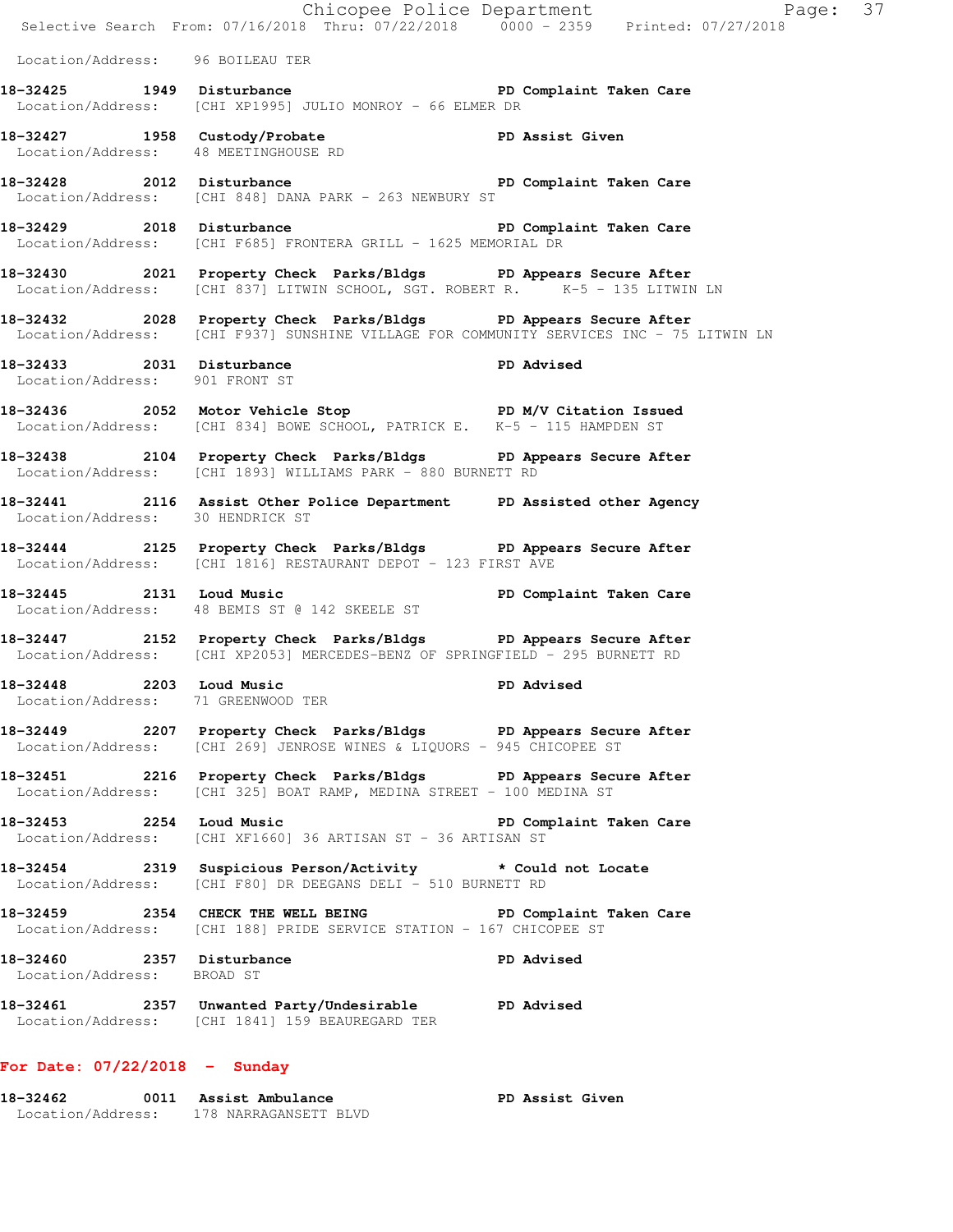Chicopee Police Department Fage: 38 Selective Search From: 07/16/2018 Thru: 07/22/2018 0000 - 2359 Printed: 07/27/2018

**18-32464 0013 CHECK THE WELL BEING PD Advised**  Location/Address: 20 BRAYS ST **18-32465 0019 Disturbance \* Could not Locate**  Location/Address: 53 NEW LUDLOW RD @ 2021 MEMORIAL DR **18-32466 0038 Property Check Parks/Bldgs PD Appears Secure After**  Location/Address: [CHI 292] AMERICAN LEGION POST 452 - 43 EXCHANGE ST **18-32467 0039 Animal Complaint PD Assist Given**  Location/Address: [CHI XP2074] SARAIVA RESIDENCE (JILL) - 75 ANN ST **18-32468 0041 Property Check Parks/Bldgs PD Appears Secure After**  Location/Address: [CHI F343] CABOTVILLE INDUSTRIAL PARK - 165 FRONT ST **18-32469 0041 Property Check Parks/Bldgs PD Appears Secure After**  Location/Address: [CHI 849] RIVERS PARK - 19 ALDEN ST **18-32470 0042 Larceny Complaint Past PD Report Made**  Location/Address: RAILROAD ROW **18-32471 0045 Property Check Parks/Bldgs PD Appears Secure After**  Location/Address: [CHI F1328] GALLAGHER OLDE FASHIONED SERVICE - 560 EAST ST **18-32472 0051 Crash Property Damage PD Report Made**  Location/Address: 287 EAST ST @ 159 RUSKIN ST **18-32474 0109 Property Check Parks/Bldgs PD Appears Secure After**  Location/Address: [CHI F337] WHITE EAGLE LIQUORS - 620 FULLER RD **18-32475 0131 Property Check Parks/Bldgs PD Appears Secure After**  Location/Address: [CHI 856] NASH FIELD PARK - 90 CALL ST **18-32476 0145 Property Check Parks/Bldgs PD Appears Secure After**  Location/Address: [CHI F122] SALTER COLLEGE - 645 SHAWINIGAN DR **18-32477 0152 Property Check Parks/Bldgs PD Appears Secure After**  Location/Address: [CHI 162] MAXIMUM CAPACITY - 116 SCHOOL ST **18-32478 0157 Motor Vehicle Stop PD Criminal Complaint Re**  Location/Address: [CHI 1121] BERKSHIRE BANK - 1339 MEMORIAL DR **18-32481 0159 Suspicious M/V PD Advised**  Location/Address: [CHI F805] HUKE LAU - 705 MEMORIAL DR **18-32479 0200 Property Check Parks/Bldgs PD Appears Secure After**  Location/Address: [CHI F1021] KIWK FOOD MART SHELL GAS - 447 SPRINGFIELD ST **18-32480 0202 Motor Vehicle Stop PD Advised**  Location/Address: [CHI 643] REGISTRY OF MOTOR VEHICLES - 1011 CHICOPEE ST **18-32483 0213 Property Check Parks/Bldgs PD Appears Secure After**  Location/Address: [CHI 1] MCCELLENDS GARDENS - 123 ACADEMY ST **18-32484 0220 Property Check Parks/Bldgs PD Appears Secure After**  Location/Address: [CHI XF1665] MASS ALTERNATIVE CARE - 1247 EAST MAIN ST **18-32485 0231 Property Check Parks/Bldgs PD Appears Secure After**  Location/Address: [CHI 1816] RESTAURANT DEPOT - 123 FIRST AVE **18-32486 0233 Property Check Parks/Bldgs PD Appears Secure After**  Location/Address: REAR LOT SZOT PARK - ABBEY MEMORIAL DR **18-32489 0238 Property Check Parks/Bldgs PD Appears Secure After**  Location/Address: [CHI 1714] UNION MART-2 - 457 GRANBY RD **18-32488 0239 Property Check Parks/Bldgs PD Appears Secure After**  Location: BLUEBIRD ACRES

**18-32490 0247 Suspicious Person/Activity PD Advised**  Location/Address: 834 CHICOPEE ST @ 12 LESLIE ST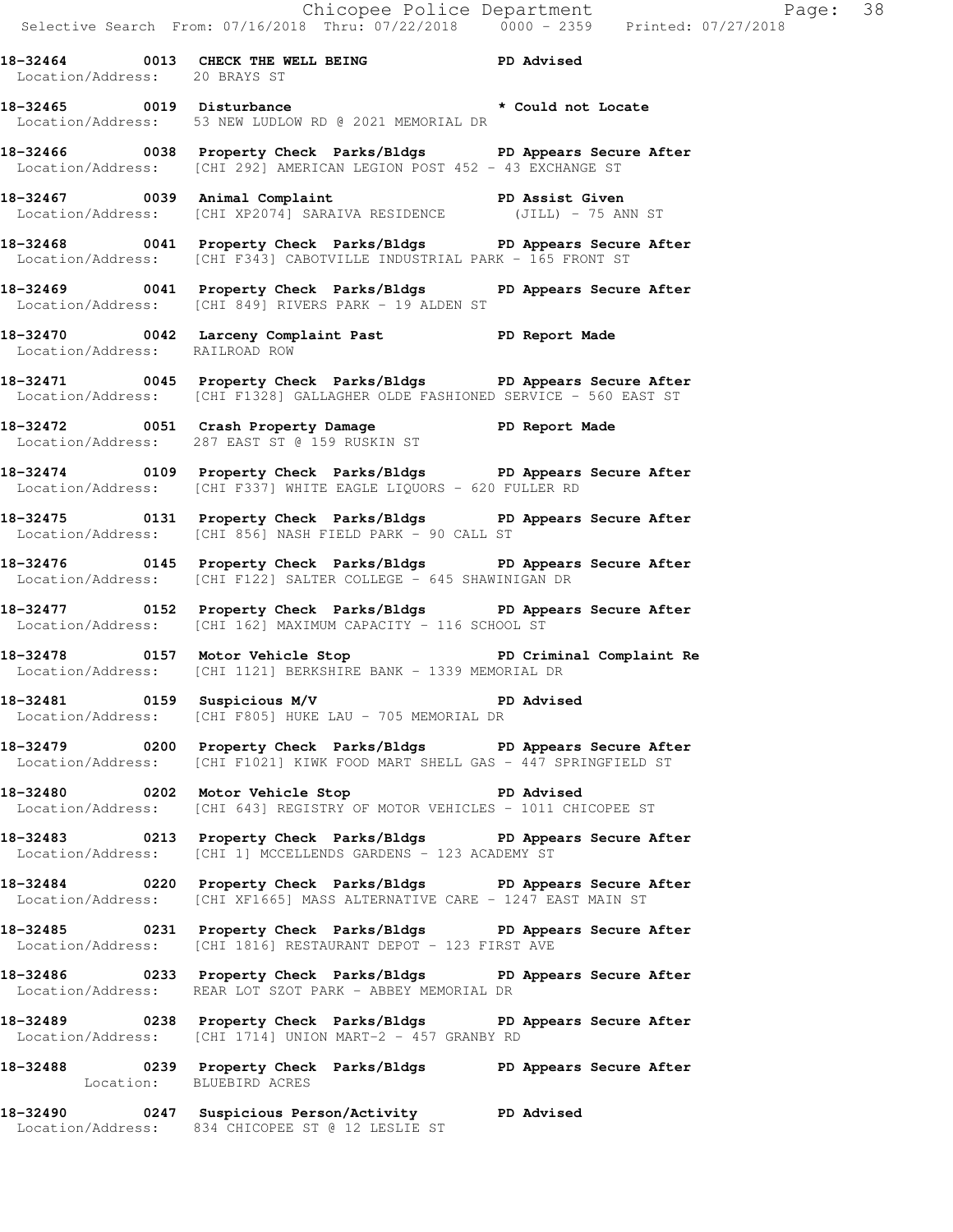Location/Address: 259 DALE ST **18-32492 0302 Property Check Parks/Bldgs PD Appears Secure After**  Location/Address: [CHI 563] RITE AID PHARMACY - 577 MEADOW ST **18-32493 0318 Property Check Parks/Bldgs PD Appears Secure After**  Location/Address: [CHI F1227] RED FEZ LOUNGE - 70 EXCHANGE ST **18-32494 0319 Property Check Parks/Bldgs PD Appears Secure After**  Location/Address: [CHI 574] PRIDE - 27 MONTGOMERY ST **18-32495 0326 Property Check Parks/Bldgs PD Appears Secure After**  Location/Address: [CHI 654] FLANAGANS PACKAGE STORE - 499 SPRINGFIELD ST **18-32496 0328 Property Check Parks/Bldgs PD Appears Secure After**  Location/Address: [CHI 330] PENSKE TRUCK LEASING - 30 FULLER RD **18-32497 0359 Property Check Parks/Bldgs PD Appears Secure After**  Location/Address: [CHI XF1656] MERCEDES-BENZ OF SPRINGFIELD - 295 BURNETT RD **18-32498 0406 Property Check Parks/Bldgs PD Appears Secure After**  Location/Address: [CHI 68] AMF LANES CHICOPEE - 291 BURNETT RD **18-32499 0413 Property Check Parks/Bldgs PD Appears Secure After**  Location/Address: [CHI 74] WESTFIELD BANK - 435 BURNETT RD **18-32500 0423 Property Check Parks/Bldgs PD Appears Secure After**  Location/Address: [CHI 75] DUNKIN DONUTS - 470 BURNETT RD **18-32501 0431 Property Check Parks/Bldgs PD Appears Secure After**  Location/Address: [CHI F696] POPE FRANCIS HIGH SCHOOL - 134 SPRINGFIELD ST **18-32502 0440 Property Check Parks/Bldgs PD Appears Secure After**  Location/Address: [CHI F1342] CVS PHARMACY - 235 CENTER ST **18-32503 0447 Property Check Parks/Bldgs PD Appears Secure After**  Location/Address: [CHI 857] SZOT PARK - 97 SGT TRACY DR **18-32505 0525 Unwanted Party/Undesirable PD Advised**  Location/Address: [CHI XF1648] WESTFIELD BANK - CENTER ST **18-32506 0536 Property Check Parks/Bldgs PD Appears Secure After**  Location/Address: [CHI 566] SAM'S FOOD STORES (SUNOCO) - 810 MEADOW ST **18-32507 0540 Suspicious Person/Activity \* Could not Locate**  Location/Address: 32 KANE DR **18-32508 0602 Disturbance PD Advised**  Location/Address: [CHI 90] CHICOPEE COUNTRY CLUB MAINT. BUILDING - 1290 BURNETT RD

**18-32491 0255 Loud Music PD Advised** 

**18-32510 0700 Crash Personal Injury PD Report Made**  Location/Address: 31 PROSPECT ST @ 1043 CHICOPEE ST

**18-32512 0707 Neighbor/Landlord Dispute PD Advised**  Location/Address: [CHI 1832] JUDY DESGRES-COTE - 18 YALE ST Apt. #1ST

**18-32514 0810 Breaking & Entering-Report PD Report Made**  Location/Address: 18 AMERICA ST Apt. #1

**18-32515 0823 Property Check Parks/Bldgs PD Appears Secure After**  Location/Address: [CHI F307] CHICOPEE CONVENIENCE MART - 201 EXCHANGE ST

**18-32517 0923 Crash Property Damage PD Report Made**  Location/Address: 509 BROADWAY

**18-32518 0930 Property Check Parks/Bldgs PD Appears Secure After**  Location/Address: [CHI F122] SALTER COLLEGE - 645 SHAWINIGAN DR

**18-32519 0939 Property Check Parks/Bldgs PD Appears Secure After**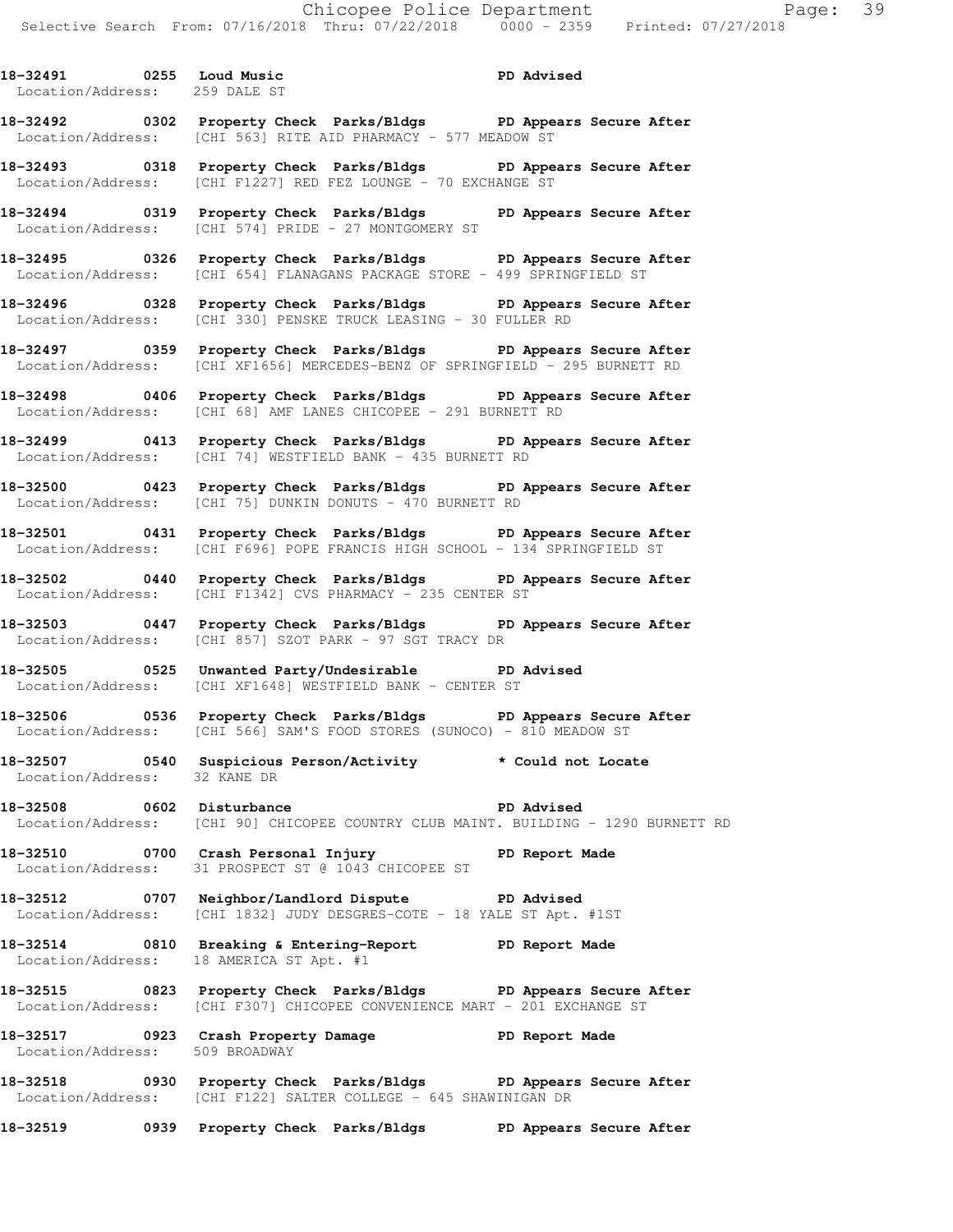|                                                                     |                                                                                                                                                             | Chicopee Police Department<br>Selective Search From: 07/16/2018 Thru: 07/22/2018 0000 - 2359 Printed: 07/27/2018 |  |
|---------------------------------------------------------------------|-------------------------------------------------------------------------------------------------------------------------------------------------------------|------------------------------------------------------------------------------------------------------------------|--|
|                                                                     | Location/Address: [CHI 1893] WILLIAMS PARK - 880 BURNETT RD                                                                                                 |                                                                                                                  |  |
|                                                                     | 18-32520 0942 Crash Property Damage PD Report Made<br>Location/Address: [CHI 644] STOP & SHOP SUPERMARKET - 672 MEMORIAL DR                                 |                                                                                                                  |  |
|                                                                     | 18-32521 1006 CHECK THE WELL BEING PD Assist Given<br>Location/Address: 355 EAST MAIN ST Apt. #C                                                            |                                                                                                                  |  |
| Location/Address: 1356 BURNETT RD                                   | 18-32522 1013 Property Check Parks/Bldgs PD Appears Secure After                                                                                            |                                                                                                                  |  |
|                                                                     | 18-32524 1022 Property Check Parks/Bldgs PD Appears Secure After<br>Location/Address: [CHI F621] FAMILY DOLLAR - 209 EXCHANGE ST                            |                                                                                                                  |  |
|                                                                     | 18-32525 1032 Property Check Parks/Bldgs PD Appears Secure After<br>Location/Address: [CHI F937] SUNSHINE VILLAGE FOR COMMUNITY SERVICES INC - 75 LITWIN LN |                                                                                                                  |  |
|                                                                     | 18-32528 1035 Property Check Parks/Bldgs PD Appears Secure After<br>Location/Address: [CHI 837] LITWIN SCHOOL, SGT. ROBERT R. K-5 - 135 LITWIN LN           |                                                                                                                  |  |
|                                                                     | 18-32529 1038 Property Check Parks/Bldgs PD No Report Necessary<br>Location/Address: [CHI 857] SZOT PARK - 97 SGT TRACY DR                                  |                                                                                                                  |  |
| Location/Address: 74 STONINA DR                                     | 18-32531 1039 Keep The Peace-Others PD Assist Given                                                                                                         |                                                                                                                  |  |
| Location/Address: 1150 GRANBY RD                                    | 18-32533 1108 Breaking & Entering-Report PD Report Made                                                                                                     |                                                                                                                  |  |
|                                                                     | 18-32537 1120 Neighbor/Landlord Dispute PD Advised<br>Location/Address: [CHI F1088] MEMORIAL APTS [ INC DEBRA DR.] - 1302 MEMORIAL DR Apt. #6C              |                                                                                                                  |  |
|                                                                     | 18-32538 1132 Property Check Parks/Bldgs PD Appears Secure After<br>  Location/Address: [CHI 1037] CHICOPEE MEMORIAL STATE PARK - 570 BURNETT RD            |                                                                                                                  |  |
| 18-32539 1142 Disturbance                                           | Location/Address: [CHI F621] FAMILY DOLLAR - 209 EXCHANGE ST                                                                                                | PD Arrest Made                                                                                                   |  |
| Location/Address: BROADWAY @ GROVE AVE                              | 18-32541 1230 Crash Property Damage PD Report Made                                                                                                          |                                                                                                                  |  |
|                                                                     | 18-32543 1305 Prisoner Lunch Number 2016 PD Complaint Taken Care<br>Location/Address: [CHI 413] FALLS PIZZA - 103 MAIN ST                                   |                                                                                                                  |  |
| 18-32547 1345 Assist Ambulance<br>Location/Address: 344 PROSPECT ST |                                                                                                                                                             | PD Assisted other Agency                                                                                         |  |
| 18-32550 1418 Loud Music<br>Location/Address: 85 FOREST ST          |                                                                                                                                                             | PD Complaint Taken Care                                                                                          |  |
| Location/Address: 28 AMERICA ST                                     | 18-32553 1434 Breaking & Entering-Report PD Report Made                                                                                                     |                                                                                                                  |  |
|                                                                     | 18-32557 1452 Traffic/Parking Complaint PD Complaint Taken Care<br>Location/Address: [CHI 507] ALDEN CREDIT UNION MAIN BRANCH - 710 GRATTAN ST              |                                                                                                                  |  |
|                                                                     | 18-32561 1512 Traffic/Parking Complaint PD Complaint Taken Care<br>Location/Address: [CHI F1161] CHICOPEE MARKETPLACE - 591 MEMORIAL DR                     |                                                                                                                  |  |
|                                                                     | 18-32564 1533 Disturbance Natur PD Complaint Taken Care<br>  Location/Address: [CHI F135] THE MUNICH HAUS - 13 CENTER ST                                    |                                                                                                                  |  |
|                                                                     | 18-32567 1544 Crash Personal Injury 18-32567<br>Location/Address: [CHI 1176] VIDEO GAME CASTLE - 40 CENTER ST                                               |                                                                                                                  |  |
| Location/Address: BETTER WAY                                        | 18-32570 1618 Traffic/Parking Complaint PD Advised                                                                                                          |                                                                                                                  |  |
|                                                                     | 18-32572 1635 Property Check Parks/Bldgs PD Appears Secure After<br>Location/Address: [CHI XF1651] SUPER SAVER LAUNDROMAT - 199 EXCHANGE ST                 |                                                                                                                  |  |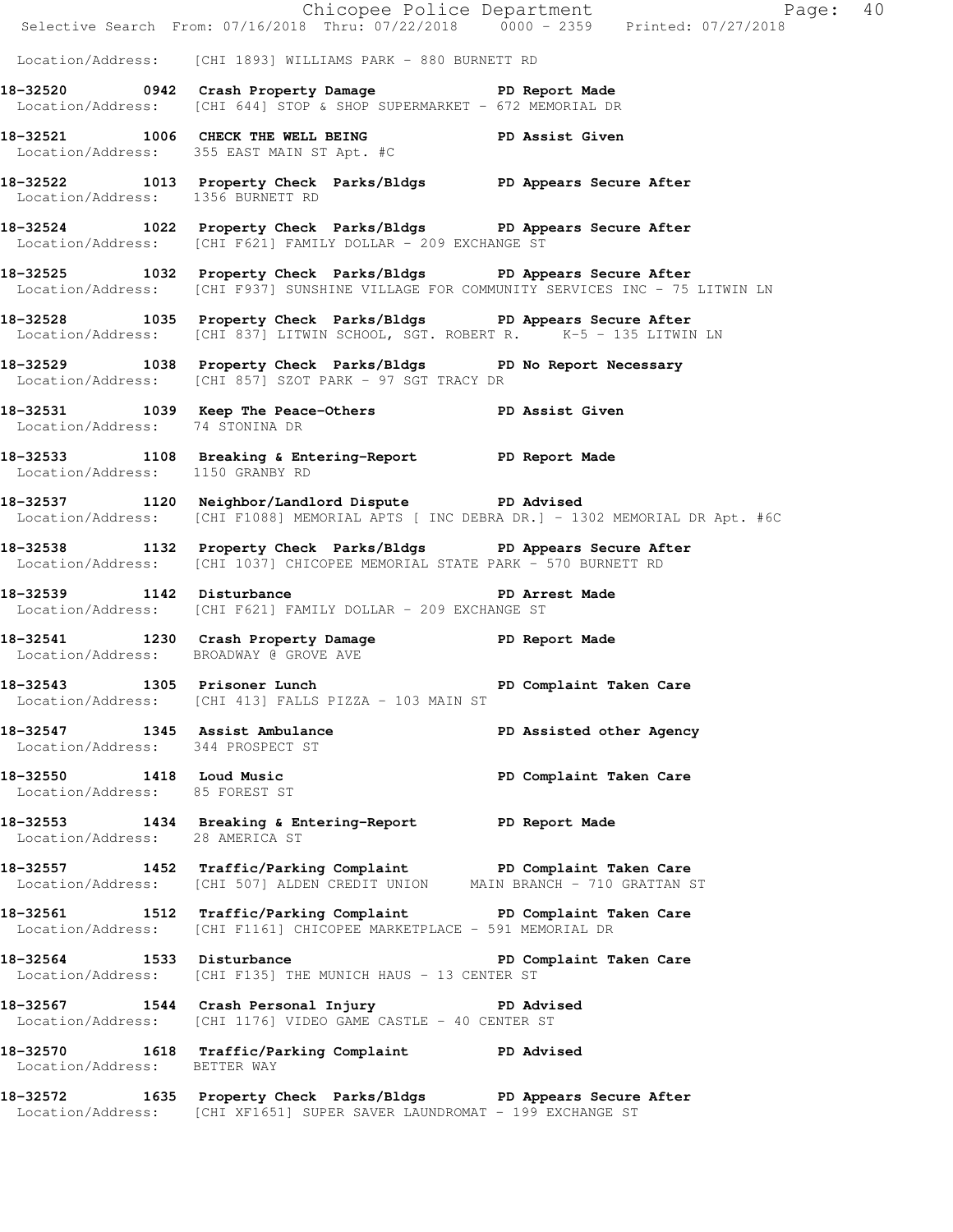| Chicopee Police Department<br>Selective Search From: 07/16/2018 Thru: 07/22/2018 0000 - 2359 Printed: 07/27/2018 |                                                                                                                                                         |                          |
|------------------------------------------------------------------------------------------------------------------|---------------------------------------------------------------------------------------------------------------------------------------------------------|--------------------------|
|                                                                                                                  | 18-32573 1640 Property Check Parks/Bldgs PD Appears Secure After<br>Location/Address: [CHI XF1652] FAMILY DOLLAR - 251 MEADOW ST                        |                          |
|                                                                                                                  | 18-32576 1714 Loud Music <b>that the Contract of America</b> terms of the Unfounded<br>Location/Address: [CHI 78] CHICOPEE SELF STORAGE - 657 MEADOW ST |                          |
| Location/Address: 496 GRANBY RD                                                                                  | 18-32577 1719 CHECK THE WELL BEING THE PERMIT PERMINDENT POST PERMINDENT PARAMETER                                                                      |                          |
|                                                                                                                  | 18-32578 1727 Crash Property Damage PD Report Made<br>Location/Address: [CHI 1891] PET SMART - 490a MEMORIAL DR                                         |                          |
|                                                                                                                  | 18-32579 1734 Motor Vehicle Stop PD M/V Citation Issued<br>Location/Address: 780 MONTGOMERY ST @ 13 NEILL AVE                                           |                          |
| Location/Address: 419 FRONT ST                                                                                   | 18-32581 1746 Crash Property Damage 18 PD Report Made                                                                                                   |                          |
| Location/Address: 244 EAST MAIN ST                                                                               | 18-32583 1757 Crash Property Damage Name PD Report Made                                                                                                 |                          |
|                                                                                                                  | 18-32585 1815 Breaking & Entering-Report The PD Report Made<br>Location/Address: 22 CHESTNUT ST Apt. #3FL                                               |                          |
| Location/Address: 809 FULLER RD                                                                                  | 18-32588 1826 Disabled Motor Vehicle BD Assist Given                                                                                                    |                          |
|                                                                                                                  | 18-32589 1832 THREATS MADE <b>18-32589</b> PD Advised<br>Location/Address: [CHI 938] HOME DEPOT - 655 MEMORIAL DR                                       |                          |
| 18-32590 1837 Shoplifter                                                                                         | Location/Address: [CHI 938] HOME DEPOT - 655 MEMORIAL DR                                                                                                | PD Criminal Complaint Re |
| Location/Address: 49 ALVORD AVE                                                                                  | 18-32591 1850 Traffic/Parking Complaint * Could not Locate                                                                                              |                          |
|                                                                                                                  | 18-32593 1905 Unwanted Party/Undesirable * Could not Locate<br>Location/Address: [CHI 1027] DUNKIN DONUTS - 820 MEMORIAL DR                             |                          |
|                                                                                                                  | 18-32594 1912 Unwanted Party/Undesirable * Could not Locate<br>Location/Address: [CHI 1920] KIN'S AUTO GLASS - 628 CENTER ST                            |                          |
|                                                                                                                  | 18-32597 1916 Assist Ambulance New PD Assist Given<br>Location/Address: [CHI 1889] MED EXPRESS - 1505 MEMORIAL DR                                       |                          |
|                                                                                                                  | 18-32599 1922 Disabled Motor Vehicle North PD Assist Given<br>Location/Address: [CHI 171] ROCKRIMMON AUTO PARTS - 551 CENTER ST                         |                          |
| Location/Address: 42 STEWART ST                                                                                  | 18-32602 1942 Service of a Summons TPD Not Served                                                                                                       |                          |
|                                                                                                                  | 18-32603 1958 Assist Ambulance New PD Assist Given<br>Location/Address: 61 ABBEY MEMORIAL DR Apt. #102                                                  |                          |
| Location/Address: 62 OHIO AVE                                                                                    | 18-32605 2012 Larceny Complaint Past PD Report Made                                                                                                     |                          |
| Location/Address: 221 WILDERMERE ST                                                                              | 18-32606 2020 Juvenile Complaint                                                                                                                        | <b>PD Advised</b>        |
| 18-32607 2027 Motor Vehicle Stop<br>Location/Address: 1000 MONTGOMERY ST                                         |                                                                                                                                                         | <b>PD Advised</b>        |
| Location/Address: BRIDGE ST                                                                                      | 18-32608 2050 Motor Vehicle Stop 32608 PD Advised                                                                                                       |                          |
| 18-32609 2102 Shoplifter                                                                                         | Location/Address: [CHI 1191] WALMART - 591 MEMORIAL DR                                                                                                  | PD Arrest Made           |
| Location/Address: 65 BROADWAY Apt. #56                                                                           | 18-32610 2113 Unwanted Party/Undesirable PD Advised                                                                                                     |                          |